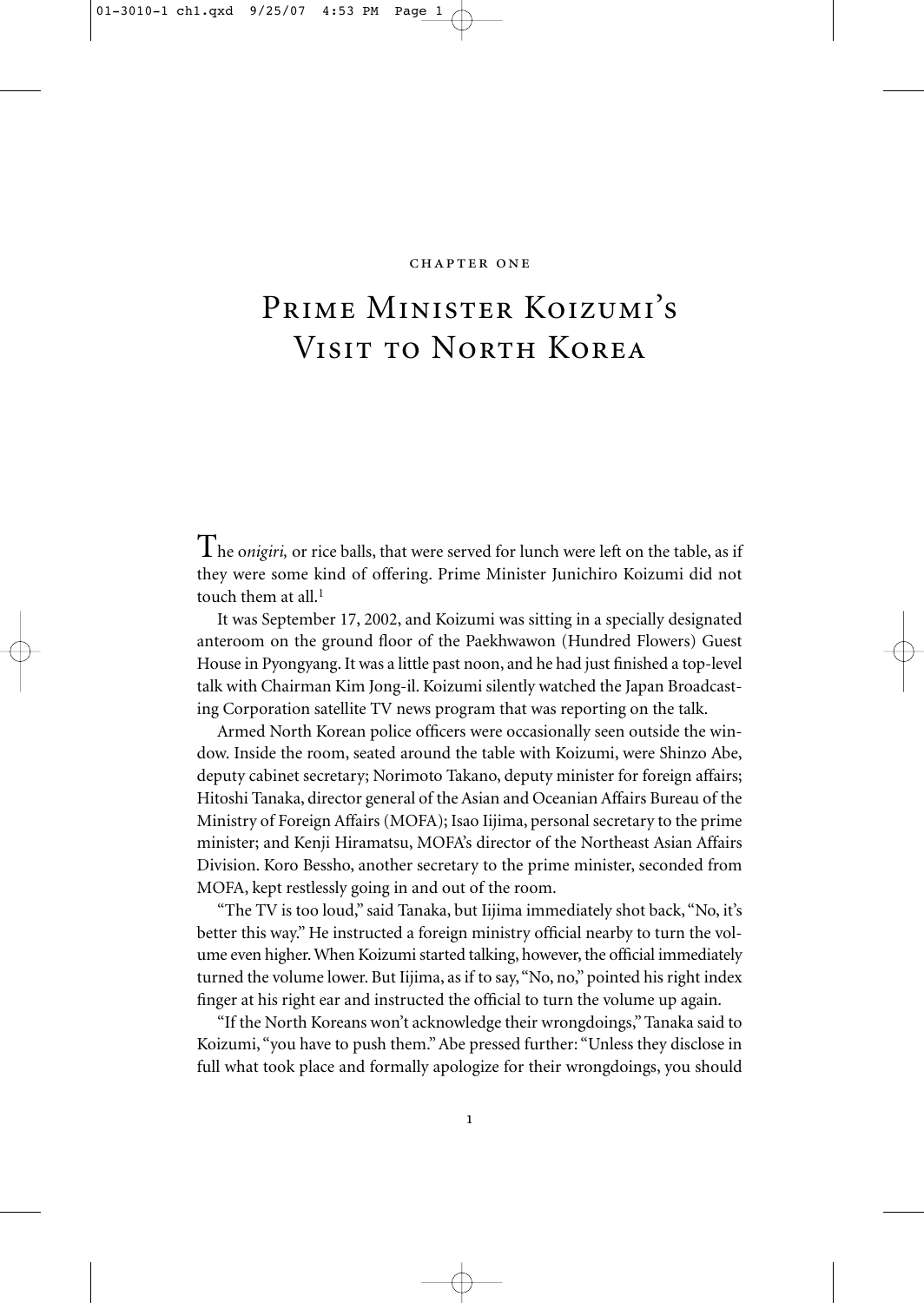not sign the joint statement. If they don't do that, you should get up and leave." At Abe's last sentence, everyone fell silent. Takano broke the silence, agreeing, for the most part, with Abe: "We should consider not signing the statement if their attitude remains the same."

If in the scheduled afternoon session Kim Jong-il would not acknowledge that North Korea had abducted Japanese citizens and, accordingly, would not offer a formal apology, Koizumi could never sign what would become the Japan-DPRK Pyongyang Declaration. The summit would be a total failure.

Abe thought that they had no choice. The prime minister of Japan himself had come all the way from Tokyo to settle the issue directly with the leader of North Korea. Abe was convinced that the Japanese people would not endorse normalization of diplomatic relations with North Korea if Pyongyang did not apologize for the abductions now that, prior to the summit meeting, it had even disclosed the number of deceased among "the missing." Its actions were a state crime. He also was convinced that their conversation was bugged, but he hoped that Kim Jong-il was among those who could hear what he was saying."First of all, we have to request a formal apology from Kim Jong-il," he thought. "That is the first order of business."2 Abe was not alone in that wish. Koizumi simply said,"I'll say . . .," before resuming his silence.

Koizumi's visit to Pyongyang was a day trip. Pyongyang is only about a twohour flight from Tokyo, and the trip took about fourteen hours altogether. Koizumi had two meetings scheduled, one in the morning and another in the afternoon. There was a short preparatory meeting just before the first meeting.

Earlier that morning, Koizumi had arisen at 5:00 a.m. in his temporary official residence in Higashi Gotanda, Tokyo. The government airplane took off from Haneda Airport at 6:46 a.m., carrying him and his entourage. Aboard, Koizumi reviewed the text of the Japan-DPRK Pyongyang Declaration, with which he was very pleased."This is a very good document," he remarked. He also reread the message from President George W. Bush that U.S. Ambassador Howard Baker had presented to Yasuo Fukuda, chief cabinet secretary, the previous day. The message called for Koizumi's renewed attention to North Korea's enriched uranium program, referring to recent information from U.S. intelligence agencies. President Bush, however, requested that Koizumi not refer to that information in the Japan–North Korea summit talk.<sup>3</sup> Koizumi gave a thin smile. He thought that the United States was overreacting. He had no intention of normalizing diplomatic ties with North Korea if he had to depart from the Pyongyang Declaration. Nevertheless, he appreciated the message, which had the effect of reassuring him that President Bush was fully on his side.<sup>4</sup>

Koizumi's plane touched down at Pyongyang Sunan International Airport at 9:14 a.m. It was a perfect, clear autumn day. Kim Yong-nam, president of the presidium of the DPRK Supreme People's Assembly, was at the airport to welcome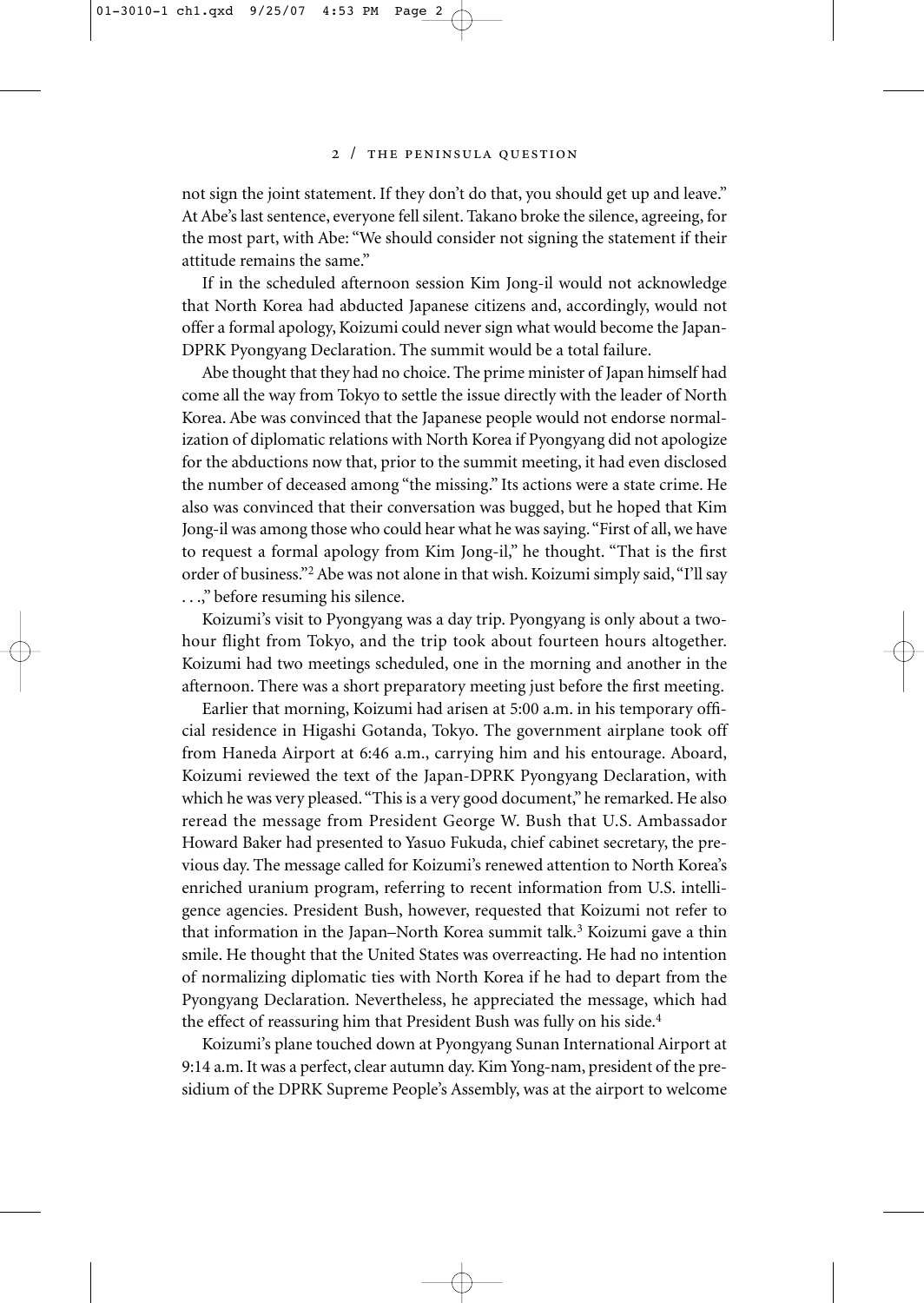Koizumi and his party. Koizumi slowly walked down the ramp to become the first Japanese prime minister to visit North Korea since the end of World War II.

At 10:00 a.m. sharp, Korean Central Television and the Voice of Korea reported on the arrival of the prime minister.5 The Japanese delegation proceeded to the northern section of Pyongyang, where the Paekhwawon Guest House, believed to be the most prestigious of the more than 100 state guest houses in North Korea, is located. The Kumsusan Memorial Palace, where the body of the late Chairman Kim Il-sung lies in state, is nearby. Kim Jong-il held all of his summit talks at this guest house, including those with President Vladimir Putin of Russia in July 2000 and President Jiang Zemin of China in September 2001. Inside the guest house, on the left about 150 feet (50 meters) from the front entrance, are three conference rooms. The central room was chosen for this Japan-DPRK summit.

It was only several minutes before the first session of the summit meeting that the Japanese delegation was informed of the results of the North Korean "investigation" concerning the whereabouts of the Japanese abductees. Prior to the first session, a preparatory meeting was held in an annex building between Hitoshi Tanaka and Ma Chol-su, director of the Asian Affairs Department of North Korea's Foreign Ministry. During the meeting, Ma informed Tanaka that five of the abductees were still alive and that eight had died. Tanaka immediately requested that North Korea thoroughly examine and report on the causes and circumstances of the deaths of the eight abductees. In response, Ma promised that the North Korean Red Cross Society would dispatch the results of the investigation to the Japanese Red Cross Society. Ma chose to refer to the abductees as "the missing."

After the end of the preparatory meeting, Tanaka half ran to the main building. It was quite a distance. North Korea must have deliberately held the meeting in the remote annex building so that Prime Minister Koizumi would have to walk into the summit talk without ample time to review and analyze the North Korean information. Tanaka realized that the Japanese were caught in a trap, but it was too late to do anything about it.<sup>6</sup> He felt pressed. Upon entering the main building, he tripped on the thick carpet. Koizumi was shocked into silence when he heard Tanaka's report.

Kim Jong-il appeared wearing one of the khaki-colored military jackets, obviously of the best-quality cashmere, that he wears whenever he appears before his subjects or meets foreign dignitaries.7 At the outset of the talk, Kim Jong-il expressed his appreciation to his guest, saying, "As the host, I regret that we had to make the prime minister of Japan come to Pyongyang so early in the morning in order to open a new chapter in the DPRK-Japan relationship." Continuing, he said, "I strongly hope that we can use this opportunity to begin a new, genuinely neighborly relationship between our two countries, thereby making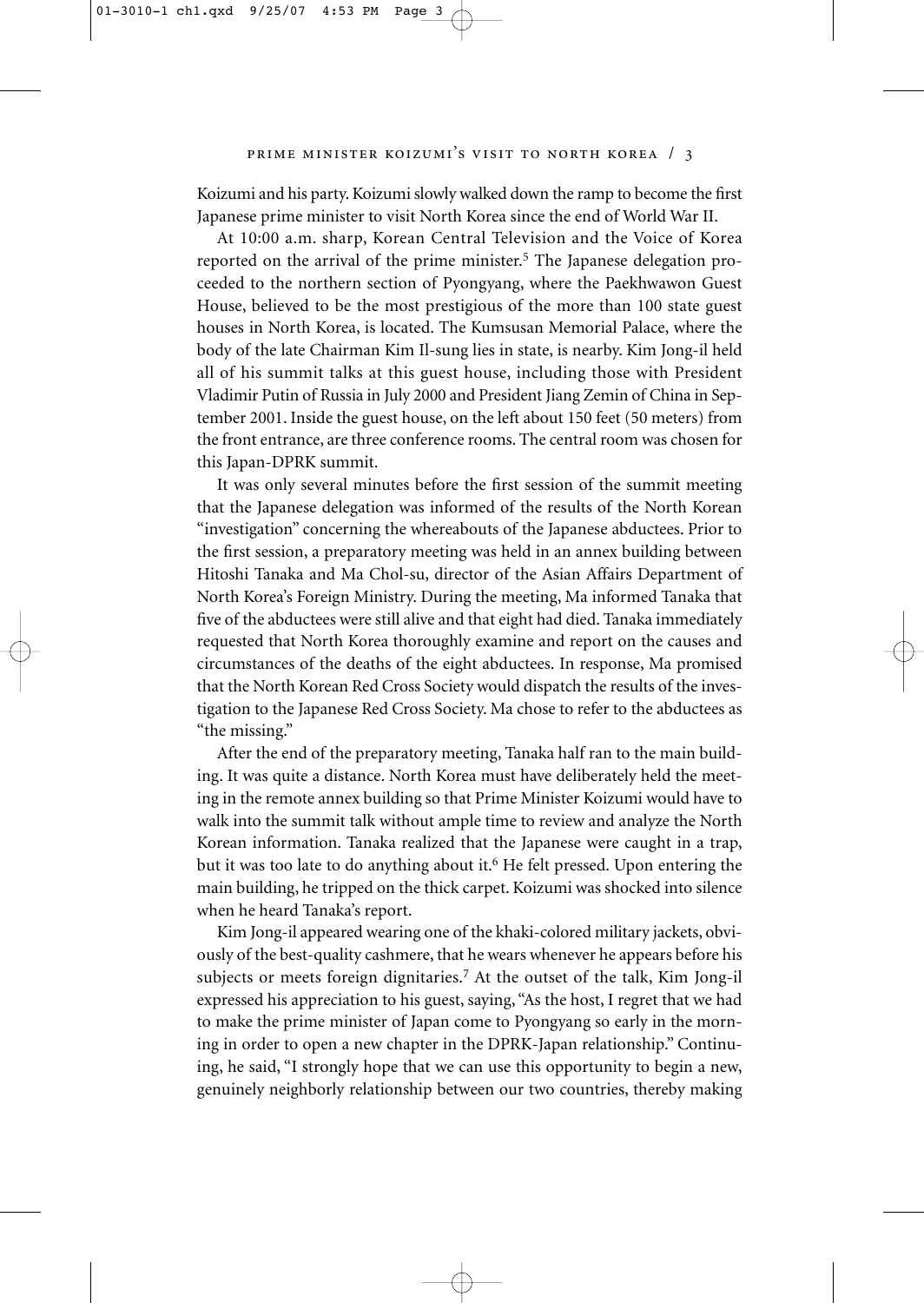the expression 'a country nearby, but remote' a saying of the past." He went on to praise the draft of the Pyongyang Declaration, which, if signed by the two leaders, would become the basic document for normalization of diplomatic relations between the two countries. Kim specifically referred to the contribution that Hitoshi Tanaka had made in drafting the document. During the subsequent talks, he mentioned Tanaka's name twice to express his appreciation for Tanaka's contribution. Hearing that, one of the Japanese delegates marveled at Kim Jongil's diplomatic niceties. Kim Jong-il proudly emphasized that the secret negotiations between Japan and North Korea that had led to the meeting had been conducted without being leaked to the outside. He said that he himself had not mentioned the negotiations to anyone, not even the Chinese and the Russians.

"I, too, hope that the opportunity that this meeting presents will greatly advance bilateral relations between our two countries," Koizumi responded, repeating the word "opportunity," which Kim had used. Kim Jong-il continued to speak, occasionally dropping his eyes to read from a small memo pad in his hand. He looked a little stiff.

At the very beginning of the summit talk, Koizumi had raised the abduction issue. "We note that pertinent information was presented by the DPRK at the preparatory meeting immediately proceeding this session," he said. "However, I was utterly distressed by the information that was provided and, as the prime minister, who is ultimately responsible for the interests and security of the Japanese people, I must strongly protest. I cannot bear to imagine how the remaining family members will take the news."<sup>8</sup> Kim just listened silently. Abe observed that he looked unsure and less confident of himself, while Koizumi looked very stern.9 Kim did not acknowledge Koizumi's remarks or offer an apology. Time ticked away, but Kim did not clarify his attitude regarding the abductions.

Toward the end of the first session, Koizumi raised the abduction issue once again: "I ask that you arrange a meeting for us with the surviving abductees. And I would like you to make an outright apology. In addition, I want you to provide information about the deceased abductees."

Kim listened, taking notes on a memo pad, then suggested, "Shall we take a break now?" The Japanese agreed, ending the first session, which had lasted for about one hour. Koizumi and his party were gravely discouraged by the first session, from which they had expected a much more satisfactory explanation of the abductions.

Diplomatic protocol normally would call for a lunch hosted by Chairman Kim after the morning session. However, when Koizumi had agreed to visit Pyongyang, he gave strict orders not to accept any North Korean offer to host lunch or dinner, even though he knew that the offer would be made; not to host a meal for a foreign dignitary who had traveled a long distance would be a breach of diplomatic protocol. Moreover, he knew that the host would lose face if the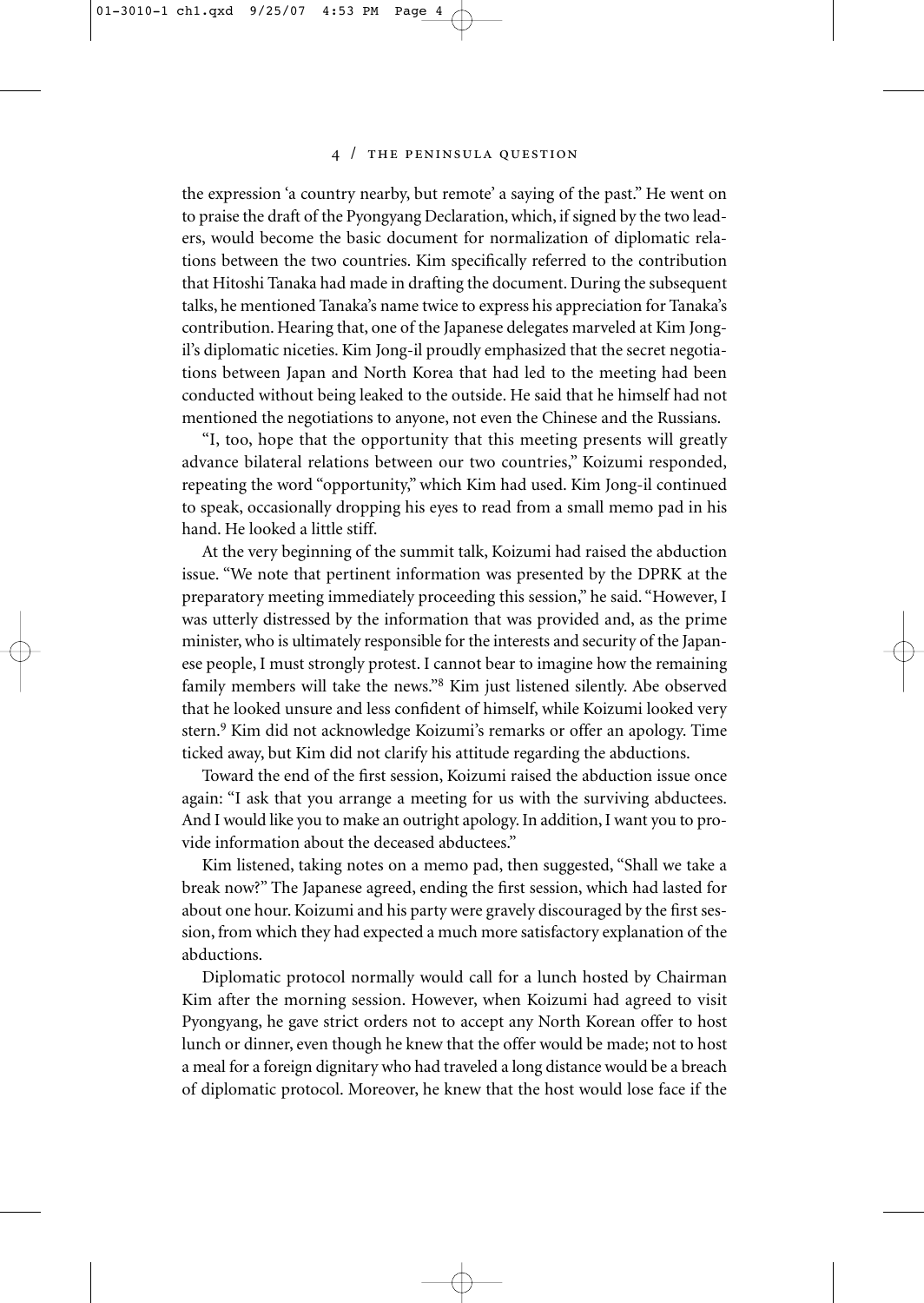offer were declined. As a compromise, the North Koreans sounded out the possibility of hosting a working lunch. But that, too, was turned down by the Japanese, who explained to the North Koreans that "it is our prime minister's strong wish to make the visit a very practical event, eliminating diplomatic protocol as much as possible." Accordingly, a one-day visit without a luncheon was planned.10 Koizumi had the abductions on his mind, a solemn and heavy issue.

Because it was totally uncertain how the abduction issue would evolve, Koizumi thought that it would be improper for the Japanese delegation to enjoy a gala reception or any other social activity at the summit. Expecting the worst possible outcome, he issued instructions that simple *onigiri* and Japanese tea be prepared for the delegation and transported to North Korea on the government plane. Koizumi's intuition proved to be accurate. All of the members of Japan's delegation had been distressed at the thought enjoying a lunch offered by the North Koreans after hearing of the death of eight abductees.

The afternoon session began at 2:00 p.m. Chairman Kim made the first remarks, reading a memo: "I would like to give an explanation about this matter. We have thoroughly investigated this matter, including by examining our government's role in it. Decades of adversarial relations between our two countries provided the background of this incident. It was, nevertheless, an appalling incident." With a humble attitude, Kim continued: "It is my understanding that this incident was initiated by special mission organizations in the 1970s and 1980s, driven by blindly motivated patriotism and misguided heroism....I believe there were two reasons behind the abduction of Japanese citizens. First, the special mission organizations wanted to obtain native-Japanese instructors of the Japanese language. Second, the special mission organizations hoped to use abductees to penetrate into 'the South.' As soon as their scheme and deeds were brought to my attention, those who were responsible were punished. This kind of thing will never be repeated. I would like to take this opportunity to apologize straightforwardly for the regrettable conduct of those people. I will not allow that to happen again."11

The "South" that he mentioned was the Republic of Korea. Hearing Kim's comments, Koizumi thought that they contained too many undertones suggesting that Kim himself had not been aware of or involved in the incident. Nevertheless, he decided to sign the declaration then.12 Both Kim and Kang Sok-ju, North Korea's first deputy minister for foreign affairs, who was seated next to Kim, kept staring fixedly at Koizumi, as if analyzing his facial expressions. Koizumi maintained a mild but strained demeanor throughout the meeting.

Koizumi also brought up the issue of the intrusion into Japanese territorial waters by mysterious vessels believed to be North Korean. On September 11, just before his visit to Pyongyang, Japanese authorities had raised a vessel that had exploded in Chinese waters in December 2001 after being chased by the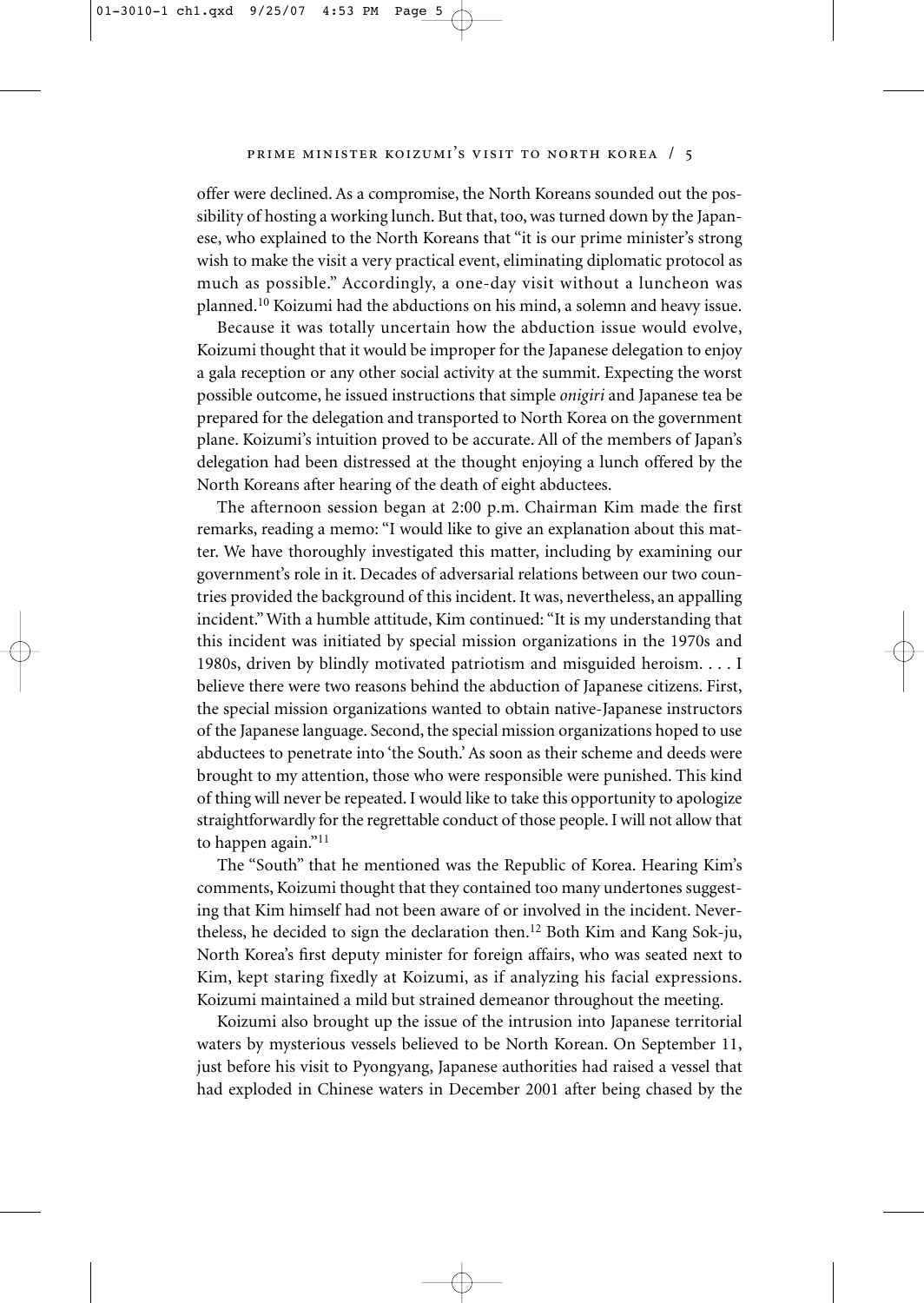Japanese coast guard. "We ask for your guarantee that this kind of regrettable incident will not happen again in the future," Koizumi insisted. Chairman Kim once again responded without defiance: "We have thoroughly investigated this incident, and we have just learned what happened," he said. "I had absolutely no knowledge about this matter. Those vessels were used in training exercises that special mission units conducted independently. We have already identified the specific unit that was responsible for the misconduct. I wish to assure you that this kind of thing will never happen again in the future. We still have quite a number of those special mission units, but we wish to dissolve those remnants of the past."13

The afternoon session ended at 3:30 p.m. Kim Jong-il stood up to shake hands with all the members of the Japanese delegation. When he walked out of the room, Kim shook hands again, this time only with Iijima and Yasutake Tango, another secretary to the prime minister, seconded from the Ministry of Finance. Iijima found Kim's hand to be rough; he felt as if he were holding the toughened heel of a foot.<sup>14</sup> Then Kim disappeared into his outsized Mercedes. According to a Japanese diplomat who was present, it shot off immediately, roaring "as if it were in an F-1 race."<sup>15</sup> The Japanese delegation proceeded to the Koryo Hotel, where they relaxed for a while in the penthouse suite. The rest of the afternoon flew by, highlighted by the signing ceremony for the Pyongyang Declaration at 5:30 p.m. and a press conference at 6:30 p.m.

At the press conference, Prime Minister Koizumi began his remarks by saying "I feel heartbreaking grief about those abductees who lost their lives without coming home. I am utterly speechless when I imagine the tremendous grief their surviving family members must be experiencing." Continuing, he declared, "I have come to Pyongyang today in order to take a giant step toward building stable peace in this region, fully determined to prevent—at any cost—the recurrence of this kind of despicable conduct."

Back in Tokyo, Yasuo Fukuda, chief cabinet secretary, informed the families of the abductees of the grave news at 4:00 p.m. (There is no time difference between Tokyo and Pyongyang, as there is between Tokyo and Seoul.)

Relations between Japan and North Korea have been marked by occupation, isolation, and failed attempts at normalization. From 1905 to 1945, while occupying the Korean peninsula, the Japanese colonial government suppressed the Korean culture and language; the Japanese even forced the Koreans to take Japanese names. The occupation remains a defining event in the history of Korea. In North Korea, stories of Kim Il-sung fighting against Japanese colonizers are taught with great embellishment, while Japan's support of the United States in the Korean War and subsequent mistreatment of *zainichi,* ethnic Koreans living in Japan, have reinforced North Korea's resentment. Later, when Japan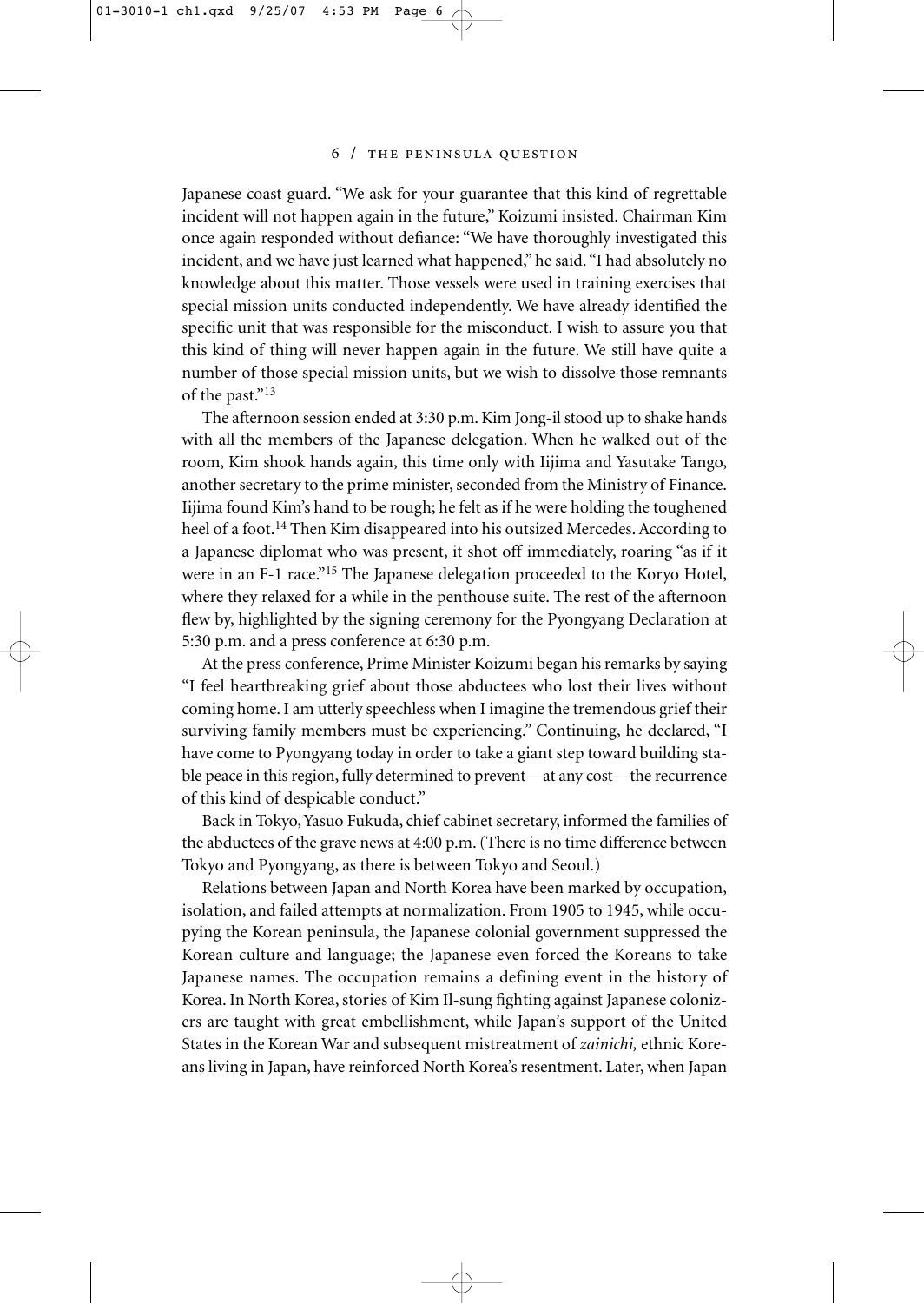normalized relations with South Korea in 1965 and China in 1972, North Korea was simply ignored. Japan accepted South Korea's argument that it was the only legitimate government of Korea, and the United States provided security for Japan against North Korea.

However, with the end of the cold war, Japan made several attempts at normalizing relations with North Korea. Those efforts included visits to North Korea by several parliamentary delegations, but they often met with mixed results. Relations took a turn for the worse when in August 1998 North Korea test-fired a Taepodong-1 missile over Japan. The missile flew over northern Japan, landing in the Pacific Ocean. Suddenly, Japan's strange neighbor to the west was a serious security concern. However, while the security threat posed by North Korea was of great concern to policymakers and security experts, the primary focus of the Japanese people has been the abduction issue.

Claims that Japanese citizens had been kidnapped in the 1970s and 1980s by North Korean agents were at first treated as nothing more than a conspiracy theory. In 1980, when the *Sankei Shimbun* reported on the case of three people who went missing in the summer of 1978 under suspicious circumstances, the government and policymakers considered the report to be mere speculation. However, North Korean defectors confirmed the report in 1987 and again in 1993, stating that Japanese citizens had been abducted in order to train North Korean spies in the Japanese language and culture. Other motives include abducting Japanese in order to steal their identities or to silence those who had witnessed North Korean operatives. In 1977, An Myong-jin, a North Korean defector, described an abductee whom he had once met. His description was assumed to be of Megumi Yokota, a teenager kidnapped in 1977, and raised the profile of the reports.<sup>16</sup>

The charismatic Junichiro Koizumi, an atypical politician in Japan, was elected prime minister in April 2001 on a platform of government reform. As a populist politician, a break from the factional insiders of the past, he sought a political success to secure both his popularity and his legacy. Normalization of relations with North Korea proved to be a target ripe for a diplomatic breakthrough; it also presented an opportunity for Japan to put its colonial legacy to rest.

While, if successful, efforts to normalize relations with North Korea would bring great rewards, they also entailed great risks. One concern was how the United States would react, for it too was trying to denuclearize North Korea. Koizumi, however, elected to go it alone, keeping the United States in the dark about his intentions. Japanese prime ministers had rarely conducted an autonomous foreign policy separate from that of the United States, but that was exactly what Koizumi was doing when Japan began exploring the possibilities of a secret summit with a North Korean interlocutor. That was another way in which Koizumi broke with the past.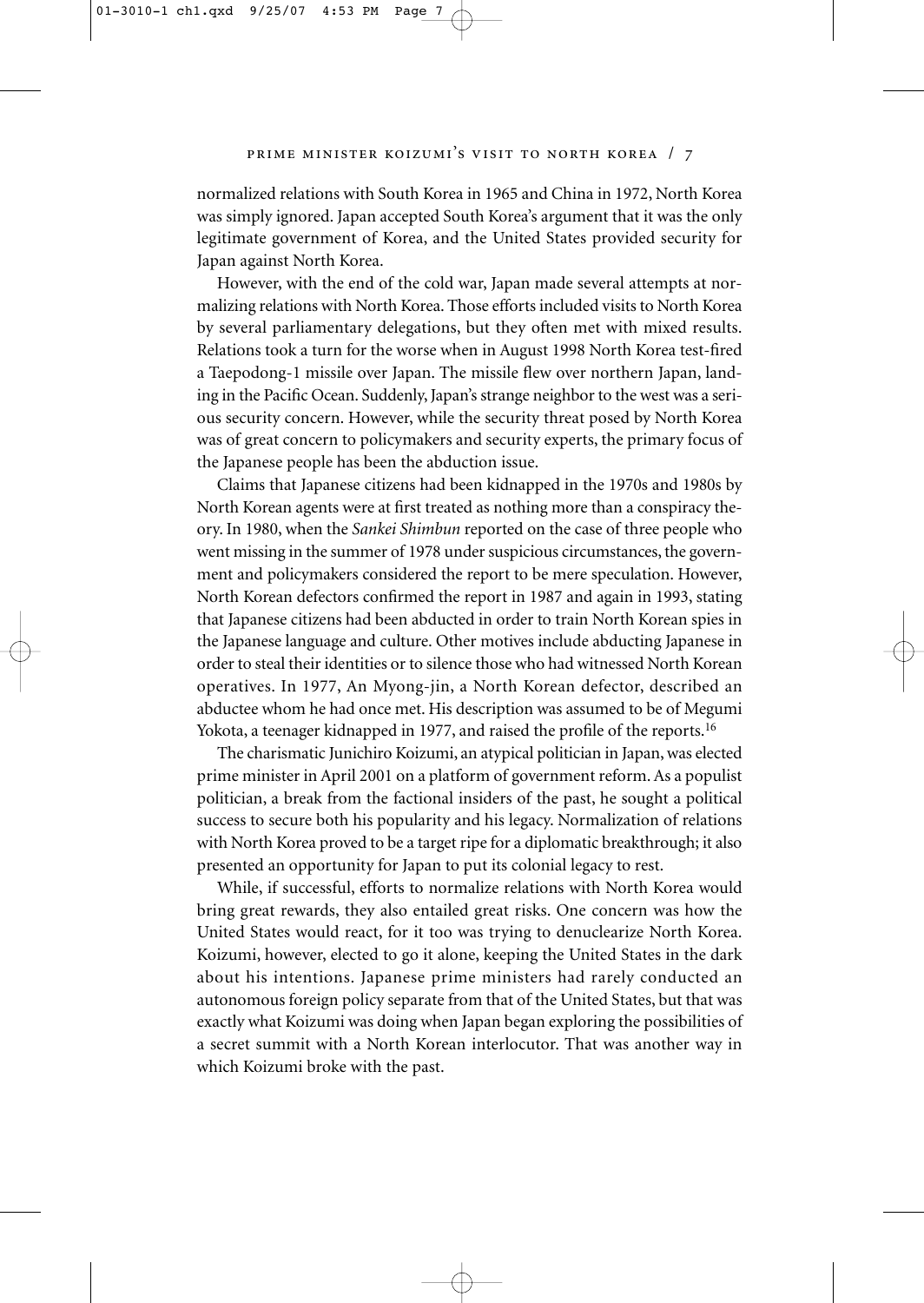#### M<sub>R</sub>.X

Secret preparations for Koizumi's visit to North Korea had been under way since Hitoshi Tanaka became director general of MOFA's Asian and Oceanian Affairs Bureau in September 2001. Tanaka's first major project was Koizumi's visit to Beijing; Japan-China relations had been bumpy since China reacted strongly against Koizumi's visit to Yasukuni Shrine on August 13, 2001.17 Koizumi's visit to Beijing took place in October, during which he visited the Marco Polo Bridge in a Beijing suburb, the site, in 1937, of the Marco Polo Bridge Incident, which triggered the Sino-Japanese War. He also visited the Chinese People's Resistance against Japanese Aggression War Memorial. Responding to questions during the press conference held that day, Koizumi said, "I walked through the exhibits, which made me wish to express both deep sorrow for the victims and my heartfelt apologies to the Chinese people. We must not repeat such a war again."At the museum, Koizumi offered flowers and, with a calligraphy brush, formed the characters for *chu-jo,* which roughly translates as "sincerity and magnanimity."18

At the beginning of the year a signal had arrived from North Korea regarding its wish to normalize bilateral relations with Japan. The North Koreans sounded the possibility of a bilateral summit talk involving Yoshiro Mori, who was then the prime minister. Only a few days before, across the Pacific Ocean, George W. Bush's victory in the U.S. presidential election had finally been confirmed. In January 2001, Hidenao Nakagawa, a former chief cabinet secretary, had a secret meeting in Singapore with North Korea's Kang Sok-ju, the first deputy minister for foreign affairs, which lasted nearly five hours. During the meeting, Kang stated that North Korea wished "to simultaneously settle both past-colonization issues and the 'humanitarian issue.'" "We intend to tackle this task with utmost sincerity," he added, suggesting a summit meeting between the two nations' leaders. The "humanitarian issue" referred to was the abduction issue.<sup>19</sup>

Several attempts at diplomatic normalization had been made during the 1990s, but the abduction issue was a stumbling block each time. Whenever the Japanese brought up the issue, North Korea denied the very existence of the abductees and reacted angrily, terminating the negotiations. In 1997, the Japanese government publicized a list of Japanese citizens believed to have been abducted by North Korea, and the abduction issue began to capture nationwide attention within Japan. Kang Sok-ju started to show a more flexible attitude by referring to the "humanitarian issue" in conjunction with the settlement of pastcolonization issues. However, he did not refer to any means by which to arrive at a settlement. Moreover, he demanded what Mori described as "a huge amount" from Japan as compensation for settling past issues.<sup>20</sup>

The Japanese did not accept his demand. Nevertheless, dialogue between the Japanese Red Cross Society and the North Korean Red Cross Society—which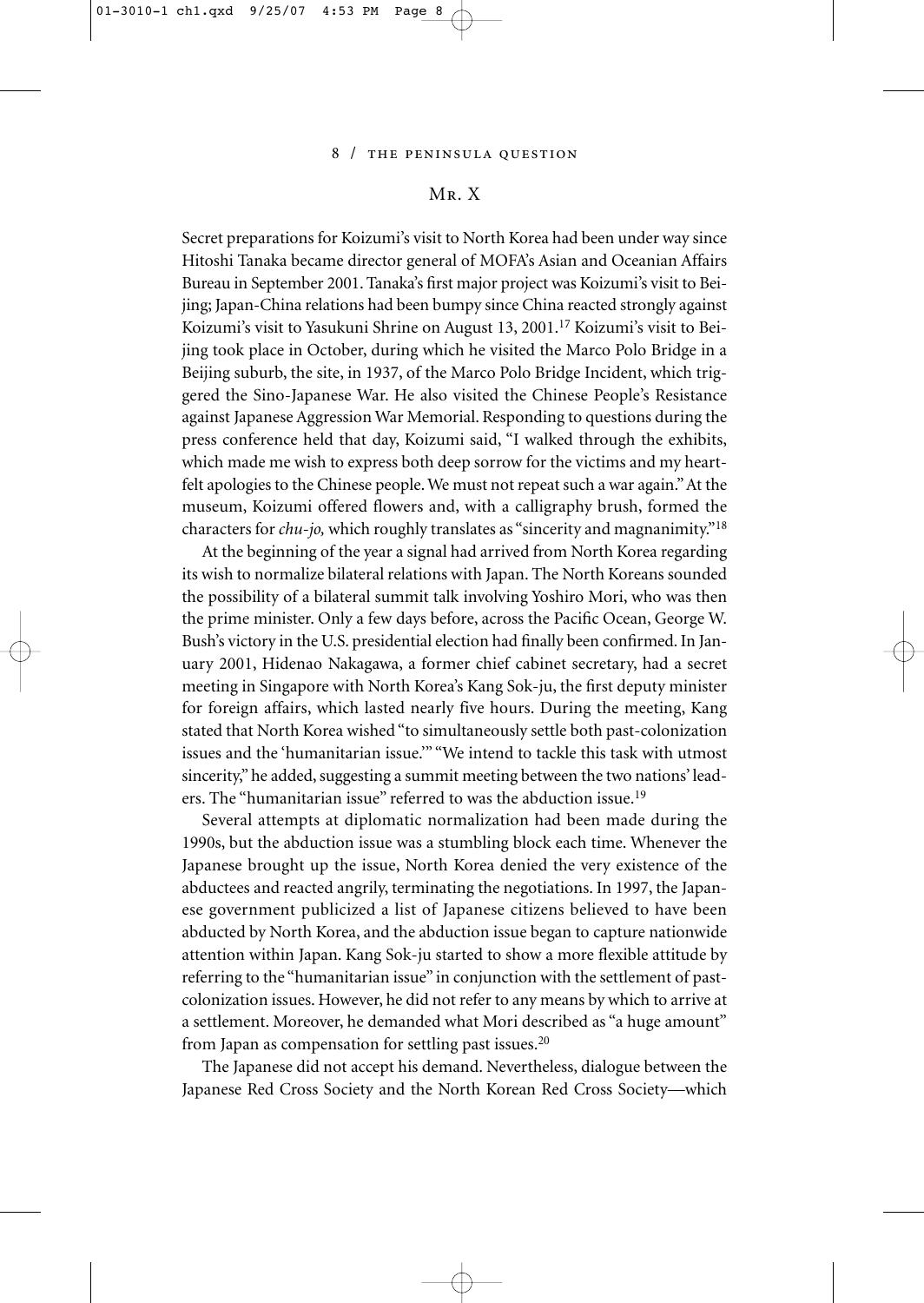encompassed "humanitarian issues," including the abduction issue, the return of the "Japanese wives," and food aid—was continued.21 Simultaneously, secret negotiations were being carried out between the two governments. Kunihiko Makita, director general of MOFA's Asian and Oceanian Affairs Bureau and the predecessor of Hitoshi Tanaka, represented Japan, while Hwang Chul, a member of the standing committee of the Korean Asia-Pacific Peace Committee, represented North Korea. The Korean Asia-Pacific Peace Committee is an organization affiliated with the DPRK Workers' Party. Chaired at that time by Party Secretary Kim Yong-sun (now deceased), the committee had determined North Korea's policy toward Japan. Hwang was the right-hand man of Kim Yong-sun, and at one time he had served as Kim Il-sung's Japanese interpreter.22

The two men secretly contacted each other in Kuala Lumpur. Hwang was a veteran intelligence officer specializing in Japan. Early in August 2001, Hwang mentioned something odd during a consultation meeting with Makita in Kuala Lumpur. "If this deadlock continues," he warned, "there will be pressure inside my country to consider alternative methods, because the government will distrust my ability to accomplish anything." The Japanese interpreted that statement as a brinkmanship threat, paying little attention to it.

But Hwang was not present when consultations were held again on September 1 and 2. Representing North Korea instead was a fair-skinned man of medium height in his mid-forties."I have been put in charge of the negotiations from now on," he politely informed the Japanese."I hope we will have a good discussion." Similarly, Makita was replaced by Hitoshi Tanaka less than one month after that encounter.

Makita was a member of MOFA's so-called China School and therefore was regarded as a leader of the pro-China faction within the ministry. He was accused by pro-Taiwan members of the ruling Liberal Democratic Party (LDP) of having obstructed Japan's issuance of an entry visa to Lee Teng-hui, former president of the Republic of China, and of catering to the wishes of the People's Republic of China. As if being stoned out of town, Makita was appointed ambassador to Singapore. Meanwhile, Hwang simply disappeared. There were even rumors that he had been purged.

Tanaka met the new North Korean representative for the first time on November 17, 2001. All the Japanese, including Tanaka himself, considered the man gentle looking.23 He later became known as "Mr. X." The meeting took place at the Swissotel in the vicinity of Labor Park in Dalian, China, a territory that had been leased to Imperial Russia late in the nineteenth century. Labor Park was built during that period. The representatives used the hotel's penthouse suite on the thirty-fifth floor, from which they could look out the window down on the Dalian railway station. They also could glimpse, further away on the right, between nearby skyscrapers, Dalian Harbor. After that first meeting, Dalian was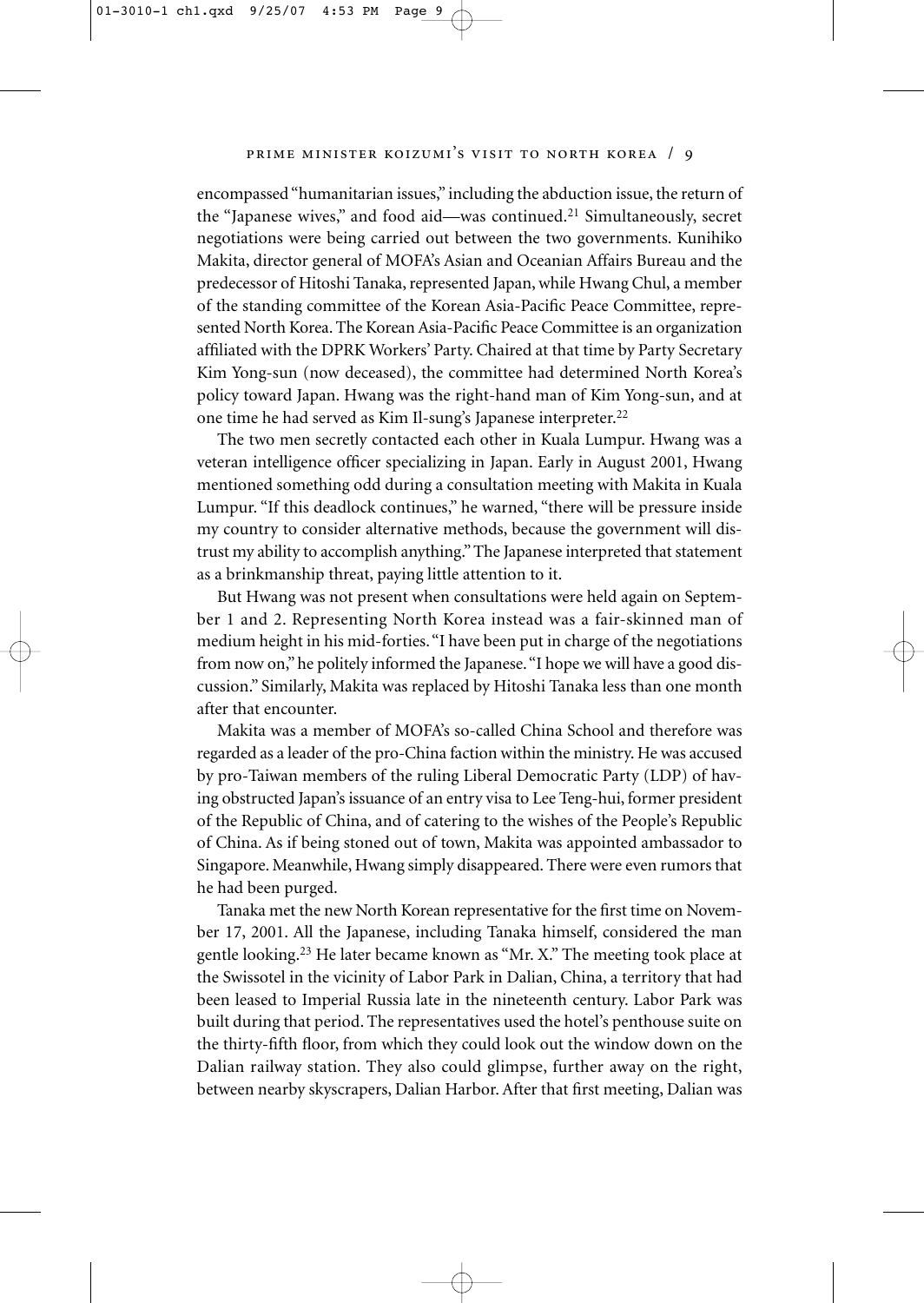the site of frequent secret meetings between Tanaka and X, although they used different hotels each time, respecting the wishes of the North Koreans. Also, because to rent a conference room would call undesired attention to their meetings, they always used a hotel suite, bringing in sofas, extra chairs, and a slightly oversized table.

The North Korean party did not arrive in a group; its members always came one by one. Inside the suite, they would always sit with their backs to the windows. The Japanese thought that it was unrealistic to fear that someone would sneak a look into a room on the thirty-fifth floor, but the North Koreans also asked that the room's curtains be closed before the talks began. Consequently, the meetings were always held with the sunlight blocked out.

X introduced himself as Kim Chul, a high-ranking member of the National Defense Commission. According to the North Korean constitution, "The National Defense Commission is the sovereignty's supreme guiding institution and the comprehensive managing institution for military affairs," and its very name strikes fear in the hearts of the North Korean people. The chairman of the commission is Kim Jong-il.

Tanaka presented his business card, but he did not receive X's card in return. X's subordinates addressed him as *Shiljangnim,* meaning "Mr. General Manager"; they never addressed him by his name. The preliminary consultation thus commenced with the Japanese uncertain of the real name of North Korea's top representative. But it may not have mattered what his real name was, because in North Korea a person's name is more an ID number or a code used within the system than proof of personal identity. The Japanese decided that X's conduct and the outcome of the negotiations would be more important than X's real name.

"This is the first time for me to engage in negotiations with a foreign government," X said at the outset. "But I am sure that you, Mr. Tanaka, are an old pro." When they were about to leave the negotiation table, X gave Tanaka his office and cell phone numbers."These are my phone numbers," he said."Please do not hesitate to contact me any time."

Once, at a later negotiation meeting, X remarked, "I am a military man." Tanaka took that as the truth. He had tried to narrow down X's background, deducing that there was no doubt that he was a military person, probably "a staff technocrat affiliated with the military, perhaps belonging to the reformist group." Tanaka found X to be quite different from the other Foreign Ministry or Workers' Party types whom he had previously encountered.<sup>24</sup> X was normally accompanied by two deputies and an interpreter. In sharp contrast to the fairskinned X, the two deputies were deeply tanned. It is said that in North Korea high-ranking members of the Workers' Party or the National Defense Commission are, for the most part, fair-skinned people.25 Moreover, X did not smoke, while both deputies would hastily light up their cigarettes when X left the room.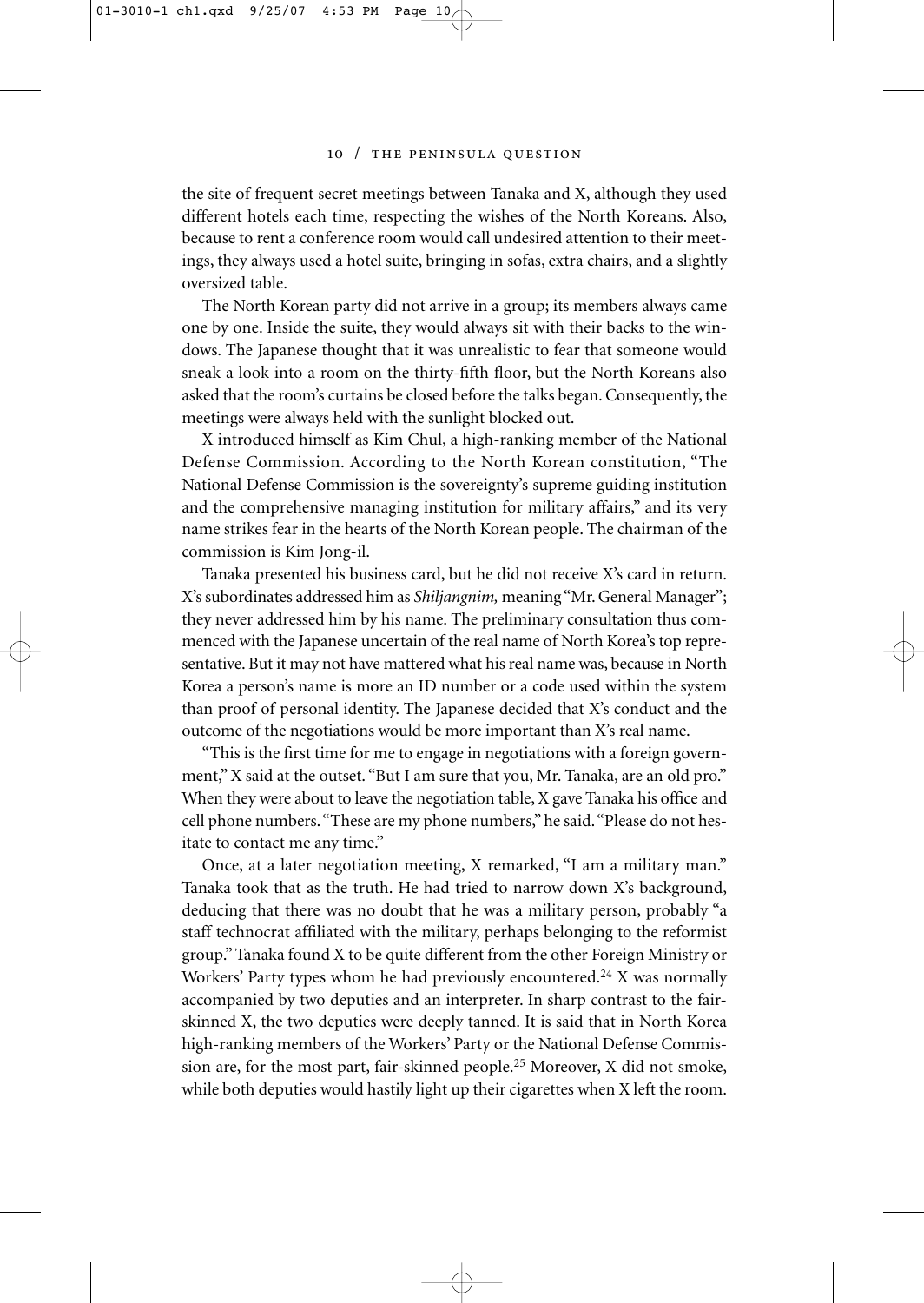Although Tanaka tried various tricks to find out about X's career and background, X almost never talked about himself. He once subtly implied that his daughter went to a prestigious women's university, but he did not identify the university. One time he also said that he had been stationed in a francophone African country, but there was no way to verify that. However, X did understand French, and one time he actually told something like a joke in French.

## Checking Credibility

All things considered, it was not the true identity or credentials of X that mattered. What mattered was his credibility—whether he was directly connected to Kim Jong-il and whether he was in a position to actually carry out whatever would be agreed on by the two sides. X repeatedly emphasized that he was his country's "sole route of negotiations with Japan." He seemed to be sending the message that North Korea would refrain from using other routes, such as the Workers' Party or the General Association of Korean Residents in Japan (Chosen Soren or simply Soren), and that therefore Japan should follow suit by negotiating only through him. To Tanaka and the Japanese, his words implied that he was delivering direct instructions to them from Kim Jong-il. But if that was indeed the case, it would be all the more important to confirm X's credibility. That would be the Japanese delegation's first priority.

At that time, Japan's vice minister for foreign affairs was Yoshiji Nogami. Nogami instructed Hitoshi Tanaka to ask the North Koreans to give him some "souvenir," by which Nogami meant some evidence of North Korea's sincerity that Tanaka could take back to Japan.26 (Later Nogami and Foreign Minister Makiko Tanaka would clash and both of them would be forced to resign, following the traditional Japanese practice of punishing both parties to a fight. Nogami resigned as vice minister at the end of January 2002.)

However, in December 2001, almost immediately after the secret consultations had commenced, an unidentified vessel apparently was deliberately sunk by its crew just offshore of Amami-Oshima Island after being fired on by a Japanese coast guard ship for having violated Japan's territorial waters north of Okinawa. The ship seemingly self-destructed, exploding in Chinese territorial waters after being chased by Japan's coast guard. There was a strong suspicion that the mystery boat was a North Korean vessel. Tanaka demanded an explanation from X, who turned a deaf ear, saying, "My republic had nothing to do with it. Is there any evidence that it did?" Tanaka subsequently requested a further investigation into the incident but decided not to pursue the issue.

Although Tanaka refrained from referring to a "souvenir," he demanded that his counterpart "show some evidence of North Korea's sincere desire to improve relations with Japan and to settle the abduction issue."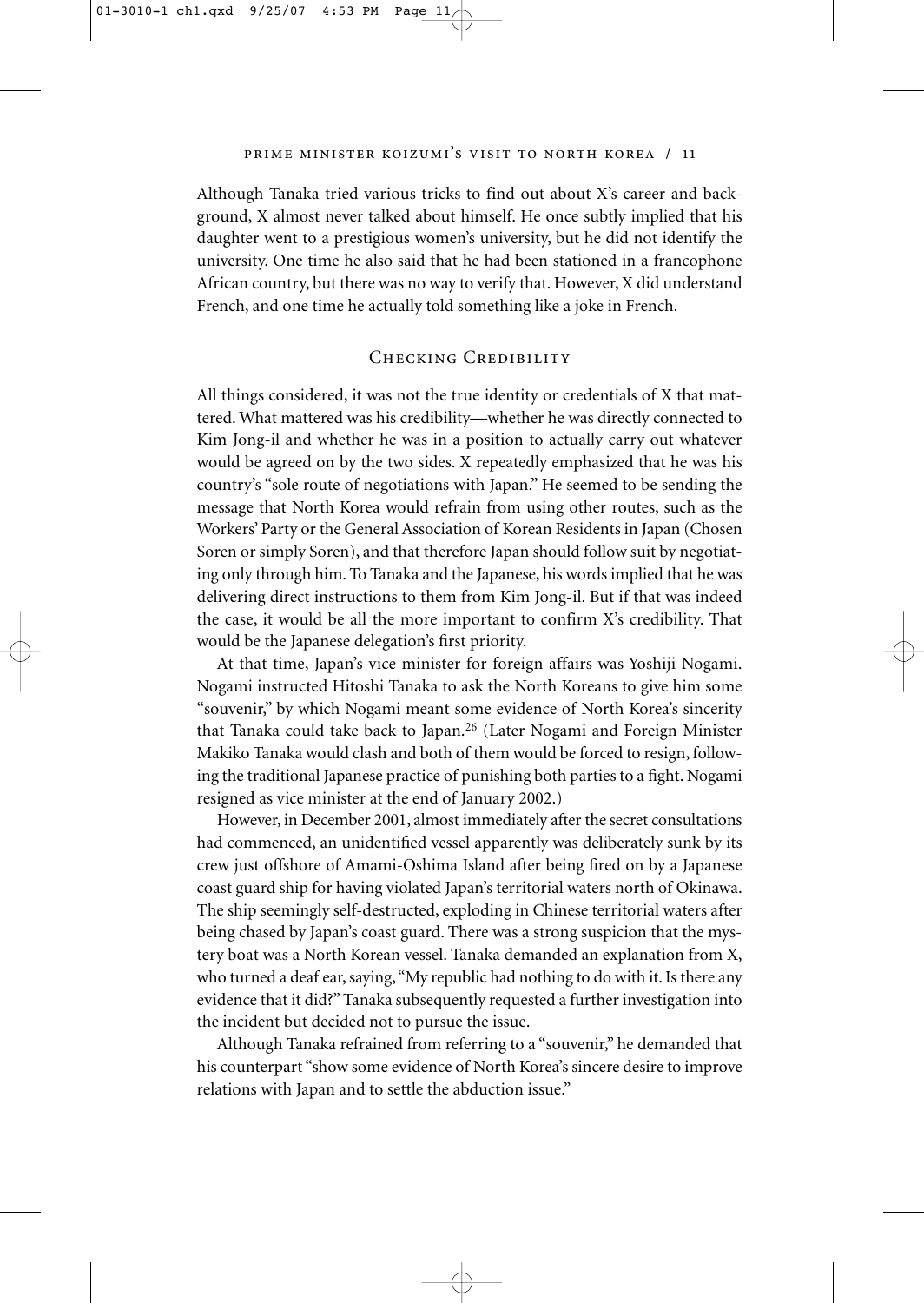The first evidence of North Korea's sincerity came in the form of the release of Takashi Sugishima, formerly a reporter with the *Nihon Keizai Shimbun,* who had been detained by North Korean authorities as a suspected spy. After retiring from the *Nihon Keizai Shimbun* in 1999, Sugishima entered North Korea in November of the same year, only to be arrested five days later. His activities, such as taking photos and making tape recordings, had aroused North Korean suspicions, and he was closely watched. After his arrest, the Korean Central News Agency reported that "the results of the investigation clearly prove that his espionage was conducted under a carefully worked out plan of the relevant organ of Japan and the South Korean authorities and obviously what he did was anti-DPRK espionage."27

Tanaka demanded that Sugishima be released. Because Japan's major concern was settlement of the abduction issue, a conclusive test of X's influence and credibility would be whether X could actually arrange for the release of an openly detained person. If Sugishima could not be released, there would be no hope of saving the abductees. "Show us first how much influence you have," Tanaka said to X. "Next, show us how seriously and sincerely you wish to promote the normalization of bilateral relations. But first we request the unconditional release of Mr. Sugishima." Negotiations toward that goal took place toward the end of 2001 and the beginning of 2002, and Sugishima was released on February 12, 2002. North Korea attached no conditions to his release. The timing coincided with the sixtieth birthday (February 16) of Kim Jong-il as well as with a trip to Japan, Korea, and China by President George W. Bush, who in his State of the Union address at the end of January had denounced North Korea as part of "an axis of evil." Bush arrived in Japan for a summit talk with Koizumi on February 18.

X passed the first test of his credibility. He could and did deliver. It also was obvious that he was well connected to North Korea's leaders. How directly he was connected to Kim Jong-il—whether he reported directly to Kim or through a superior who talked directly with Kim—remained uncertain. X rarely said, "I will ask Pyongyang's opinion," or "Let me take this back and respond later." Instead, he often made decisions on the spot, indicating that he had been given the discretionary authority to do so. X also was very well informed, making the Japanese wonder whether he was a member of a department that was a central clearinghouse for intelligence information.

The Japanese also were paying renewed attention to the tone of North Korean media reports concerning Japan and observed that criticism of Japan had been toned down since January 2002. There was hardly any criticism of Prime Minister Koizumi.28 And in March 2002 a new development arose concerning the abductions. It was reported in the Japanese media that a former wife of one of the "Yodo-go" group, which hijacked a Japan Air Lines plane in 1970, had admitted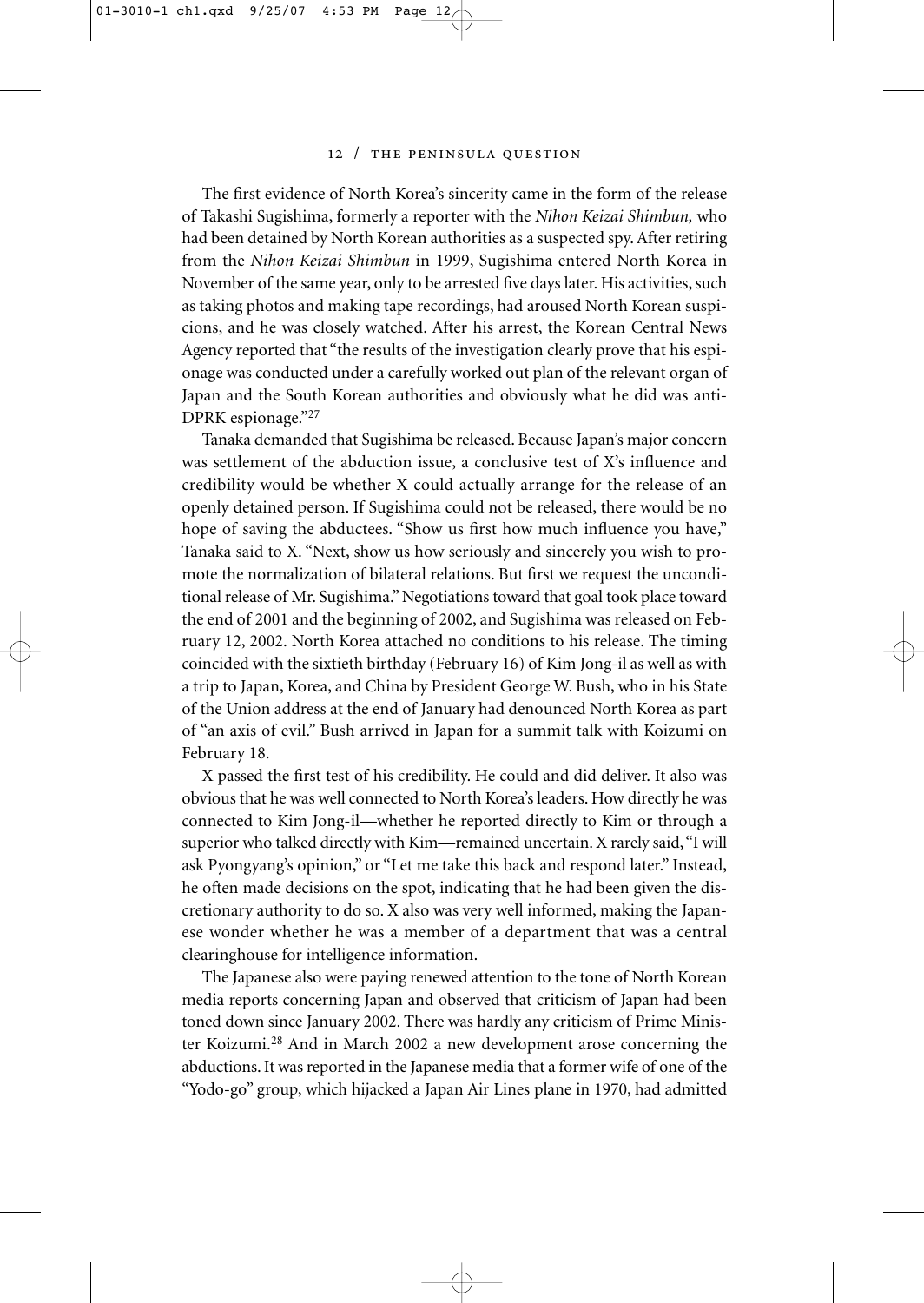to the police that the group, most of whom were residing in North Korea, had been responsible for planning and carrying out the abduction of a certain Keiko Arimoto, who had been officially registered by the Japanese government as an abduction victim. The woman admitted that she also was involved in the kidnapping.<sup>29</sup>

In 1970, nine members of the Japanese Red Army, which aimed for a worldwide revolution, had hijacked Fukuoka-bound JAL flight 351 (nicknamed Yodogo) after it took off from Haneda Airport in Tokyo. It was the first airplane hijacking to take place in Japan. The plane first landed in Fukuoka and then flew to Gimpo International Airport, in South Korea, where the hijackers released all 129 hostages. The hijackers then had the plane fly to Pyongyang.<sup>30</sup> In response to the woman's confession, Japan's National Police Agency formally recognized Keiko Arimoto as a new North Korean abduction victim and set up a special team to investigate her case. In addition, Prime Minister Koizumi met with family members of the abduction victims and declared, "We will not negotiate to normalize diplomatic relations unless the abduction issue is satisfactorily settled." Koizumi set up a special task force consisting of deputy directors from relevant agencies, headed by Shinzo Abe, deputy chief cabinet secretary.31 Backed by the heightened political attention and sensitivity to the abduction issue within Japan, Hitoshi Tanaka strongly demanded information about the abductees from the North Koreans.

On the evening of March 22, the Korean Central News Agency, while emphasizing that North Korea "was never engaged in the kidnapping or abduction of Keiko Arimoto," announced that the spokesperson of the North Korean Red Cross Society admitted that North Korea had "decided to continue the investigation into 'those missing'"32 On that particular day, leaders of Japan and the Republic of Korea met in Seoul, and it was obvious that North Korea had timed the announcement to coincide with that particular meeting. That was the second piece of "evidence" that the North Koreans offered in response to Tanaka's request for assurance of their sincerity.

The remaining issue was whether a date for discussions between the Red Cross societies of the two countries could be promptly set. X suggested that the discussions should take place toward the end of April. That could be interpreted as a third piece of "evidence."

But Tanaka was not satisfied with the three pieces of evidence. He attempted further to have appropriate representatives of the North Korean Foreign Ministry directly involved in the upcoming Red Cross discussions in order to make the meetings more official. He suggested that North Korea's first deputy foreign minister, Kang Sok-ju, who was believed to be a close confidant of Kim Jong-il, participate in one of the sessions. X avoided answering on the spot, but he said that they would consider that proposal. Soon thereafter, X conveyed North Korea's consent.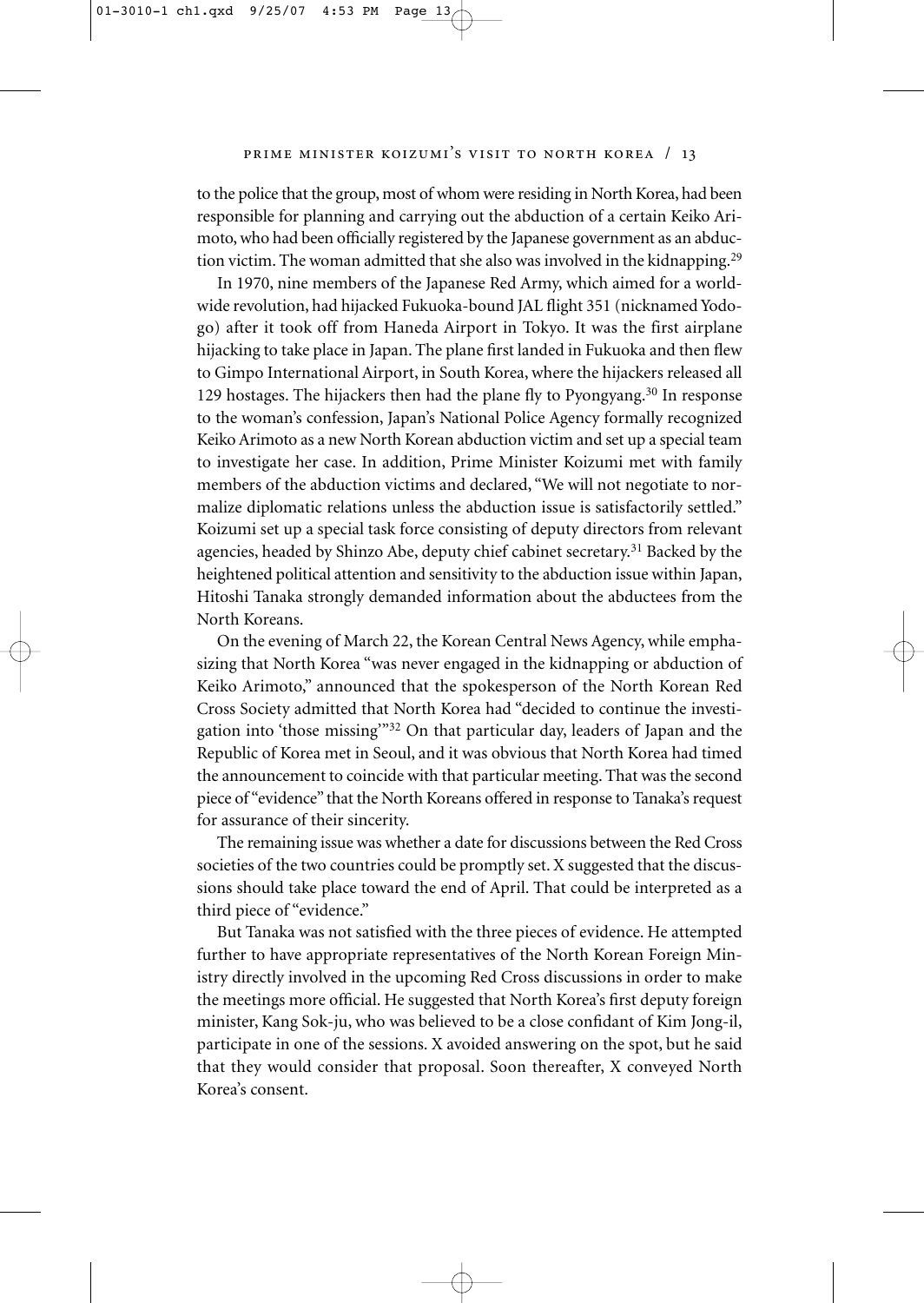On April 6, 2002, the secret meeting was held in Kuala Lumpur, with Kang in attendance. X and Kang did not come together. Kang arrived by himself, while X was accompanied by two deputies, as usual. During the discussion, only Kang spoke; X remained silent. What Kang said was essentially the same as what X had said earlier. He criticized the immorality of Japan's colonization of Korea prior to World War II and loudly demanded compensation. During the discussion, Kang and X did not exchange any words. Although X remained in the room for a while after the meeting, Kang left the room immediately after the discussion. Tanaka noted that the two men seemed to keep each other at arm's length, but that might have been a precaution that the North Koreans had taken so that the two would not exchange any honorific expressions or use modes of speech that would make the nature of their relationship clear to the Japanese. The important discovery for Japan was that X was capable of having Kang sent to the negotiation table. That would have been impossible unless X had direct access to Kim Jong-il.

At the same time that Hitoshi Tanaka was checking X's credibility, X was checking Tanaka's. The North Koreans must have been coolly observing Tanaka to see how influential he really was. Tanaka knew that his counterpart would never negotiate earnestly unless Tanaka could prove that he too was capable of fulfilling whatever commitments he made and that he was directly connected to Japan's top leadership. With that in mind, Tanaka decided to visit the office of the prime minister frequently. According to the daily prime minister's log, as reported in the *Asahi Shimbun,* Tanaka met with Koizumi more than eighty times in the prime minister's office from September 2001 to September 2002. (In contrast, the director general of MOFA's Bureau of North American Affairs met Koizumi twenty-five times at the latter's office during the same period.) Tanaka's maneuver to get extensive exposure through the newspaper's reports of the prime minister's daily log was intended to show the North Koreans that he could meet and talk with the Japanese prime minister whenever and wherever he wished. Tanaka also told X so directly."Please read the Japanese newspapers carefully," he said. "If you look at the daily records of the prime minister's log for Friday and Monday, the days before and after I met with you, you'll find my name there."<sup>33</sup>

Nevertheless, it was not at all easy for the two to build mutual confidence. Initially, X did not hide his bewilderment about Koizumi as the political leader of Japan. He candidly asked, "What are Prime Minister Koizumi's real views?" Koizumi seemed to be a right-wing politician. In his campaign to become prime minister, for example, he had said that it was the prime minister's duty to visit Yasukuni Shrine, and then, moreover, he had actually done so. And yet Koizumi seemed determined to promote normalization of diplomatic relations between Japan and North Korea, which the right wing would surely find repugnant. Was he serious and sincere, or did he have some ulterior motive?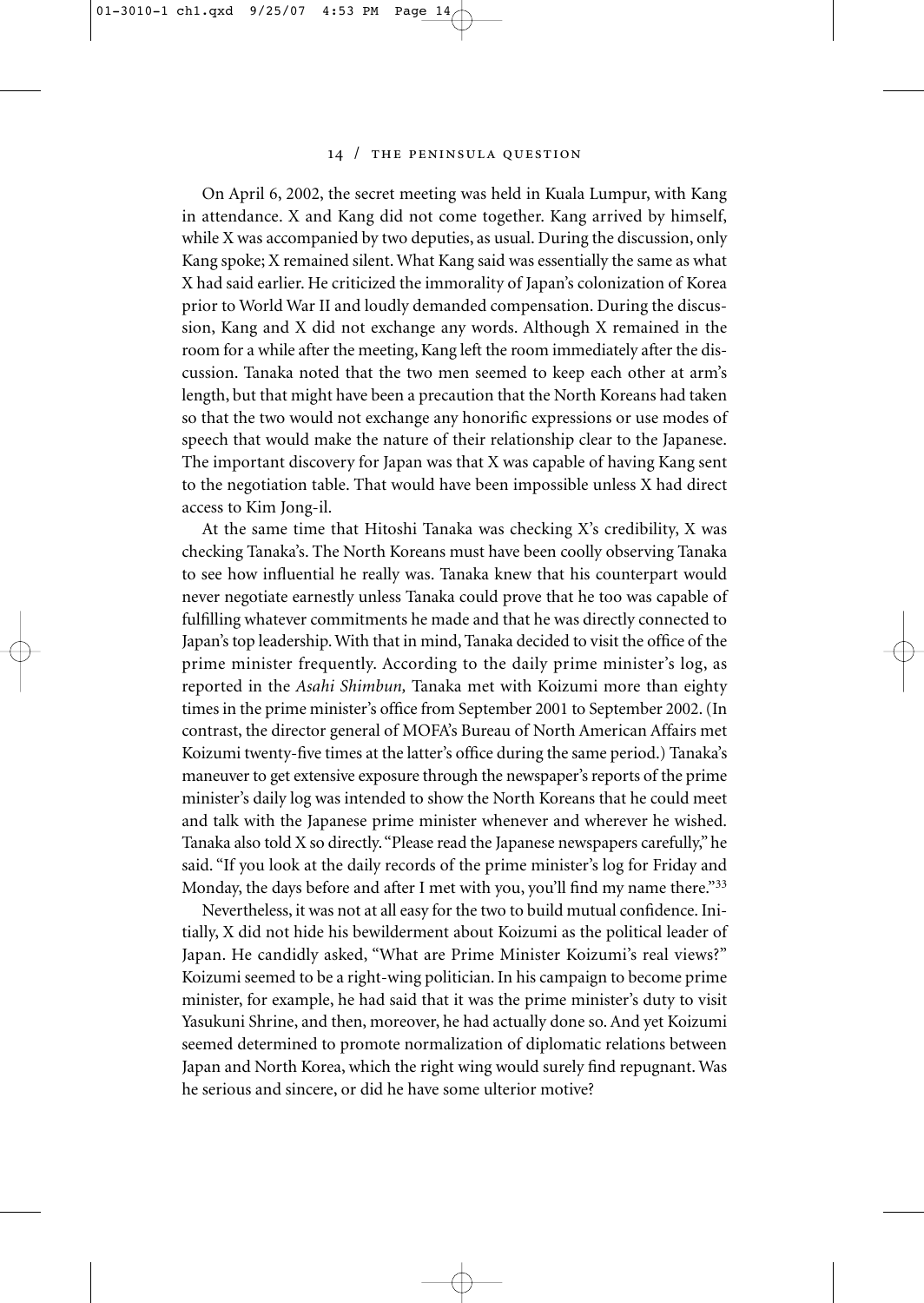The Yasukuni Shrine issue is deeply intertwined with complicated and delicate history issues between Japan and the Korean Peninsula. X once confessed, "This is a private matter, but my grandfather was killed by the Japanese, so I hold deep resentment toward Japan," and he also mentioned that his grandmother had a Japanese name. He did not disclose the name and Tanaka did not pursue the issue. During the period when Imperial Japan occupied Korea, Koreans were forced to give up their names and use Japanese names instead, and it was recorded that close to 80 percent of Koreans changed their names. X also repeatedly raised the issue of Koreans having been uprooted and moved to Japan to serve as forced labor. "Japan moved 6 million Koreans to Japan for use as forced labor, and the Koreans had to undergo unbearable humiliation there," X said. "How will Japan take responsibility for what it did to these people?" Japan had indeed conscripted a large number of Korean citizens in what the Japanese called a "civilian draft" in order to supply labor to labor-deficient Japanese companies. There are various accounts regarding the number of Koreans who were transported for that purpose.<sup>34</sup> The North Koreans had previously referred to a figure of 8.4 million, but this was the first time that 6 million had been mentioned. X never offered evidence supporting that claim. But Tanaka decided to let his counterpart speak his mind, and he refrained from questioning X and antagonizing him about it.

#### Negotiations in Danger of Collapse

Only once did X bring up an irrelevant issue in the course of a discussion. That was the bankruptcy of the Chogin Tokyo Credit Union (better known in Japan by its abbreviated form, Chogin). Toward the end of 2001, the Tokyo District Prosecutor's Office indicted a former treasurer of the General Association of Korean Residents in Japan (Chosen Soren) on suspicion of embezzlement in conjunction with the diversion of funds from Chogin, a financial institution run by North Korean residents in Japan. As a result, the Japanese government had to inject ¥600 billion in public funds into Chogin branches throughout Japan in order to save Chogin from bankruptcy. Japanese investigative authorities suspected that Chogin funds illegally diverted by Chosen Soren may have been sent to North Korea, which also would have been illegal. The authorities carried out an investigation, suspecting that behind Chogin was Chosen Soren, behind which, in turn, was North Korea.<sup>35</sup>

North Korea was very nervous about the investigation, and X asked repeatedly whether there was anything that the Japanese could do to interfere with it. He looked desperate, but he did not seem to care how he looked. Each time he raised the issue, Tanaka spurned his request: "It should be obvious to you that there is absolutely nothing we can do about this issue," he said. "Besides, that is not a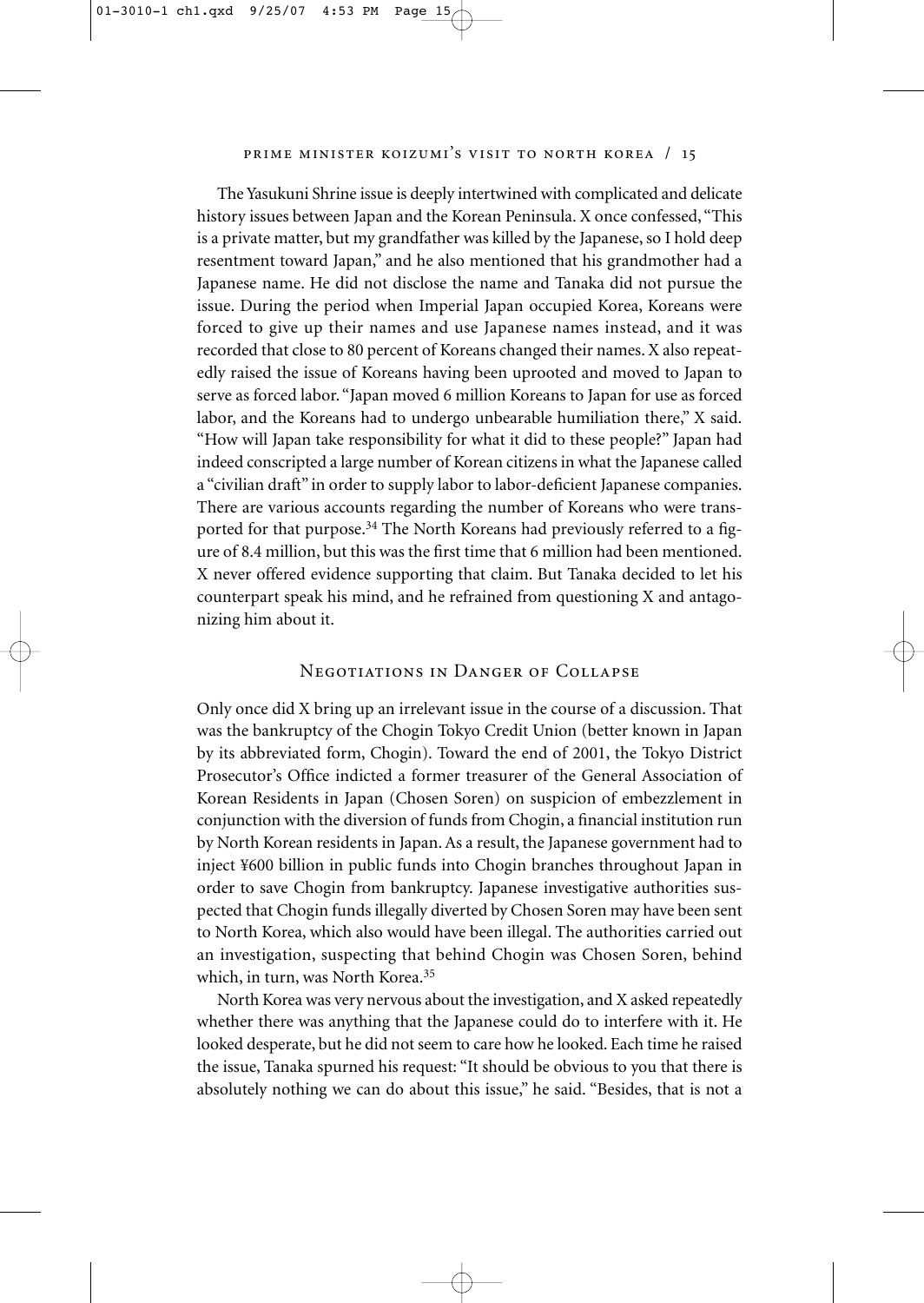subject of our negotiations." It was quite obvious that X kept on raising the issue because of instructions from above.

By spring of 2002, both sides were able to confirm the scenario for negotiations on normalization of the two nations' diplomatic relations. It was agreed that on the surface the abduction issue would be handled through dialogue between the two Red Cross societies, but in reality possible solutions would be pursued through the secret meetings between Tanaka and X. The approach would be to narrow the differences first, then pass the results upward for discussion at meetings of senior officials, then at ministerial-level meetings, and, hopefully, eventually at the summit-talk level.

Nonetheless, it was not easy to prepare a framework for achieving concrete solutions. Tanaka insisted that the negotiations would not move forward until, first, North Korea acknowledged the abductions, disclosed all pertinent information relating thereto, and released and returned all the surviving abductees; second, Kim Jong-il apologized for the abductions; and third, all of those responsible for the abductions were properly punished. Talks on economic assistance could start only after those prerequisites were fulfilled. Without a satisfactory explanation of the abduction issue, Japan's Diet would never approve an appropriation for economic aid to North Korea. As for Prime Minister Koizumi's visit to Pyongyang, if it were conceivable at all, it would not be possible unless North Korea were to provide satisfactory information about the abductees.

X, in turn, persisted in his stance that settlement of the abduction issue would be difficult unless Japan explicitly indicated the amount of compensation that it would pay to North Korea, a condition that Japan would never accept. The argument about the abductions went around and around in circles. Occasionally, there were Zen-like exchanges between X and Tanaka. X would say, "Japan can't see the forest for the trees," and Tanaka would retort, "But the forest is made of the trees." In the course of this go-round, X seemed to become suspicious of Tanaka, who kept bringing up the abductions.

Tanaka referred to the possibility of a visit to Pyongyang by Koizumi as only one of the possible scenarios. At the outset, Tanaka had presented X with Japan's three basic conditions for entering into negotiations and requested North Korea's acceptance of them: first, participants in the negotiations would speak in their private capacities and could always retract their statements; second, any secret agreements that they reached must, without exception, be confirmed through formal channels; and third, strict confidentiality must be observed throughout the entire process.36 In the course of negotiations with X, Tanaka never looked down to read from or to check the papers that he brought with him, in that way sending the message that he did not wish to be constrained by what had been written on paper. Moreover, he wished to emphasize the conditions of retraction at will and strict confidentiality. The suggestion that Koizumi might visit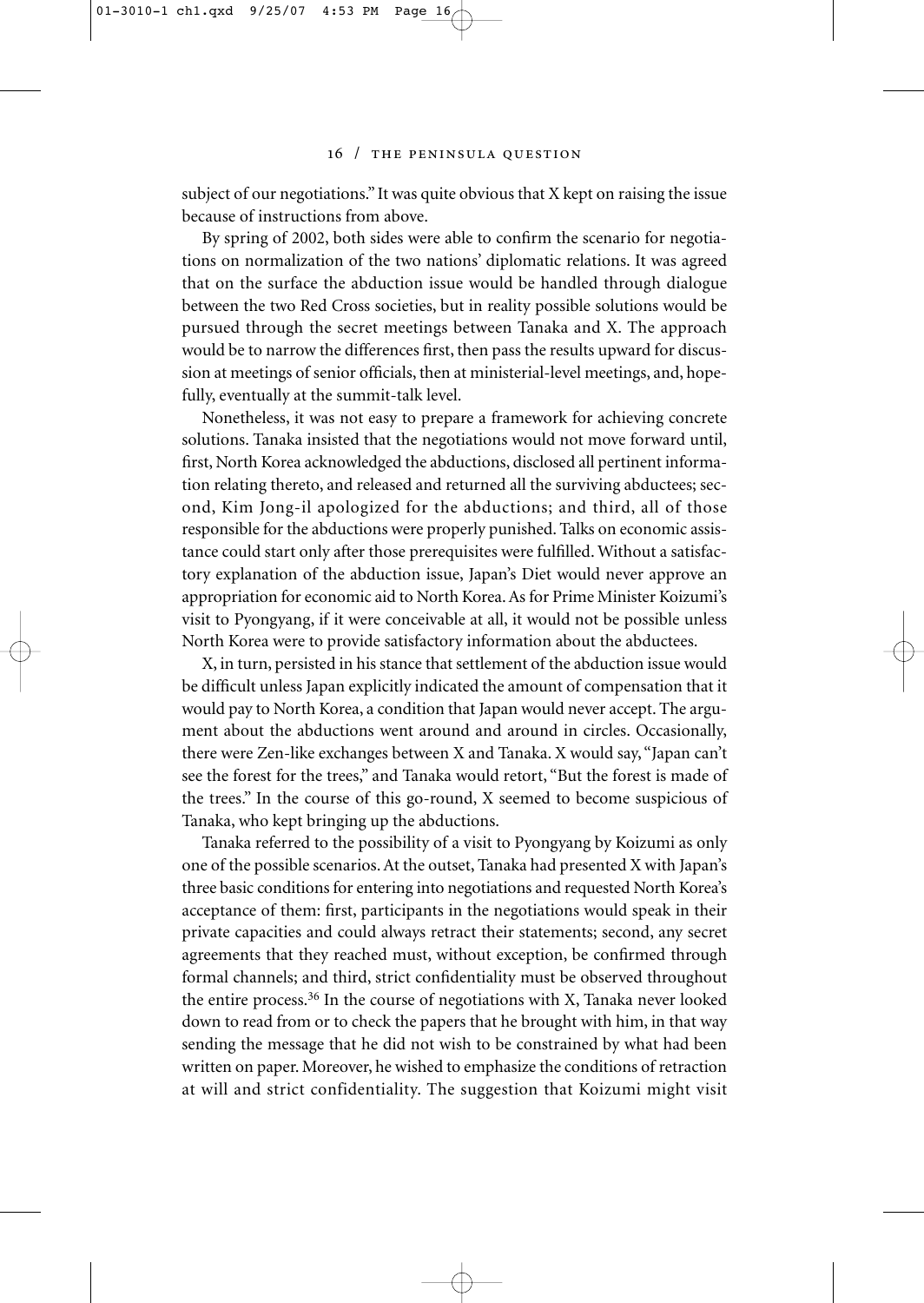Pyongyang was, therefore, nothing more than a remark by Tanaka in his personal capacity and one that could be withdrawn at any time.

On May 8, 2002, five North Korean nationals attempted to rush into the Japanese Consulate in Shenyang, China, but Chinese security police detained them. A Japanese member of a nongovernmental organization who was there took a video of armed Chinese policemen grabbing five asylum seekers and whisking them off the consulate property, a scene that was broadcast by all the TV stations in Japan. The Japanese government protested to the Chinese government on the grounds that the Chinese action constituted a violation of the Vienna Treaty provision regarding the inviolability of diplomatic properties. China replied that the security policemen merely had been preventing unknown persons from intruding into the Japanese Consulate and thus had been protecting the security of the diplomatic premises. The tension between the two countries immediately heightened.

The next round of secret negotiations between Tanaka and X was scheduled to be held toward the end of the same week, on May 11 and 12. But on May 10 the Japanese requested that the meeting be postponed by one week, until May 18 and 19. The North Koreans were furious at having to reschedule at such a late date, especially because they had already arrived in Beijing, where the negotiations were to take place. But the rescheduling could not be avoided. Tanaka was in Japan, fully occupied in dealing with the tense situation with China, making it absolutely impossible for him to sneak out to Beijing. This was the first discordant incident in the previously unhampered negotiations.

Throughout the Shenyang incident, Japan's Ministry of Foreign Affairs was a target of highly critical public opinion because of the ministry's de facto policy of rejection of the asylum seekers, and some critics demanded that Tanaka be fired. That was the first trying time that he had experienced since becoming director general. On the rescheduled dates of May 18 and 19, the Japanese and North Korean negotiators met in Shanghai. Hoping to prepare an environment that would make it easier for China to release the detained escapees, Tanaka asked X to persuade North Korea to urgently but secretly convey its intention not to disagree with the decision of the Chinese and Japanese governments on how to deal with the asylum seekers. At that request, X grinned but remained silent. In two weeks, the Chinese government released the five escapees, who subsequently went to the Republic of Korea via the Philippines. The North Korean media simply ignored the incident.

Toward the end of their two-day consultation, X suddenly and unilaterally declared that the next round of negotiations would be canceled. That was the first time that that sort of thing had happened. In response to Japan's demand for an explanation, X simply referred to "domestic reasons." Tanaka stretched his imagination, speculating that perhaps, among other possibilities, North Korea was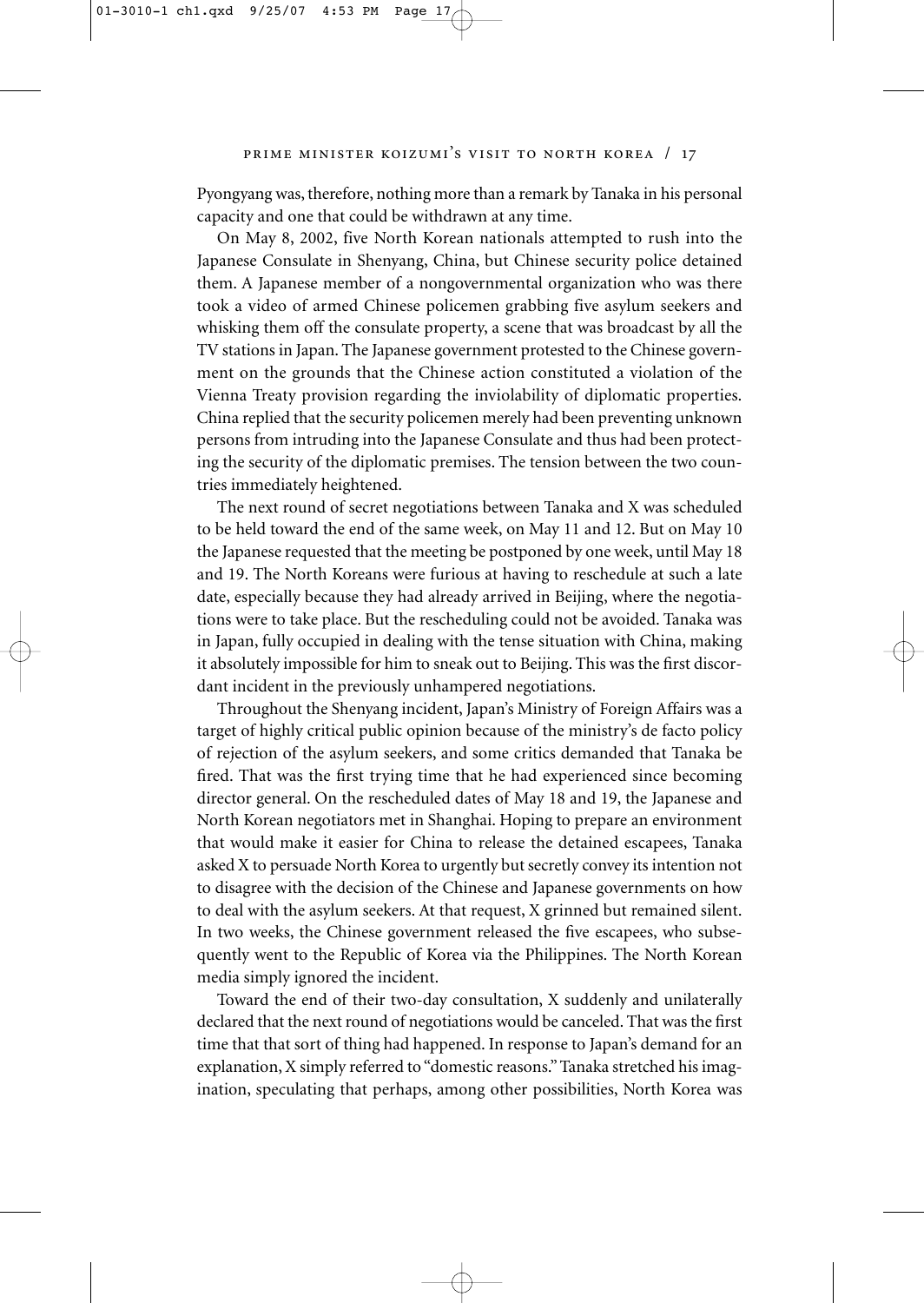revising its position regarding the normalization of diplomatic relations, but he had no clue as to what was really happening.

Bilateral negotiations were next held on June 1 and 2 in Dalian. In that round, X demanded much more forcefully than before that Japan's prime minister visit North Korea. X even declared that further discussions would be a waste of time unless he were to receive a firm commitment from Tanaka regarding such a visit. Tanaka, on the other hand, did not change his original stance: a visit to Pyongyang by the prime minister would be inconceivable without satisfactory information from North Korea concerning the abductees.

X did not hide his annoyance, and his suspicions regarding Japan's intentions appeared to have deepened. "So, that was it, just as I suspected," he might well have been thinking. "Their only purpose in negotiating was to draw as much information as possible from us about the abductees, using Koizumi's visit as bait." X then accused Tanaka of trying to deceive him and proclaimed, "We have no recourse but to terminate these negotiations."

Tanaka calmly responded, "That is fine with us."

Both sides had tried to wrap a rope around the other and tie it up, so to speak, like a spider ensnaring an insect caught in its web. Although in the course of the negotiations there had been moments of human warmth, those were past.

#### Koizumi's Decision to Visit Pyongyang

The very next day, on June 3, Tanaka related to Koizumi the essence of what had happened. "I am prepared to visit North Korea even though they haven't provided us with satisfactory information about the abductees," Koizumi responded. "If they will provide that information only if I visit them, I can go along with that."37

Thus, for the first time during the negotiation process, Tanaka was in a position in which he could use the "Pyongyang visit" card. However, he did not do so immediately. Rather, he waited for two weeks, after which time the North Koreans telephoned to say that they wished to resume the negotiations. It seemed that they had started worrying that Japan might withdraw altogether from attempts at normalization. It was then agreed that the next round of talks would be on July 6 and 7, again in Dalian.

Shortly thereafter, on July 1, North Korea announced the launching of a series of "economic measures," including the suspension of price controls. The Japanese conjectured that the reason for the sudden change in North Korea's attitude—which X might have referred to previously as "domestic reasons" was that the North Koreans realized that diplomatic normalization and economic cooperation with Japan were essential to the success of their economic reforms.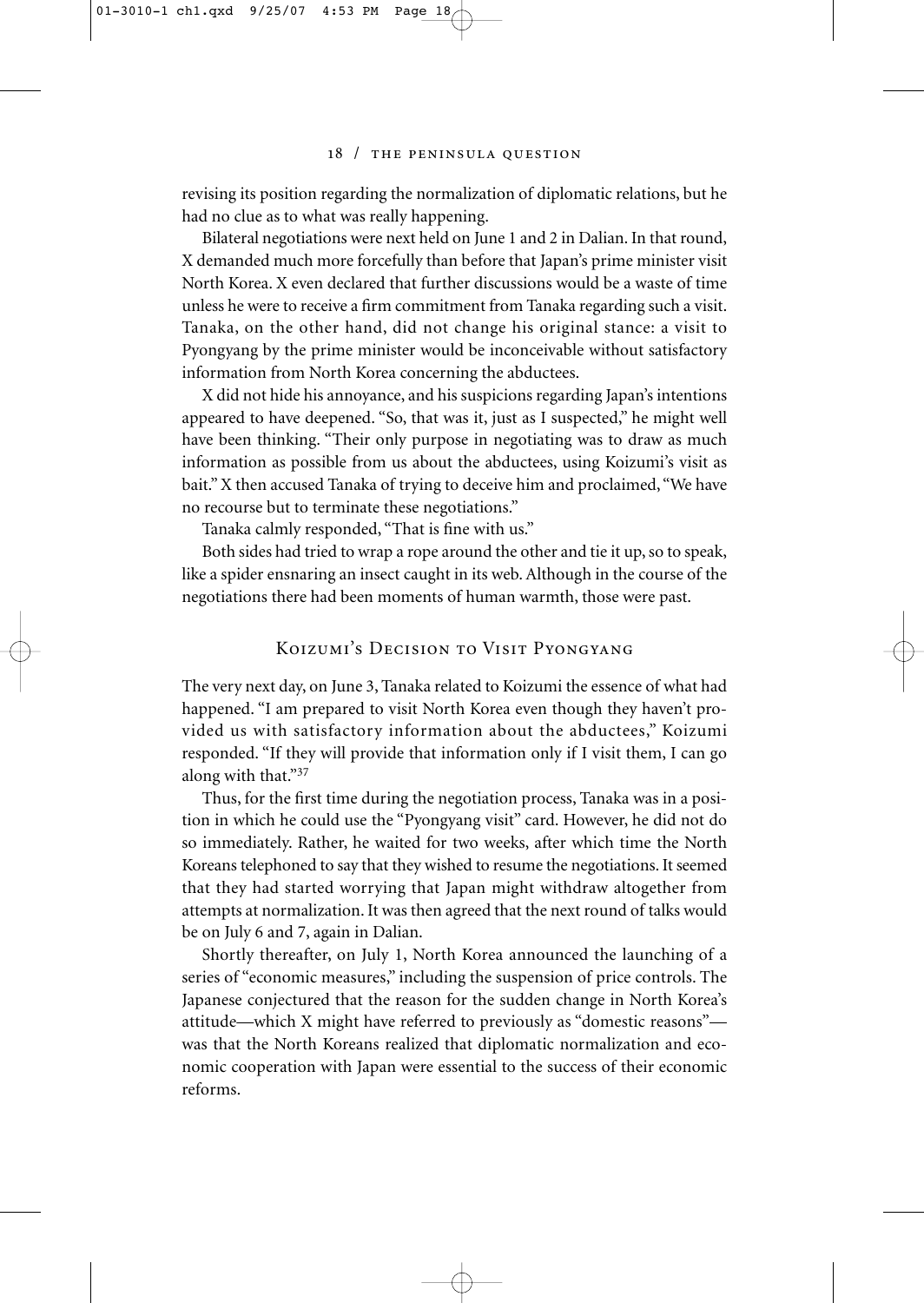The negotiations were entering a crucial stage. This time the bargaining took place with Koizumi's Pyongyang visit as a given. Tanaka demanded, as a prerequisite to the visit, that North Korea acknowledge and apologize for the abductions as well as provide truthful information about the abductees and firm assurance that they would be released.

X did not refuse his demands outright. "As a scenario, they are within the bounds of possibilities," he conceded. Tanaka followed up by requesting X to convey directly to Kim Jong-il the essence of the Japanese conditions; moreover, he requested that they be incorporated in the draft of the Pyongyang Declaration. X adamantly rejected that request, saying that it would be Kim Jong-il himself who would determine what would be incorporated in the declaration. Nonetheless, he carefully chose his words to give the impression that information about the abductees could be disclosed if and when Koizumi visited Pyongyang. At the same time, X adamantly insisted that the draft explicitly include the amount of Japan's compensation for its colonization of Korea and "drafting" of laborers. Tanaka adamantly refused to specify any such amount. X stressed that North Korea had to have some idea of the size of the compensation in order to proceed toward normalization of relations, and he once again requested that an amount be indicated.

Tanaka pushed back."We can't do that," he said."If no compensation amount means no visit, then that's that."

X nevertheless remained obsessed with the amount of compensation."As long as you explicitly tell us the specific amount," he would say, "it does not have to be included in the declaration." Tanaka refused that request point blank. He was under strict orders from Koizumi not to mention any amount whatsoever."Don't compromise there at any cost," Koizumi had told him. "Just repeat 'We can't.'"38 Koizumi had vowed never to repeat Shin Kanemaru's mistake.<sup>39</sup>

So, between "Give us information about the abductees" and "Tell us the amount," the discussion went round and round in circles, while time ticked away.

On one occasion, X, looking desperate, said,"The worst that could happen to you is dismissal. My situation is much more serious. My life might be at stake."

It was during a short talk toward the final stage of the negotiations, when Koizumi's visit became more or less confirmed, that both sides brought up the possibility of exchanging special envoys. There were some indications that X was considering Kang Sok-ju as the DPRK candidate. Tanaka also thought that exchanging special envoys might not be such a bad idea. Believing that a former foreign minister in whom he had long placed his personal trust would make an ideal envoy, he brought the idea to Koizumi. However, Koizumi showed no interest whatsoever. He curtly replied, "If we send a politician as special envoy, he will surely make concessions, whoever we send." Besides, he continued, "Politicians talk"—as if he were not one of them.<sup>40</sup> The idea of a special envoy was shelved.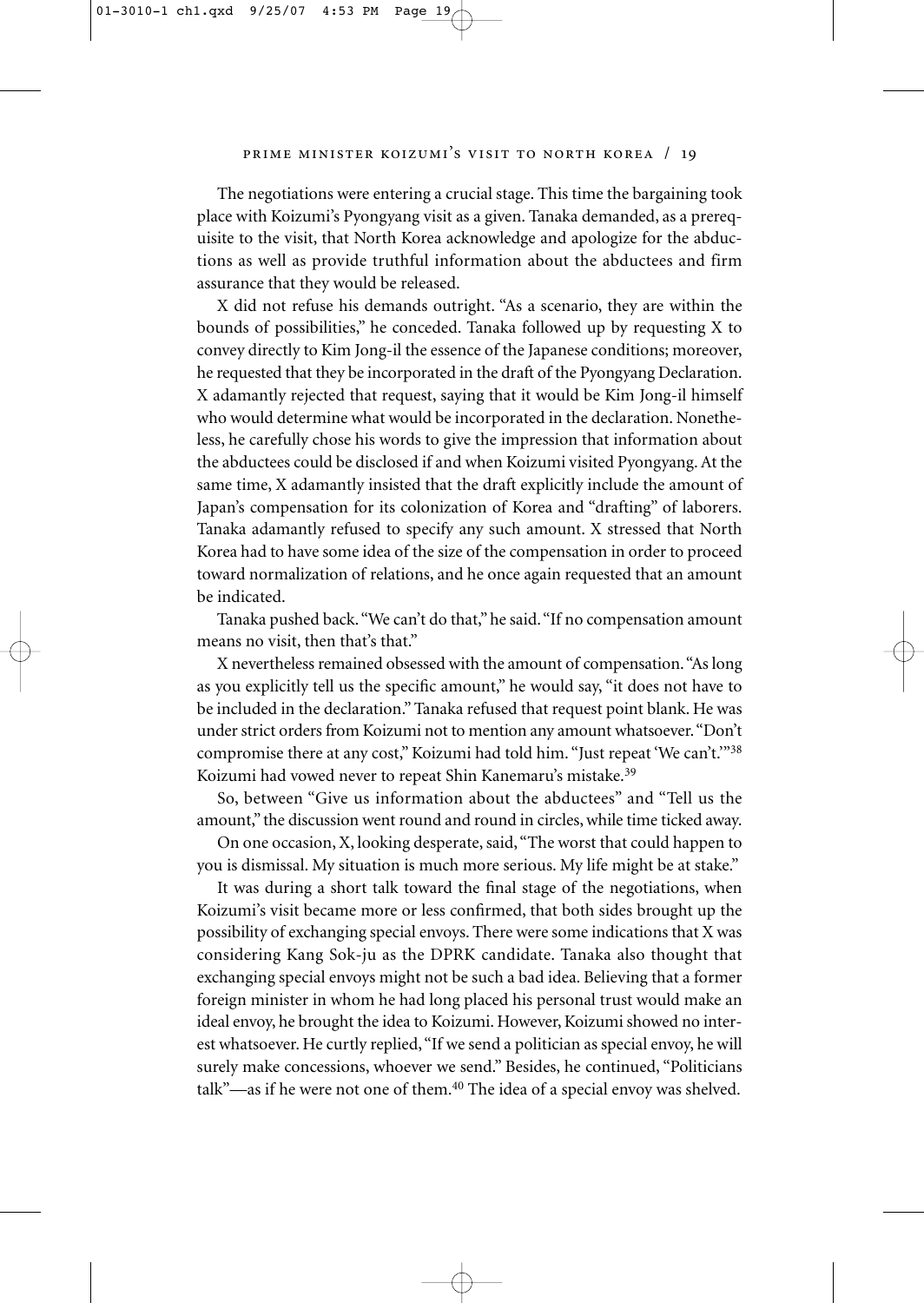More obstacles were waiting for the Japanese. There was the unsettled issue of salvaging a mystery vessel that had been scuttled toward the end of the previous year, described earlier in this chapter.<sup>41</sup> China cautioned Japan to exercise restraint in dealing with North Korea. However, because the vessel went down in Chinese waters, this was also an issue outstanding between China and Japan. The Japanese government decided to raise the ship on June 21. To make matters worse, on June 29, North Korean and South Korean soldiers exchanged gunfire on the Yellow Sea, heightening the tensions over North Korea. It was conceivable that when the Japanese government decided to salvage the vessel, North Korea would react with strong displeasure. But the North Koreans did not make any fuss about it.

On July 12, 2002, Tanaka briefed Koizumi on the result of his negotiations with X, to which Koizumi replied, "Stay the course." That was a clear indication that Koizumi had peremptorily made up his mind to visit North Korea.

In July 2002, the secret negotiations entered the last stretch. At a ministerial meeting at the ASEAN Regional Forum (ARF) held in Brunei, Foreign Minister Yoriko Kawaguchi met Foreign Minister Paek Nam-sun of North Korea. A joint statement circulated after the talk explicitly described the abduction issue as a "pending humanitarian issue."42 Two years earlier, Foreign Minister Paek, in a meeting with Yohei Kono, Japan's foreign minister at that time, had strongly opposed such wording. Thus, the joint statement reflected a sea change in North Korea's position.

On August 18 and 19, discussions between the Japanese and North Korean Red Cross societies were held in Pyongyang. During the meetings, the North Koreans explained that they had been investigating the whereabouts of the missing Japanese nationals much more deeply and comprehensively than before, and they promised to further expedite the investigation.

On August 25 and 26, also in Pyongyang, a meeting among the directors general of the foreign ministries of the two countries was convened. Tanaka participated in the meeting, and on August 25 he paid a courtesy visit to Prime Minister Hong Song-nam to convey Koizumi's message to Kim Jong-il. This message read, "We will sincerely tackle the normalization issue and other unresolved issues involving our countries. We expect nothing less than the same from your side."<sup>43</sup> Hong tried to maintain composure while pretending to comprehend the situation, which he obviously did not grasp at all. The key players were X and Kang Sok-ju.44

Tanaka and the other members of the Japanese delegation subsequently visited the North Korean Foreign Ministry to pay a courtesy visit to Kang Sok-ju. Kang told Tanaka that Kim Jong-il had already read Koizumi's message and had instructed Kang to convey his reaction: "The message was very encouraging, and I wish to express my gratitude to Prime Minister Koizumi." Kang proudly added, "This is a message sent directly from Chairman Kim aboard his train in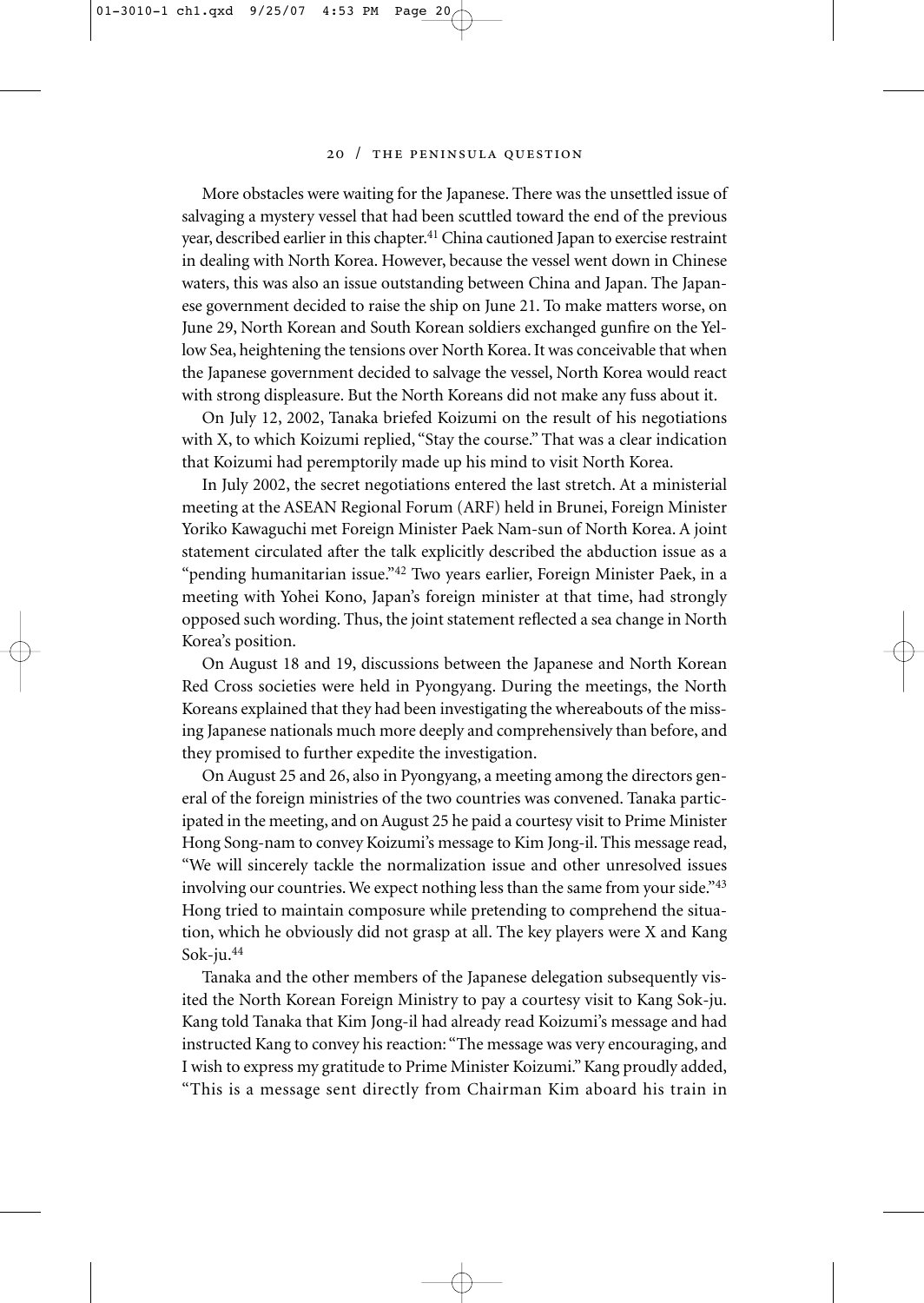Siberia."45 At that time, Kim Jong-il was on his way home from a summit talk with President Putin in Vladivostok.

After the courtesy visit, without being informed of his destination, Tanaka was taken by car to a mansion where negotiations were resumed over dinner. A small group made up of Tanaka, Kang Sok-ju, X, and a few others participated. Kang again demanded an explicit indication of the amount of compensation; Tanaka again refused. Kang next referred to an amount that North Korea demanded as reparation, to which Tanaka refused to respond. The amount Kang referred to was said to be a round figure in excess of \$10 billion. Tanaka found out that Kang had known the details and implications of the previous exchanges between Tanaka and X. Tanaka was again reminded that within the North Korean foreign ministry only Kang was in direct contact with Kim Jong-il.

## Japan's "Pied Piper of Hamelin"

It was in 1987 that Tanaka was first involved with North Korea, when, as MOFA's director of Northeast Asian affairs, he had to deal with the aftermath of the downing of a Korean Airline (KAL) jet due to an on-board explosion. The jet, bound for Seoul, disappeared off Burma after taking off from Baghdad. Prior to that, when it touched down in Abu Dhabi, a couple had gotten off who were found to possess forged Japanese passports. While being interrogated, the two attempted to poison themselves. The man died, but the woman survived. The woman, named Kim Hyon-hui, was taken to Seoul. The South Korean government subsequently announced that the KAL flight had been sabotaged by two North Korean agents.

Tanaka flew to Seoul and interviewed Kim Hyon-hui. He felt a shiver of fear upon learning that North Korea had attempted to entangle Japan in the sabotage. North Korean agents could have posed as South Koreans if their sole aim was to blow up a KAL airplane, but they had impersonated Japanese so that the explosion would seem to be a Japanese terrorist attack on South Korea. Tanaka sensed in that attempt the deep-seated animosity that the Korean people felt toward Japan.46

Kim Hyon-hui's testimony led to the discovery of the existence of a Lee Eunhye, a Japanese woman who had been Kim's Japanese instructor. In 1991, Japan's National Police Agency declared that there was a strong possibility that Lee Eunhye actually was Yaeko Taguchi, a Japanese national who was believed to have been abducted by North Korea. In 1997, the Japanese government officially recognized Lee Eun-hye as Yaeko Taguchi and a victim of North Korean abduction.<sup>47</sup>

A nuclear crisis involving North Korea then erupted, continuing into 1994. It was the largest security crisis yet faced by postwar Japan. North Korea threatened Japan, South Korea, and the United States, saying that it could and would make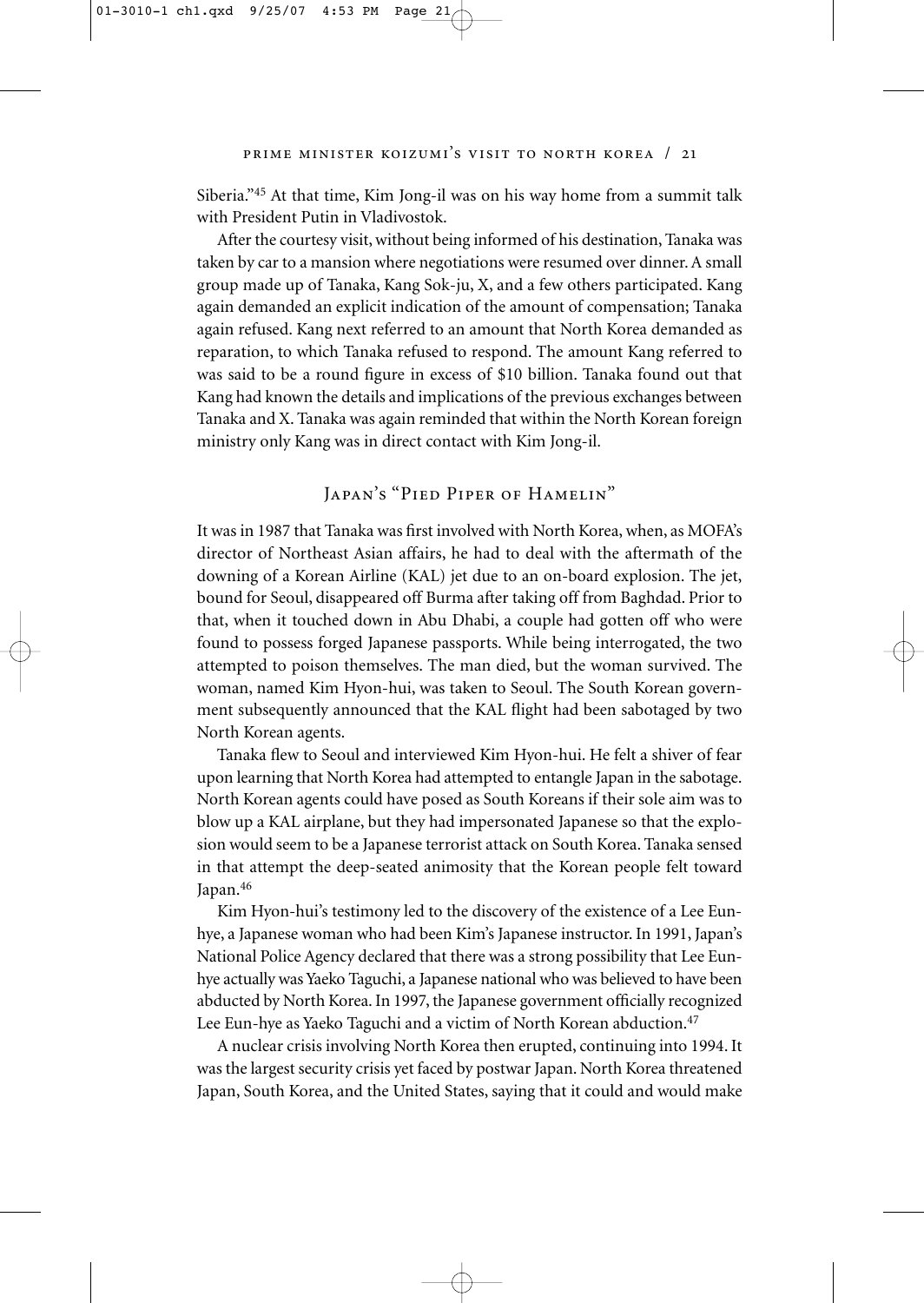Seoul a "sea of fire." In response, the Japanese government, led by Nobuo Ishihara, deputy chief cabinet secretary, conducted simulations of North Korean invasions of South Korea. As a result, it became sadly obvious that Japan was not prepared for such a scenario and had no deterrent to use in such a situation. Tanaka, as director of policy coordination in MOFA's Foreign Policy Bureau, engaged himself in preparing a "crisis management plan."48

The nuclear crisis was temporarily contained by the signing of the U.S.-DPRK Agreed Framework, which proposed providing North Korea with light-water reactors if it would halt its nuclear programs. Tanaka participated in the launching of the Korean Peninsula Energy Development Organization (KEDO), an international organization created to arrange for provision of the reactors to North Korea.

Another major task for Tanaka as MOFA's director of policy coordination was to handle Japan's efforts to come to terms with its history. In 1995, the Japanese government, commemorating the fiftieth anniversary of the end of World War II, launched three major initiatives, one after another: the Peace, Friendship, and Exchange Initiative; a statement by the prime minister expressing remorse and apologizing for Japan's past wrongdoings; and establishment of the Asian Women's Fund.49 Tanaka was involved in all three of the initiatives, and during the negotiations with X, he tried both to share with X a sense of their being mutual stakeholders in peaceful coexistence between the two countries and to assure X that he had gone through a similar process before. He was convinced that normalization of DPRK-Japan relations would be inconceivable unless they shared the same vision of regional order, in which both sides could coexist peacefully.

Tanaka used to say, "We've got to prepare a way out"—that is, prepare an exit strategy. In his vision of the future, Japan and the United States would normalize diplomatic ties with North Korea in exchange for the latter's abandonment of its nuclear program. Negotiations for normalization between Japan and North Korea would be linked to the framework of regional multilateral processes, and the abduction issue would be settled within the context of those processes. After both sides went through all the processes, they would suddenly realize that they had already gotten out of the maze of intransigence and hostility.

Tanaka negotiated hard down to the last minute before Koizumi's visit to make North Korea agree to disclose information about the abductees. But if his efforts did not succeed, Tanaka was prepared to shift the focus of the negotiations in order to obtain as many concessions as possible from North Korea, such as North Korea's agreement both to allow Japan to achieve "settlement of the past" through economic cooperation and to engage in a regular bilateral security dialogue. He was, in other words, pursuing a comprehensive, multifaceted approach—a "grand bargain."50

In order to advance that grand bargain, however, a series of smaller bargains had to be made in one way or another with people and groups that had vested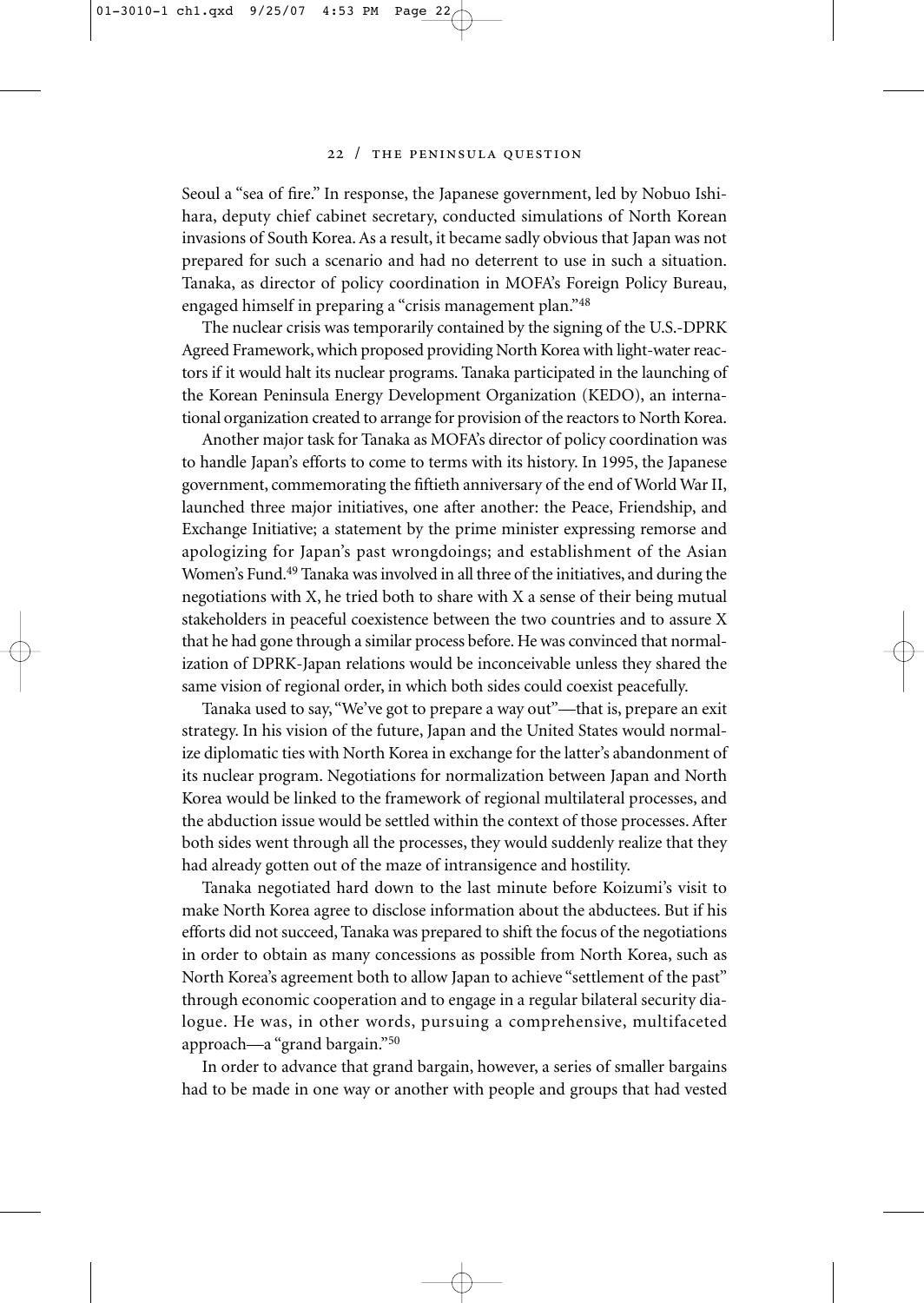interests in domestic decisionmaking in Japan. After Tanaka's first meeting with X on November 17, 2001, Tanaka suggested to Yoshiji Nogami, vice minister at the Ministry of Foreign Affairs, that Tanaka be authorized to pursue secret negotiations toward achieving diplomatic normalization. In spite of his usual aggressiveness, Nogami was, for once, cautious. "This is too much for MOFA," he told Tanaka. But Nogami continued to go over possible scenarios. It would be too risky for MOFA bureaucrats to suggest the idea to their superiors, because it would become an easy target of the conservative elements in the legislature, who would not welcome the normalization of diplomatic relations with North Korea. If that occurred, there was a strong possibility that Prime Minister Koizumi would not accept the idea because of the political risk that it might involve. It would be one thing if MOFA made a suggestion in response to inquiries from high above, but if the proposal originated with MOFA, the ministry might be forced to take full blame if the proposed activities did not yield the expected fruit.

Besides, there was the "Makiko issue."At that time, Makiko Tanaka was Japan's foreign minister, and she and the ministry were in a showdown over personnel and budgetary matters. If Hitoshi Tanaka reported secret negotiations with North Korea to Makiko Tanaka, she might leak the information, making the negotiations impossible. The United States would intervene to kill the plan.<sup>51</sup>

Hitoshi Tanaka was in close consultation with Yasuo Fukuda, chief cabinet secretary, and Teijiro Furukawa, deputy chief cabinet secretary. Furukawa, who sat at the top of Japan's central bureaucracy, had been in charge of the administrative functions of the office of the prime minister since 1995, serving five prime ministers, including Koizumi. During his tenure, he had dealt with such difficult issues as the Hanshin-Awaji earthquake in Kobe, the sarin gas attack in the Tokyo subway system, relocation of the U.S. Marine Corps Futenma Air Base in Okinawa, and reorganization of the central bureaucracy.<sup>52</sup> Fukuda also had instructed Tanaka to consult with Furukawa before deciding anything. He said, "When it comes to the prime minister's visit to North Korea, a great many matters will be involved, including the handling of the abduction issue and domestic politics. If Furukawa said he had not been informed, that would be the end of it. However, if one could get Furukawa involved, he could become a protective shield if something unexpected happened."53 Fukuda had immeasurable faith in Furukawa.

When Furukawa heard what Tanaka had to say, he said, "Mr. Tanaka, there is something called a cause. And normalization of diplomatic relations with North Korea is a cause."54 If the abducted Japanese nationals, or at least some of them, were believed to be alive in North Korea, bringing back as many of them as possible—an act taken to protect the lives and property of Japanese citizens—would be a cause. Creating peace in Northeast Asia by normalizing relations with North Korea would be another.55 Tanaka did not always report everything to Furukawa,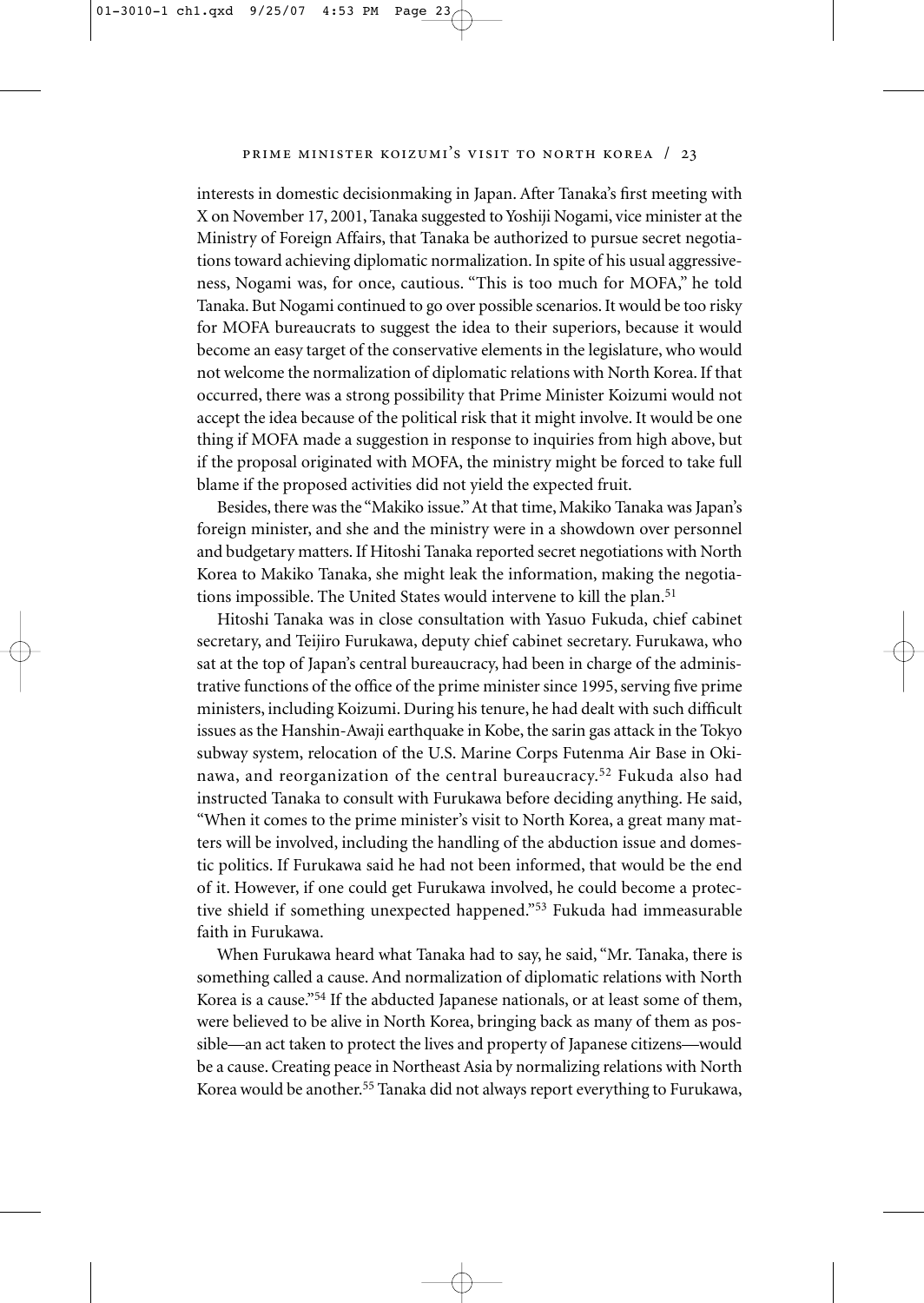but he once confessed to Furukawa that he could breathe freely when he was in Furukawa's office. When Tanaka was deeply discouraged by the stalling of the negotiations in May through June of 2002, Furukawa was there to cheer him up.56

Now that Tanaka's idea was endorsed by Furukawa, the head of Japan's entire bureaucracy, Tanaka was able to bring the proposal to conduct secret negotiations to the attention of Prime Minister Koizumi as a possible prime minister's initiative. Hearing Tanaka's report in late 2001, Koizumi explicitly ordered Tanaka to proceed but to maintain strict confidentiality, which Koizumi believed to be more essential when dealing with an autocratic state like North Korea than with other nations. Koizumi instructed Fukuda to confine knowledge of the proposal to essential individuals only and to have the Foreign Ministry take responsibility for ensuring that its personnel maintained secrecy.

The thorny issue was what to do with Deputy Chief Cabinet Secretary Shinzo Abe. It would be difficult to keep Abe out of the scheme, because he had been zealously tackling the abduction issue. But Koizumi was of the opinion that Abe could be informed of the secret negotiations with North Korea after Koizumi's visit to Pyongyang was officially announced on August 30. Fukuda did not consider it proper to do that, so he persuaded Koizumi that Abe should be informed before the official announcement. As a result, Abe was briefed about the secret negotiations by Fukuda on August 29, one day before the official announcement.

In January 2002, Vice Minister Nogami resigned, and he was succeeded by Yukio Takeuchi. In the course of "passing the baton," Nogami informed Takeuchi about the plan. Takeuchi remarked to Nogami, "Hitoshi Tanaka is scary. He acts like the pied piper of Hamelin. If you follow his lead, charmed by his pied pipe, you might end up in the river."57 The secret plan of Tanaka, the pied piper, was limited to a very small number of people, namely Koizumi, Fukuda, and Furukawa and Bessho at the office of the prime minister and Nogami (and, later, Takeuchi) and Kenji Hiramatsu at MOFA. When Yoriko Kawaguchi succeeded Makiko Tanaka as foreign minister, she, too, joined the club.

It was toward the end of August 2002 that Tanaka finally informed the directors general of MOFA's major bureaus of the secret negotiations for normalizing diplomatic relations with North Korea. On the evening of August 21, Takeuchi called to his office Shotaro Yachi, director general of the Foreign Policy Bureau; Ichiro Fujisaki, director general of the North American Affairs Bureau; Shin Ebihara, director general of the Treaties Bureau; and Hitoshi Tanaka. Takeuchi said, "I apologize for having gone this far without informing you earlier. I'd like you to know, however, that we have had the prime minister's consent regarding this." The draft of the Pyongyang Declaration was distributed among those present. Takeuchi asked Tanaka to explain further. Tanaka apologized again before starting the explanation.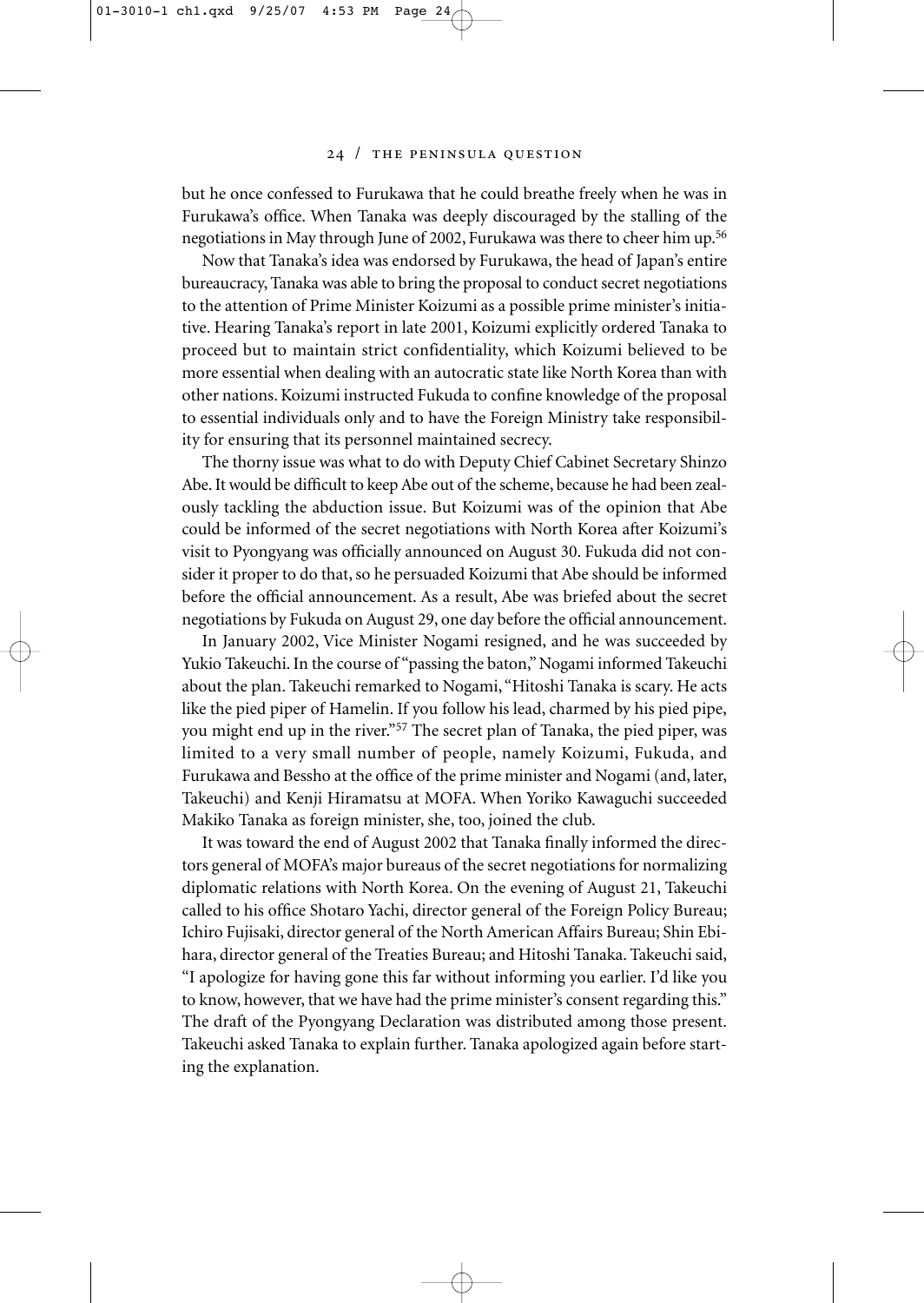After the briefing, Yachi asked, "What about the settlement of the abduction issue? This draft does not directly refer to the abductions. Will we allow this?" Tanaka replied, "Please leave it to me. I have already obtained the prime minister's approval." Then Ebihara asked, "How did you explain this to the United States?" Tanaka replied, "We need to start working on that. Richard Armitage is coming to Tokyo in one week to attend the U.S.-Japan Strategic Dialogue, and Mr. Takeuchi can brief him directly then."

After that, Takeuchi's office was filled with a heavy silence.<sup>58</sup> There was no further discussion.

#### The Japan-DPRK Pyongyang Declaration

By the time that Koizumi's plan to visit Pyongyang was announced, the full text of the draft of the Pyongyang Declaration had been prepared. At the earlier debriefing in Takeuchi's office, Tanaka had assured the other officials that "the prime minister has already approved the substance of this draft." In order to complete the draft, however, they had to have the cooperation of MOFA's Treaties Bureau (later renamed the International Legal Affairs Bureau).

Among the Japanese present at the meeting of senior officials held in Pyongyang on August 25 and 26 were MOFA's Keiichi Hayashi, the Treaties Bureau's deputy director general, and Naoko Saiki, director of the Treaties Bureau's Regulations Division. While it was originally planned that they would conduct the fine-tuning of the Pyongyang Declaration during this visit, they had to postpone it because they had more to discuss on the abduction and the compensation issues. Consequently, officials from the Treaties Bureau had no role to play while in Pyongyang.

Senior officials of the Treaties Bureau became angry, suspecting that Tanaka did not wish to expose his counterpart, X, to senior officials of other bureaus. The Treaties Bureau director general, Ebihara, protested to Tanaka, declaring, "The Treaties Bureau will take no part in this task." Tanaka disagreed with the Treaties Bureau's argument. He was of the view that the Treaties Bureau's task in this endeavor was to attend to technical details regarding treaty obligations and their relationship to those in other treaties and not to interfere with the substance of the negotiations.

Perhaps partly because of Ebihara's outburst, Takao Akiba, director of MOFA's Treaty Division, was invited to participate in the bilateral finalization of the draft, which took place in Beijing after the August 30 announcement of Koizumi's upcoming Pyongyang visit.59

The Pyongyang Declaration consists of four articles. The first article expresses a strong determination to "make every possible effort for early normalization of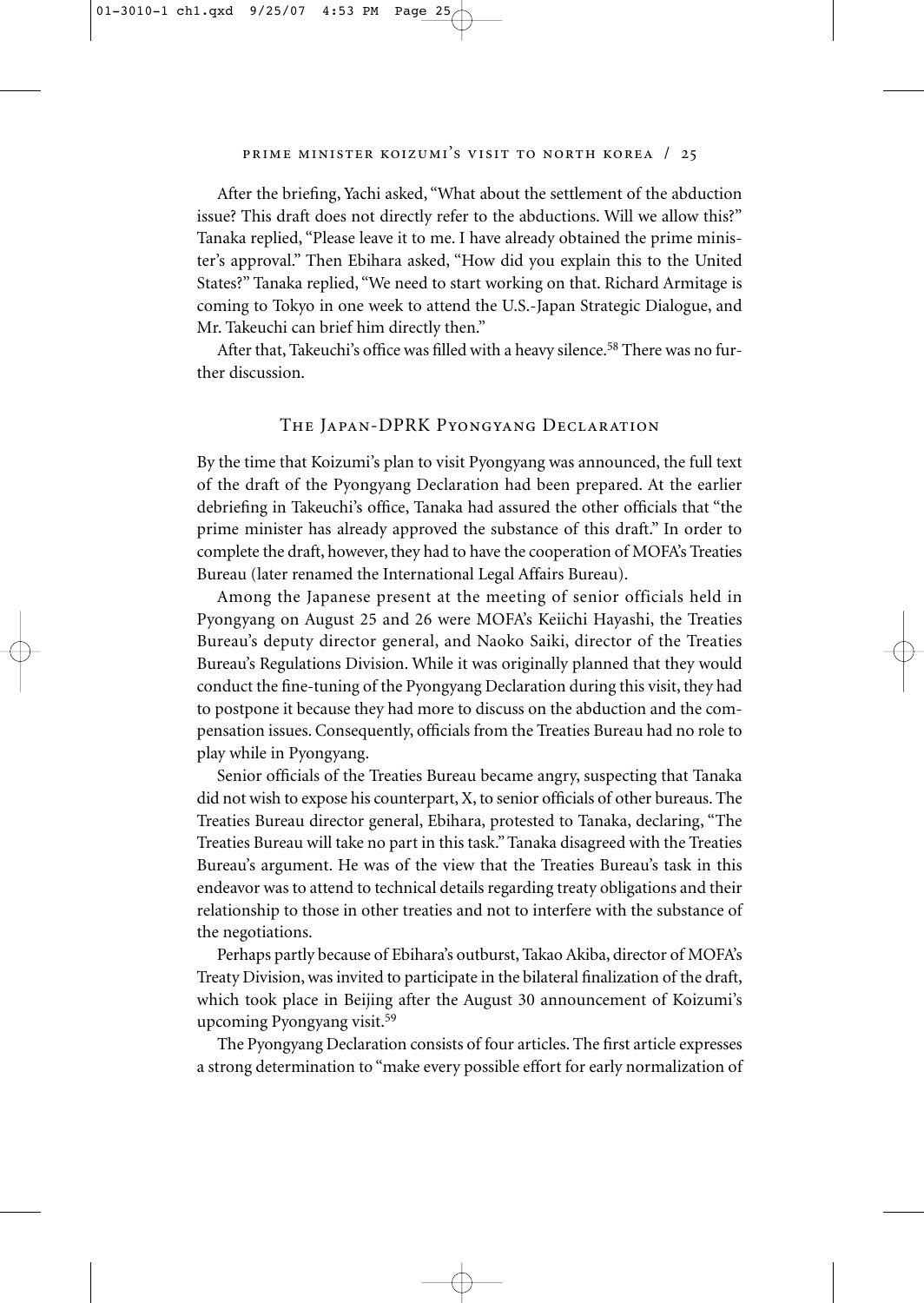relations." The North Koreans had suggested that the declaration be called a "declaration concerning diplomatic normalization." They wanted to follow the path of the Japan-China Joint Declaration of 1972, which immediately led to the normalization of bilateral diplomatic relations, by giving the declaration a name that would have a great impact. The Japanese, however, insisted that the declaration remain a declaration of political intention on the part of both Japan and North Korea to strive for normalization in the future; they did not want to declare, with great fanfare, that relations had been normalized. In the end, the Japanese position was adopted on this particular issue.

What did the "early" in "early normalization" mean? North Korea had conveyed to Japan its wish to achieve normalization within the year 2002. Although that was a highly unrealistic goal, there was a moment of enthusiasm within Japan in the immediate afterglow of the announcement of Koizumi's visit, when the Japanese leadership hoped to complete the negotiations within the year in order to ratify the draft treaty in the Diet's 2003 ordinary session. Although the North Koreans strongly insisted on setting a specific deadline, the Japanese refused to do so. Koizumi and Tanaka shared the vague idea that if everything worked out as planned, normalization could be accomplished within one or two years.

Fukuda was much more cautious. Recounting those days, he said, "It took fourteen years [through seven rounds of negotiations from 1951 to 1965] for Japan to finally sign the Japan-ROK Basic Treaty. Therefore, I thought we could also take time to normalize relations with North Korea.""We also had to consider the apprehension of some in the U.S. government concerning the speed of the normalization process," he continued. "However, if we told the North Koreans outright that we would not hurry to conclude the negotiations, they would not respond positively. It is common sense to set a time limit in this kind of negotiation, but we dared not do that. Taking all these things into consideration, we inserted the word 'early' in the declaration. It was intended to mean 'as early as necessary conditions are made ready.'"60

The second article states that "the Japanese regard, in a spirit of humility, the fact of history that Japan caused tremendous damage and suffering to the people of Korea through its colonial rule in the past, and express deep remorse and heartfelt apology." Japan has a heavy responsibility for its role in the history of the Korean peninsula. It had failed to sufficiently express its remorse and sense of responsibility in the earlier Japan-ROK Basic Treaty, and that failure had long left Koreans with ill feelings toward Japan. In contrast, the Pyongyang Declaration is very clear and explicit. That part of the declaration was modeled after a 1995 statement by Prime Minister Tomiichi Murayama (widely known as the Murayama Statement) to commemorate the fiftieth anniversary of the end of World War II: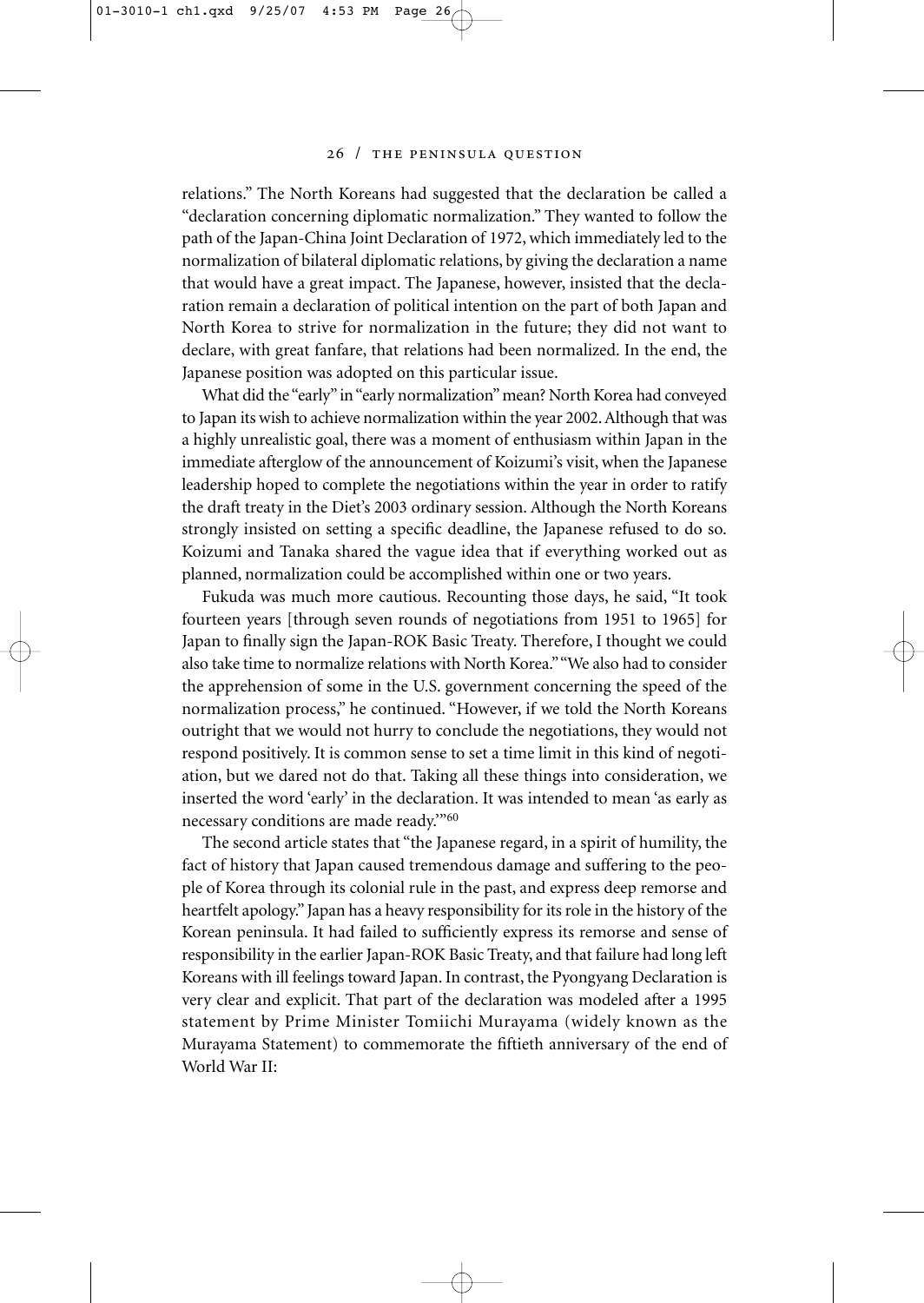"During a certain period in the not too distant past, Japan . . . caused tremendous damage and suffering to the people of many countries, particularly to those of Asian nations. . . . I regard, in a spirit of humility, these irrefutable facts of history, and express here once again my feelings of deep remorse and state my heartfelt apology."61

"Apology" was the word that the North Koreans were obsessed with most. They had envisioned using Koizumi's visit as a political show; after all, the prime minister of a U.S. ally was coming to Pyongyang to apologize. However, Japan, although it recognized well the necessity for an apology, insisted on the apology being directed to the Korean people; it could never be an apology to the North Korean government.62 The North Koreans translated the Japanese word *owabi* (apology) as the Korean word for "atonement."63 *Owabi* is not atonement, which could imply legal responsibility. The issue was not a simple matter of translation; it concerned a decision having a clear political intention.

Nevertheless, Japan, fully aware of the implications, did not oppose the Korean translation. For one thing, in the Japan–Republic of Korea Joint Declaration, which President Kim Dae-jung and Prime Minister Keizo Obuchi announced in 1998, the South Korean government had translated the Japanese *owabi* to mean *atonement,* and North Korea knew of that maneuver. Japan decided, as with the declaration of 1998, that "this Korean word for *atonement* is not used here to imply legal responsibility. As a matter of fact, in the Pyongyang Declaration, North Korea agreed to 'mutually waive all its property and claims' and agreed to accept economic cooperation in place of compensation."64

It should be noted that there actually was some uneasiness and opposition within the Japanese government over the inclusion of an "apology" to North Korea in an official document. When Tanaka debriefed a small number of highranking MOFA officials in late August, Shin Ebihara, director general of the Treaties Bureau, challenged him."Of all the countries with which Japan has bilateral relations, the Republic of Korea has been the only one to which Japan apologized formally in an official document," he said."We decided to include 'apology' in that official document because we truly wished to build a future-oriented relationship with the Republic of Korea. Are you sure that North Korea deserves the same treatment?" Ebihara, as personal secretary to Prime Minister Keizo Obuchi, had been heavily involved in the drafting of the "apology document" published by the Japanese government on the occasion of the Japan-ROK Summit of 1998, the so-called "Japan-ROK reconciliation summit." Ebihara further charged, "That this expression is the same as the expression used in the Murayama Statement is not good enough." Tanaka brushed aside Ebihara's challenge, simply saying, "I have already obtained the prime minister's approval concerning this matter."<sup>65</sup>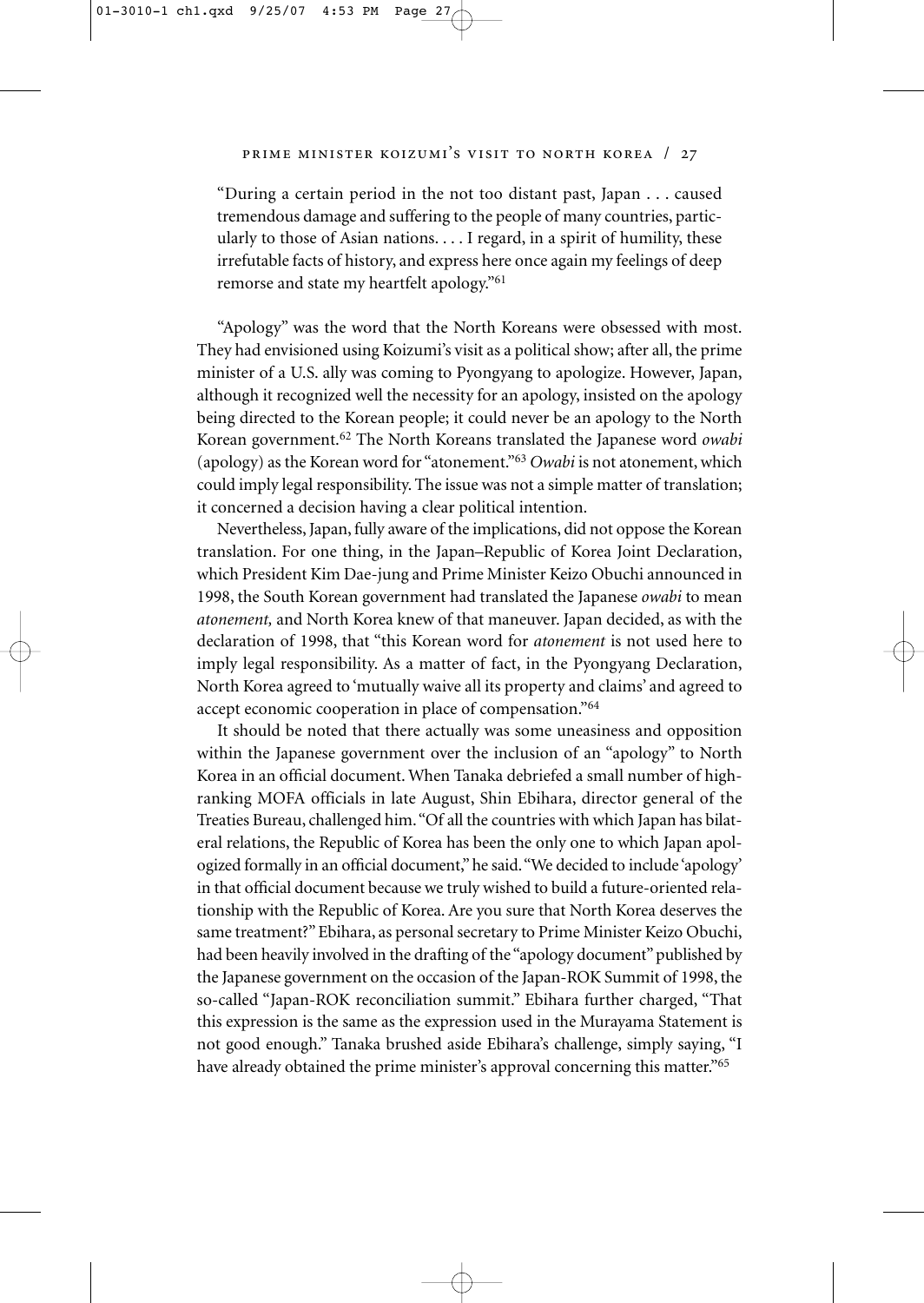Ebihara was not the only one who was apprehensive about "apology." After Koizumi's trip, Tanaka visited Masahiko Komura, foreign minister at the time of the Japan-ROK reconciliation summit, to report on the trip."Although I support the Pyongyang Declaration on the whole, I cannot agree with the insertion of the apology," Komura told him. "Why did you apologize to North Korea in the official document, when we have not yet apologized to China?" Tanaka replied, "Japan fought a war with China, but Japan colonized the Korean peninsula." "You are wrong," Komura retorted. "We included an apology in the Japan-ROK Joint Statement of 1998 because Kim Dae-jung had promised, for the sake of a future-oriented relationship with Japan, that the Republic of Korea would never bring up the history issue if Japan agreed to apologize in the official document. Jiang Zemin did not offer the same promise, and that's why we have not apologized to China in the official document."66

Although the Pyongyang Declaration states that "the Japanese regard, in a spirit of humility, the facts of history," implying Japan's historical responsibility, the Japanese persisted in the view that the wording in no way pointed to legal responsibility. At the same time, the wording matched the refusal of the North Koreans to include in the declaration their "apologies" regarding the abductions of Japanese citizens. They insisted, instead, on stating that "it would take appropriate measures so that these regrettable incidents . . . will never happen in the future."

The second article of the declaration also clearly states that Japan will provide North Korea with economic assistance after normalization of relations. During preliminary negotiations with X, Tanaka stressed the significance of economic cooperation, citing as examples Japan's earlier successful economic cooperation with China and Vietnam. In that exchange, Tanaka took time to explain repeatedly that economic assistance would be provided on a project basis and that Japan would provide North Korea goods and services but not cash. X had for a while come close to accepting the economic assistance proposal but then, probably under strong pressure from above, reverted to persisting in demanding the inclusion of "reparations" and "compensation."<sup>67</sup>

In the negotiations leading to normalization of Japan-ROK relations, both sides had agreed on economic aid totaling US\$500 million. When Shin Kanemaru, LDP strongman, visited Pyongyang in 1990, it was rumored that he might offer economic aid on the order of US\$8 billion to US\$8.5 billion. In the negotiations with the North Koreans, while they referred to an "amount over \$10 billion," the Japanese consistently refused even to negotiate on the issue; the Pyongyang Declaration therefore contained no specific figure. Neither was there any backroom deal or subtle oral agreement. The Japanese had been consistent on the matter from the beginning to the end. Yasuo Fukuda later stated that "there had been rumors of strange figures with respect to the amount of compensation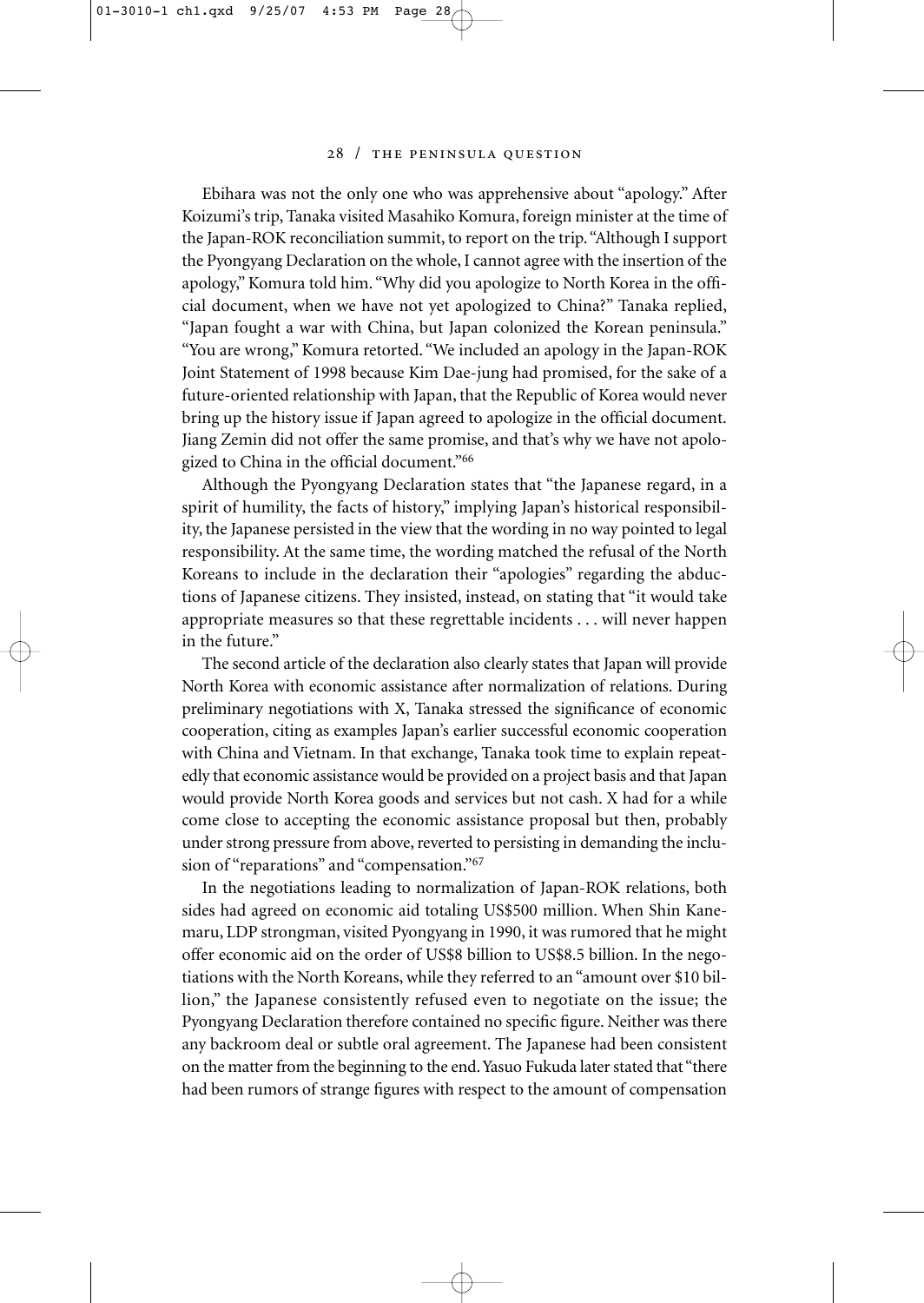or economic cooperation. Economic cooperation with North Korea would not be implemented by simply providing X amount of cash in the vicinity of a few trillion yen. We were extra careful when we drafted the economic cooperation portion of the declaration, and I think it is well written. I also was surprised when North Korea agreed to it."68

The declaration stipulates that economic cooperation will begin after diplomatic normalization, but it would be difficult to normalize the relationship unless outstanding issues—including the abductions and North Korea's missile launchings and nuclear development program—were settled. In the context of the entire document, the portion on economic cooperation was almost disproportionately specific. The North Koreans made Japan present a specific framework for economic cooperation because Japan failed to include an amount for reparations and compensation. The Japanese, however, by providing very specific descriptions, aimed to stress that they would provide only economic assistance, not reparations or compensation.69

The third paragraph of the second article concerns confirmation of the principle of mutual waiver of all claims, providing that "when the bilateral relationship is normalized both Japan and the DPRK would mutually waive all their property and claims and those of their nationals that had arisen from causes that occurred before August 15, 1945." In the Pyongyang Declaration, the words "reparations" and "compensation" were not used at all; instead, "mutual waiver of claims" was made a basic principle. That, too, was modeled after the Japan-ROK Basic Treaty. Customarily "reparations" is understood to refer to the demands that the victor in a war places on the loser for payment of the victor's wartime expenditures; "compensation" to refer to payments to war victims; and "property claims" to refer to a war victim's right to request payment of unpaid wages and other amounts due.

In history classes in North Korea, it is taught that "in the 1930s, the Korean Liberation Army, under the leadership of General Kim Il-sung, began fighting a war against Japan, winning the war after fifteen years of struggle."70 But Japan took the stance that Japan and Korea had not fought a war. Japan had claimed, as evidence of that, that neither government on the Korean peninsula was a signatory to the San Francisco Treaty and that the United States had not recognized the Republic of Korea as one of the victors in World War II. In terms of the financial settlement of postwar responsibilities, Japan had adopted an across-theboard "waiver of claims" between states as settlement instead of compensation to individual victims of the war. In this particular exchange, North Korea accepted the Japanese stance.

The North Koreans tried to connect "deep remorse and heartfelt apology" in the second article with "economic cooperation," which appeared later in the same article. They wished to structure the article so that Japan's promise of economic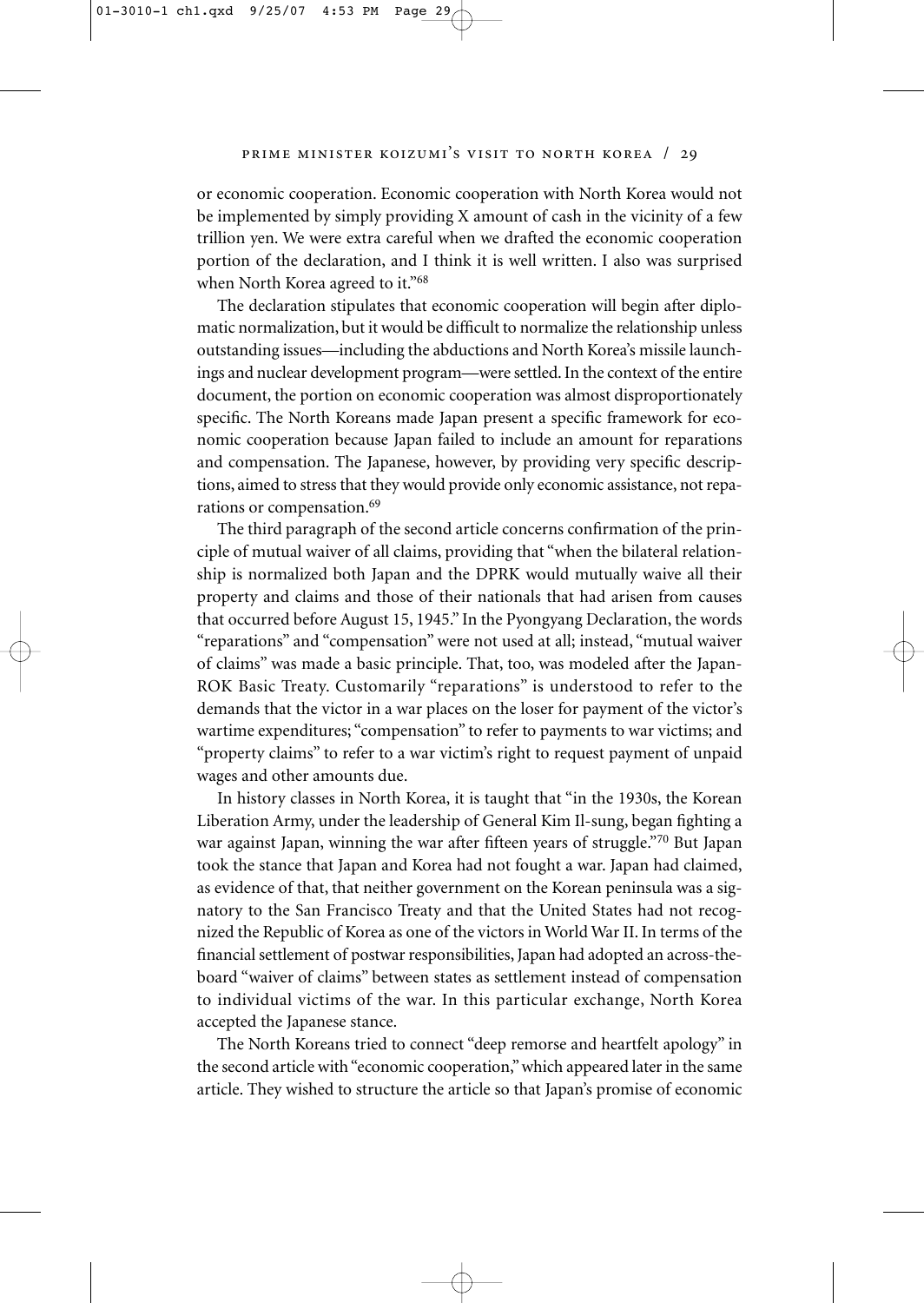cooperation would look like a token of apology—the logical consequence of an apology by the Japanese prime minister. Tanaka, therefore, strongly opposed connecting the two parts. In the end, the two elements were separated in two different paragraphs.

The Japanese highly approved the second article's agreement concerning waiver of claims. From the Japanese viewpoint, that statement foreclosed the possibility of any future North Korean demands for reparations or compensation. In the summit meeting, Kim Jong-il himself said, "I am prepared to decide on the compensation issue from a broader perspective. I am in agreement with the prime minister's suggestion to continue the negotiations according to the Japanese formula," making it explicit that he intended to make a concession to the Japanese.71 However, at the Japan–North Korea bilateral negotiations held in Beijing in February 2006, the North Koreans insisted that they had agreed only to waive their property claims, not the right to compensation of individuals such as victims, although the declaration did not include compensation to individual victims.72 On that occasion, the North Koreans referred to individuals' right to reparations, such as for the so-called wartime comfort women, but did not include the state's right to reparations.

There was the possibility, however, that in the course of discussions on the scale of economic cooperation, North Korea would resume its demand for compensation to individual victims instead of compensation to the country. But even if such a demand had been accepted, it would not have been altogether certain that the compensation would find its way to individual victims, because the North Korean government had made it clear that it would not approve individual compensation. Furthermore, regime change in North Korea was not impossible, either. It was not inconceivable that individual North Koreans would demand personal compensation in the future.

The last sentence in the second article reads, "Both sides decided that they would sincerely discuss the issue of the status of Korean residents in Japan and the issue of cultural property." The North Koreans attached great importance to this sentence. The Japanese interpreted the North Korean attitude not as a wish to upgrade the general legal status of Korean residents in Japan but as an attempt, in anticipation of the investigation and prosecution of the Chogin Tokyo Credit Union matter, to prevent "oppressive" actions by the Japanese government in the form of economic sanctions.73

# Outstanding Issues of Concern Relating to the Lives and Security of Japanese Nationals

The third article of the declaration was written with the abduction issue in mind. It states that "the DPRK side confirmed that it would take appropriate measures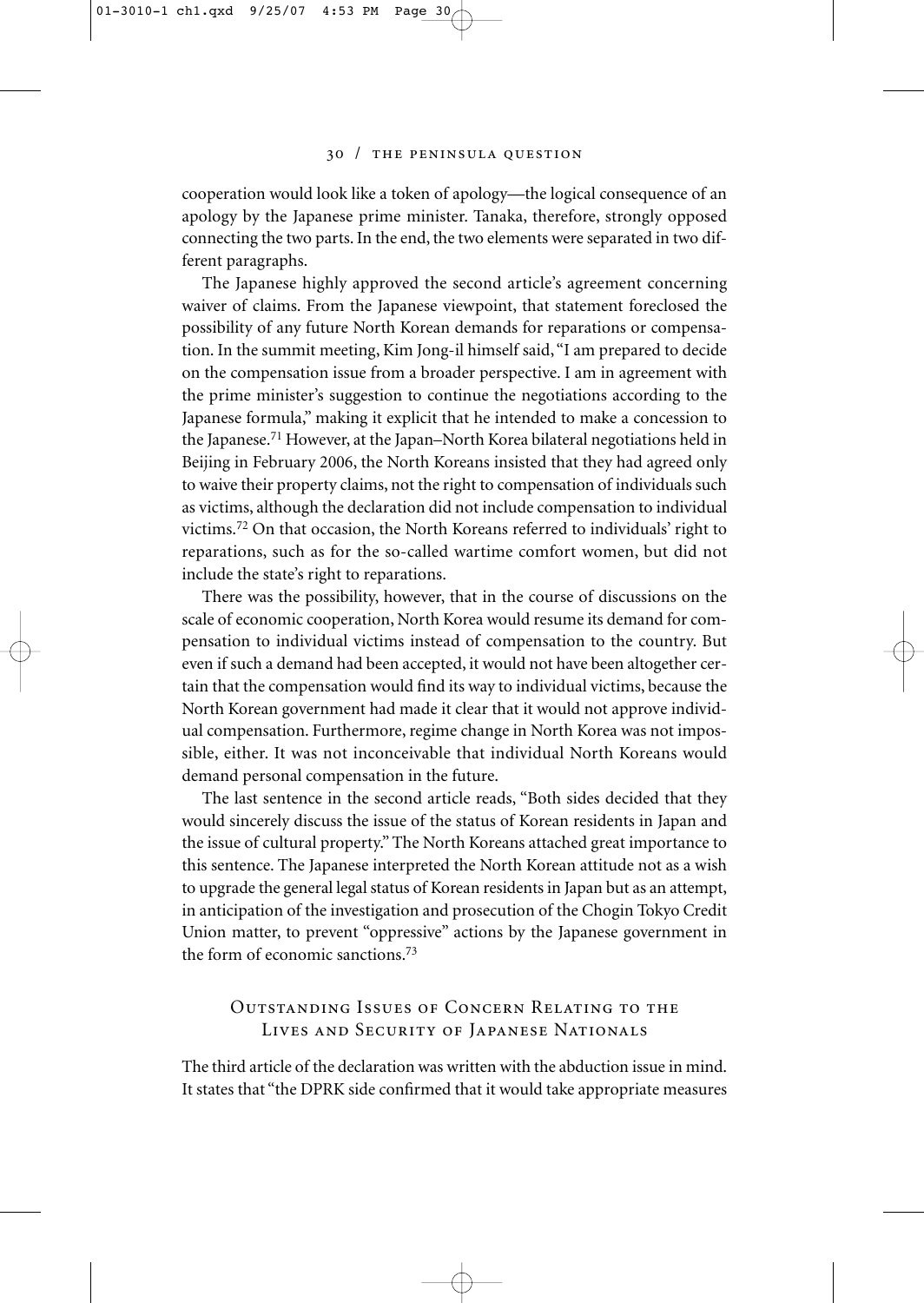so that these regrettable incidents, which took place under the abnormal bilateral relationship, would never happen in the future." There was no mention of abductions. X appealed for Japanese understanding, asking Japan to agree "not to include such dishonorable behavior as abductions in the Japan-DPRK Pyongyang Declaration, which will have a long life." "That is not acceptable," Tanaka responded. "If the North Koreans wish to use an abstract expression here, we demand that you honor your commitment to make Chairman Kim Jong-il squarely acknowledge the issue and to apologize in person to Prime Minister Koizumi."74

Throughout the 1990s, North Korea had adamantly denied that any abductions had taken place and the existence of any abductees. Often the meeting immediately broke up when the Japanese side used the "A" word. In 1999, former prime minister of Japan Tomiichi Murayama visited Pyongyang and met with North Korea's Japan-handler, Kim Yong-sun. When Japan raised the abduction issue, Kim shot back, "Why do you Japanese always talk to us of abductions? What about the case of a political leader kidnapped by the South [Kim Dae-jung]? Do you use the word 'abduction' in that case too? Just stop using the word."75

The Japanese had to find a different expression, but it would have to be an expression that would still clearly point to abductions. In the past, the North Koreans had used such expressions as "humanitarian issues" and "outstanding humanitarian issues," which the Japanese were reluctant to accept because they were too broad and too vague. The North Koreans then suggested a slightly more focused expression,"the missing Japanese," which Japan opposed, insisting that they could not "sit at a negotiating table dealing with such an obscure matter as 'the missing.'" In the end, they agreed to the phrase "outstanding issues of concern related to the lives and security of Japanese nationals." The Japanese decided to interpret Kim Jong-il's explicit reference to the conduct of the North Korean special mission organizations, whose purpose was to secure native speakers of Japanese and penetrate to South Korea, as recognition of the past abductions.

The fourth article of the declaration states that "both sides confirmed that, for an overall resolution of the nuclear issues on the Korean Peninsula, they would comply with all related international agreements. Both sides also confirmed the necessity of resolving security problems including nuclear and missile issues by promoting dialogues among countries concerned." During the secret negotiations, Tanaka stressed the special concern about nuclear development felt by the Japanese people, who had been the first victims of a nuclear weapon. He repeatedly pointed out that "abductions, missiles, and nuclear development will be huge obstructions to Japan-DPRK diplomatic normalization and economic cooperation."76

"All related international agreements" included the Nuclear Non-Proliferation Treaty (NPT), which North Korea signed in 1987; the International Atomic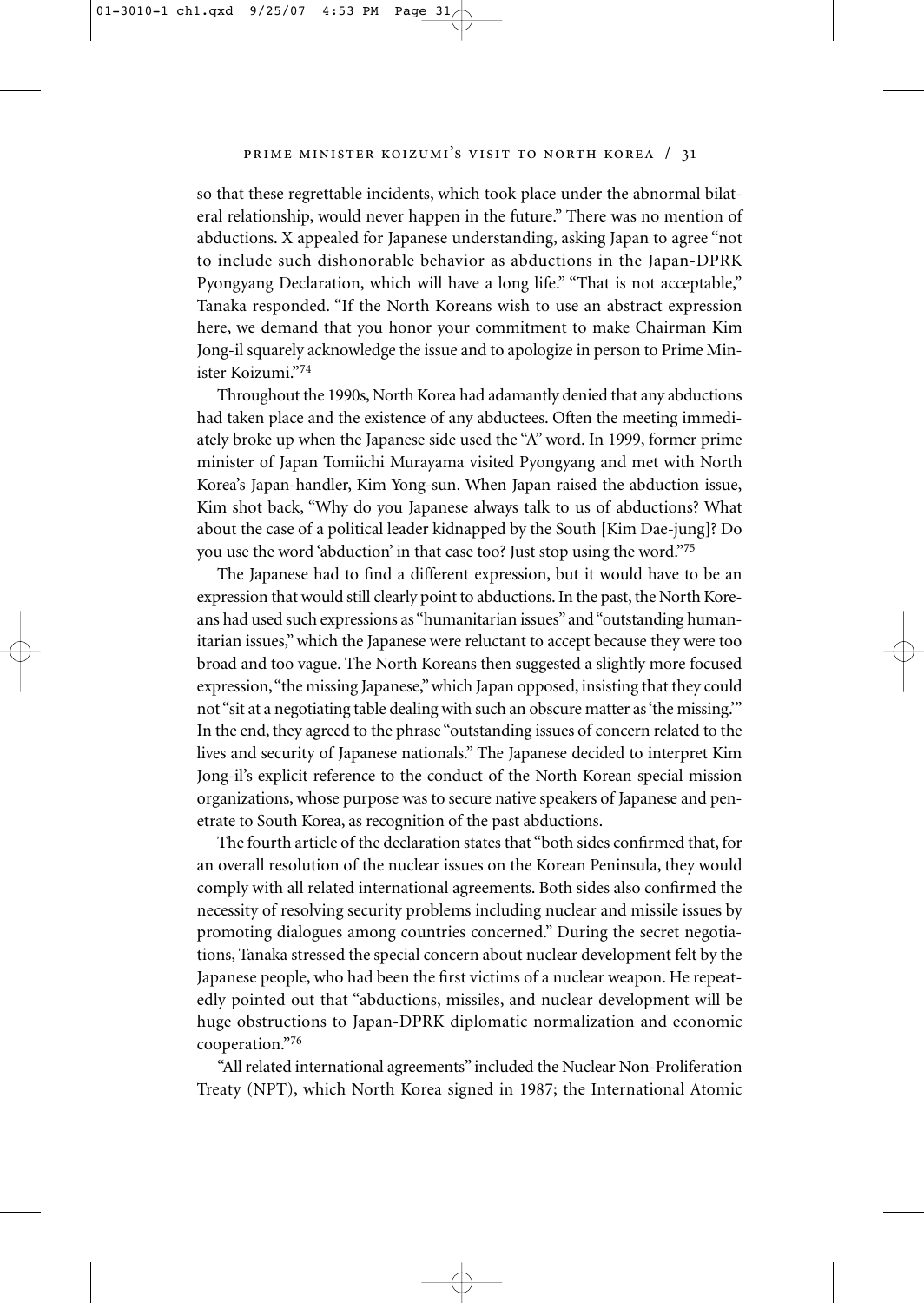Energy Safeguards Agreement, which North Korea signed in 1992; the January 1992 North-South Joint Declaration on Denuclearization of the Korean Peninsula; and the Agreed Framework between the United States and North Korea, signed in 1994. Both sides confirmed that they would comply with the agreements. The Japanese were thinking about the North Korean enriched uranium program, which the United States had informed Japan about before the negotiations, and Japan wanted to warn North Korea that the program might violate the spirit of all the agreements. Although Japan and the United States did not go over the wording of the Pyongyang Declaration line by line, they had occasion to exchange general views with each other. The Japanese, in consultation with the United States, decided to insert the phrase "Both sides confirmed . . . they would comply with all related international agreements," noting the North Korean enriched uranium program.77

Koizumi had to make up his mind whether he would pursue normalization with North Korea in spite of its secret highly enriched uranium (HEU) program. Yukio Takeuchi, vice minister of MOFA, queried Koizumi specifically on this point. Koizumi's determination did not waver. "I will go to Pyongyang as planned whatever secret program they have been seeking."78

Tanaka insisted that the nuclear and missile issues should be addressed in the Pyongyang Declaration, but X persisted in maintaining the DPRK's traditional position that the issues were U.S.–North Korea bilateral issues; hence no progress was made. Nevertheless, the Japanese pushed further, although the North Koreans resisted, claiming that it would be difficult to address issues that concerned the military. In the end, however, the North Koreans agreed to include these two issues in the declaration, provided that the DPRK's supreme leader would endorse them.

The Bush administration did not feel uncomfortable with the declaration. Assistant Secretary of State James Kelly clarified this point later: "The Japanese government did not ignore concerns about the Pyongyang Declaration. It clearly emphasized nuclear weapons more so than I would have before. Even though we didn't want Koizumi to make a position, we did want him to be mindful that these weapons will continue to be a great big problem. The Pyongyang Declaration was a perfectly legitimate way to do that."79

The nuclear situation on the Korean Peninsula was not an issue that Japan and North Korea could settle by themselves. It was an issue for all the "countries concerned," including the United States, that called for policy coordination among those countries. The Pyongyang Declaration confirmed that point. The Japanese were envisioning a multilateral framework, such as the six-party talks, regarding peace and stability on the Korean Peninsula. In fact, Tanaka made a suggestion to X regarding six-party talks, but X expressed reluctance: "The time is not ripe yet for that," he said.<sup>80</sup> The North Koreans suggested instead the statement "Both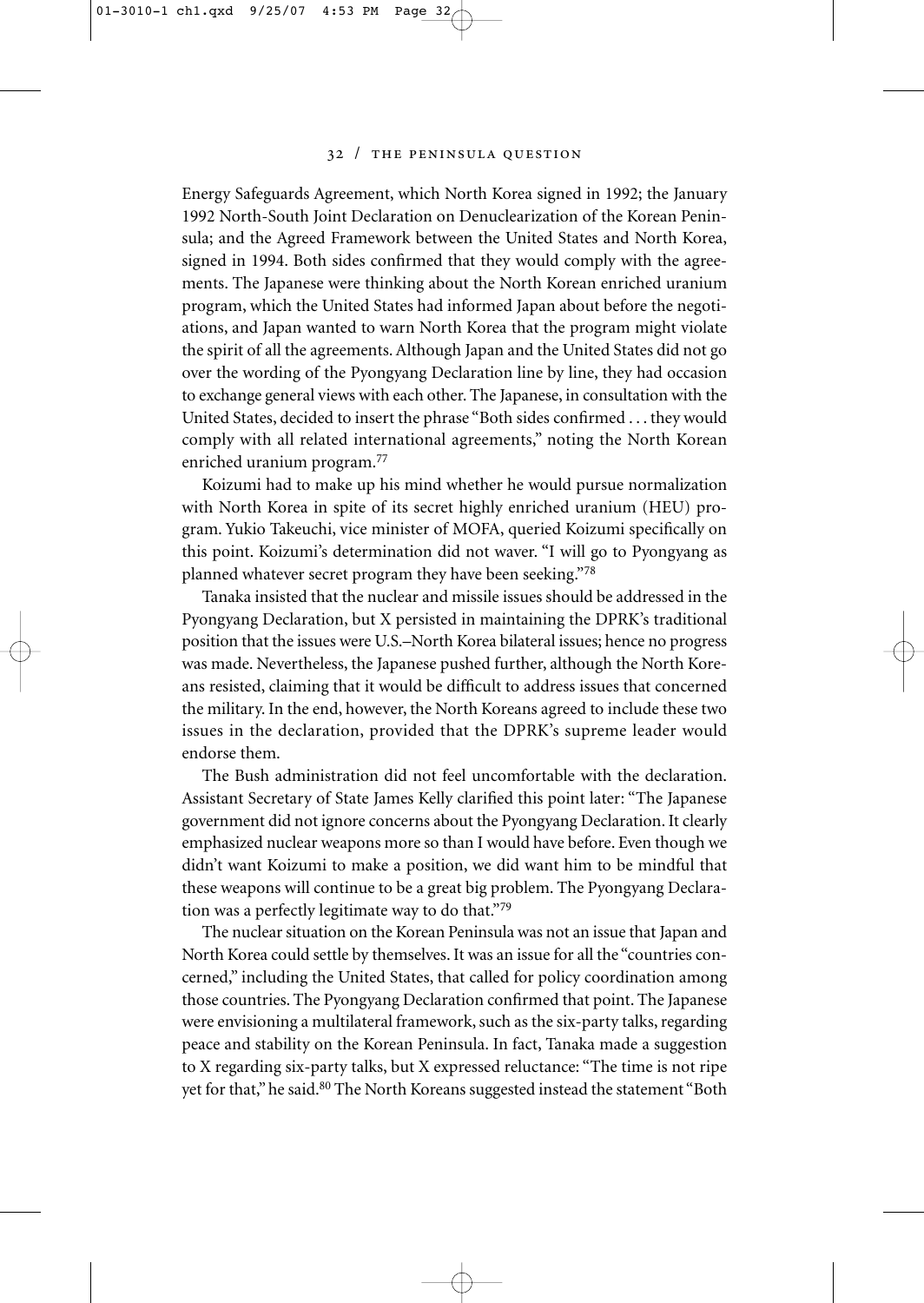sides also confirmed the necessity of resolving . . . problems . . . by promoting dialogue among countries concerned," which was included in the declaration.<sup>81</sup>

North Korea had traditionally been highly suspicious of a multilateral framework for ensuring peace and stability on the Korean Peninsula. It had steadfastly maintained that the issue of war and peace was essentially an issue between two countries that had fought the Korean War: the United States and North Korea. The Japanese, therefore, found it significant that North Korea had accepted a multilateral framework by "promoting dialogue among countries concerned."82 In the subsequent summit meeting with Kim Jong-il, Koizumi reiterated the significance of this portion of the declaration. "It is important to prepare a forum for dialogue among the six countries concerned in order to promote confidence building," he said. "We ask for your cooperation." In response, Kim Jong-il said, "It is my view that a forum for confidence-building dialogues will be prepared as the relations among concerned countries become normalized. Our republic is prepared to participate in such a forum." Koizumi interpreted that response as "not an agreement nor a disagreement, but a cautious stance."<sup>83</sup>

It should be noted, however, that the multilateral framework envisioned by the Japanese was, as a high-ranking MOFA official in charge of Northeast Asian affairs in those days confessed, "a loose forum to facilitate confidence building, something similar to a Northeast Asian version of the ASEAN Regional Forum." The concept was different from that of the subsequent six-party talks, which were designed primarily to make North Korea abandon its nuclear program.<sup>84</sup> Reflected in the Pyongyang Declaration was the determination that agreements in the declaration should be placed within the overall framework of international agreements concerning the comprehensive settlement of all the issues regarding the Korean Peninsula. By introducing cooperation with all the countries concerned, the declaration gave those agreements the potential to develop from mere bilateral arrangements into regional and, further, international frameworks. That potential was partially fulfilled when the Joint Statement of the Fourth Round of the Six-Party Talks, adopted in September 2005, referred to the Pyongyang Declaration as a norm of conduct for Japan and North Korea.

The Japanese hoped that the Pyongyang Declaration would be the starting point of a deterrent process that imposed some kind of constraints on the behavior of North Korea and Japan toward each other.<sup>85</sup> The declaration thus came to have a dual nature: on one hand, it was an instrument to facilitate evolution toward the multilateral framework of the six-party talks; on the other hand, it would be a function of that framework, expanding or shrinking depending on the framework's success or lack thereof.

Immediately following the paragraphs in Article 4 of the declaration came this statement: "The DPRK side expressed its intention that, pursuant to the spirit of this Declaration, it would further maintain the moratorium on missile launching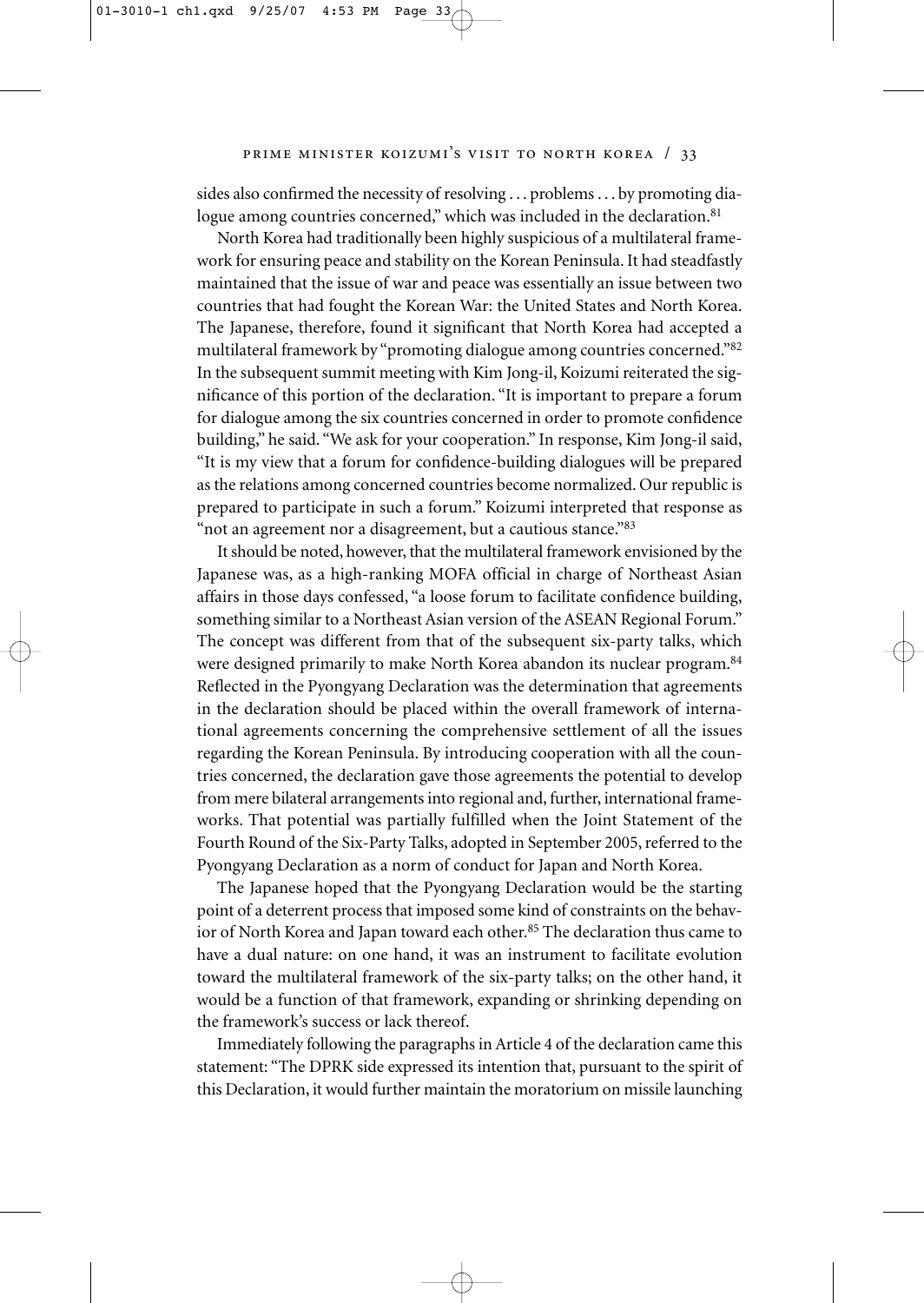in and after 2003." The Japanese, touching on North Korea's launching of a Taepodong-1 missile over the Japanese archipelago in 1998 and the resulting shock to and backlash from the Japanese people, had stressed to the North Koreans that the missile issue was an extremely serious issue for Japan. Among all the countries in Northeast Asia, Japan was and remains the country most sensitive to the issue of North Korean missiles. In a U.S.–North Korea joint communiqué issued in October 2000 following consultations begun in 1999, North Korea promised that it "would not launch any kind of long-range missiles during the duration of the bilateral consultations on the missile issue."

In fact, the Japanese government had asked the U.S. government whether the Rodong missile was included in the long-range missiles referred to in the U.S.–North Korea joint communiqué, and the United States said that it was. The Japanese government regarded the reference to the "moratorium on missile launching in and after 2003" in the Pyongyang Declaration as a part of the regime of international agreements, including the U.S.–North Korea joint communiqué, concerning North Korea's missile launching.

In May 2002, Kim Jong-il had announced to the visiting heads of EU governments that North Korea would maintain the moratorium on long-range missile launching until the end of 2003. The Pyongyang Declaration disclosed North Korea's "intention" to further extend that moratorium. It should be noted, however, that although North Korea had made promises to the United States and the EU about long-range missiles, the Pyongyang Declaration formally states that North Korea would maintain the moratorium on missile launching.

The Japanese had raised the missile issue in previous bilateral negotiations, including those of April 2000 and August 2000. On those occasions, the Japanese requested that North Korea abandon the development, production, deployment, test launching, and all other activities relating to the Rodong missile. The North Koreans brushed aside the Japanese request, claiming that the issue was a topic to be discussed bilaterally between North Korea and the United States. In those negotiations, therefore, the discussions about missiles did nothing but register Japan's concerns. It was in the Pyongyang Declaration that North Korea made a concrete promise for the first time. But the sentence concerning that moratorium covered only the launching of missiles and did not mention development, production, or export of missiles. The wording also did not specify whether the Rodong missile, capable of reaching almost all of Japan, was included in the moratorium. But the Japanese decided that detailed specification of the target of the moratorium was not necessary, given the U.S.-Japan common understanding that the Rodong was included among the long-range missiles.<sup>86</sup>

Following the four articles, the Pyongyang Declaration includes, after a blank line, one more sentence: "Both sides decided that they would discuss issues relating to security." The Japanese deliberately requested that this particular sentence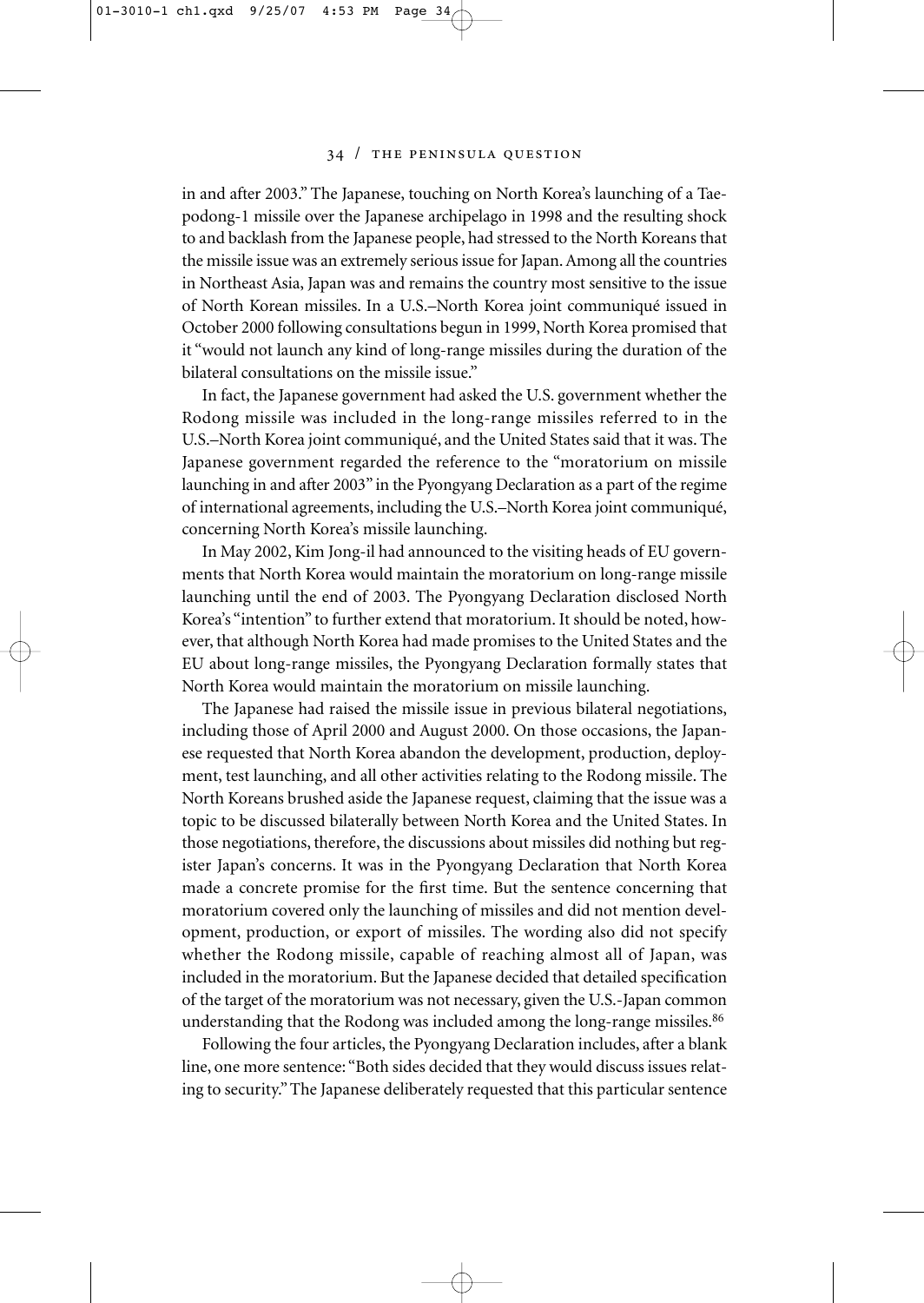be separated from the four articles in order to emphasize the understanding between the two parties regarding the need to have consultations on all securityrelated issues, including nuclear development and missiles. The Japanese aimed to stress their determination that Japan and North Korea continue to negotiate not only on the abduction issue and the normalization of diplomatic relations, but also on security as the occasion demanded. The Japanese also wanted to confirm that security issues such as nuclear development and missiles were issues not only between the United States and North Korea but also between Japan and North Korea. In the end, Japan was able to obtain a concession from North Korea on this point.<sup>87</sup> Based on this clause of the Pyongyang Declaration, diplomatic normalization negotiations between Japan and North Korea at the beginning of 2006 dealt simultaneously with the abduction and security issues.<sup>88</sup>

The Pyongyang Declaration was signed by Junichiro Koizumi as prime minister of Japan and by Kim Jong-il as chairman of the DPRK National Defense Commission. It was the second solemn international agreement that Kim Jongil had signed, the first being the ROK-DPRK Joint Declaration of June 2000. North Korea later issued a postage stamp that featured a photo of the Japan-DPRK signing ceremony. The *Korea Encyclopedia,* published in North Korea, describes the Pyongyang Declaration as follows:

A declaration to settle Japan's improper past conduct toward Korea and to realize diplomatic normalization. It was concluded as the result of our beloved leader Comrade Kim Jong-il meeting with the visiting Japanese prime minister on September 17, Juche 91 [2002]. It is composed of four articles, declaring that both countries would resume talks toward diplomatic normalization and that Japan would repent and deeply apologize for the damage and suffering it had imposed on the Korean people.<sup>89</sup>

Koizumi was not even identified by name; he was referred to merely as the "Japanese prime minister."

Although it might seem that Japan had gained more from the negotiations, winning a concession regarding reparations and compensation, North Korea also gained a great deal, including Japan's apologies for its past misdeeds, a visit to North Korea by Japan's prime minister, and a road map for diplomatic normalization. One of the Japanese officials who had been directly involved in the negotiations later offered the following assessment: "It was more or less an even match."90

Throughout the entire process of drafting the Pyongyang Declaration, at least as far as the text of the declaration was concerned, the North Koreans never presented even one piece of paper, until the very end. It had constantly been the Japanese who presented written drafts. The North Koreans typically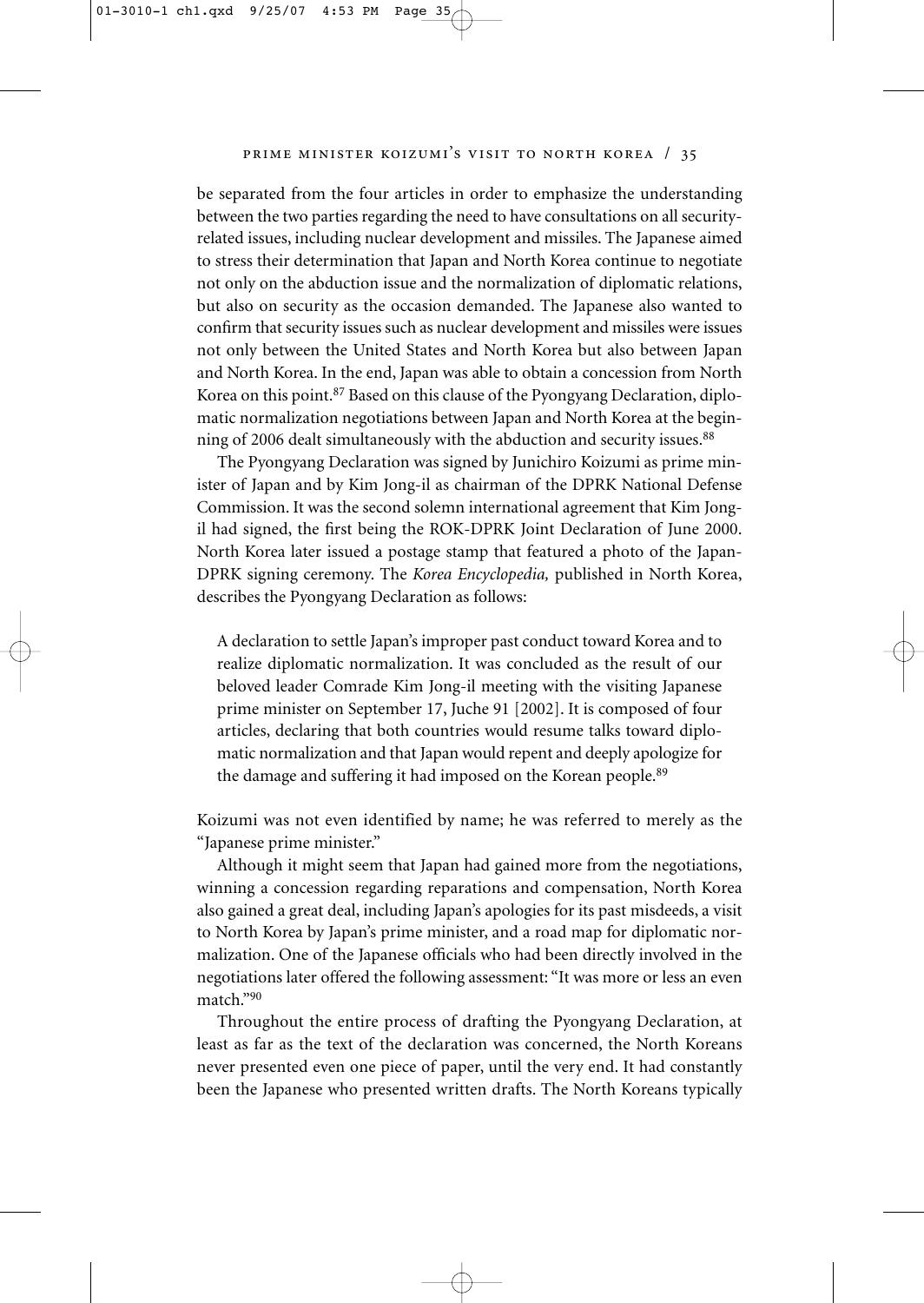offered only critical comments, which the Japanese typically rebutted. One of the Japanese negotiators commented, "This was a highly unusual case of diplomatic negotiations."91

#### Backlash over the Abduction Issue

How many abduction victims did Koizumi expect to rescue when he decided to visit Pyongyang? First of all, how many victims did he expect to still be alive in North Korea? In fact, Koizumi felt certain that not all of them were dead; otherwise North Korea would not have invited him, the prime minister of Japan, to Pyongyang to talk about the normalization of diplomatic relations. Koizumi interpreted North Korea's highly positive attitude toward his visit as evidence that at least some of the abductees had survived.92

During the secret negotiations with Mr. X, Tanaka had gotten the impression that North Korea would offer some information about the abductees either during or immediately prior to the summit talk. But not until the end of the negotiations did X disclose how many had died and how many were still alive. If every one of the abductees had been alive and well, the North Koreans would not have had to be so cautious or so secretive about information concerning them. Because the North Koreans were so closemouthed, Tanaka felt sure that at least some of the abductees were dead. "If that was the case," he wondered, "should Koizumi still visit Pyongyang?"

If Koizumi decided against the visit because too many abductees were dead, the whereabouts of the surviving abductees might never be known. The prime minister's next move might even decide whether those who were still alive would survive. This, then, was a matter of human lives that called for extremely prudent judgment. To be sure, diplomatic normalization between the two countries was a strategic issue that could lead to a peaceful Northeast Asia. But, at the same time, the negotiations were also a struggle to settle a humanitarian issue on which the lives of at least a few people might well depend.

Of course, Japan would have to take a firm stand in the negotiations concerning the abductees, but, at the same time, if Japan demanded too many details, the lives of the surviving abductees might be adversely affected. There was a strong possibility that the people watching the abductees were "those kinds of people"—those who were affiliated with North Korea's special mission organizations. Depending on how the negotiations went, the people who were monitoring the abductees might feel that their security was threatened, which might result in their harming the abductees in one way or another. During negotiations with X, Tanaka repeatedly stressed that only the truth would eliminate the problem."Therefore," he said,"we beg you not to twist the truth at this stage. And we ask that you guarantee the safety of the surviving abductees."93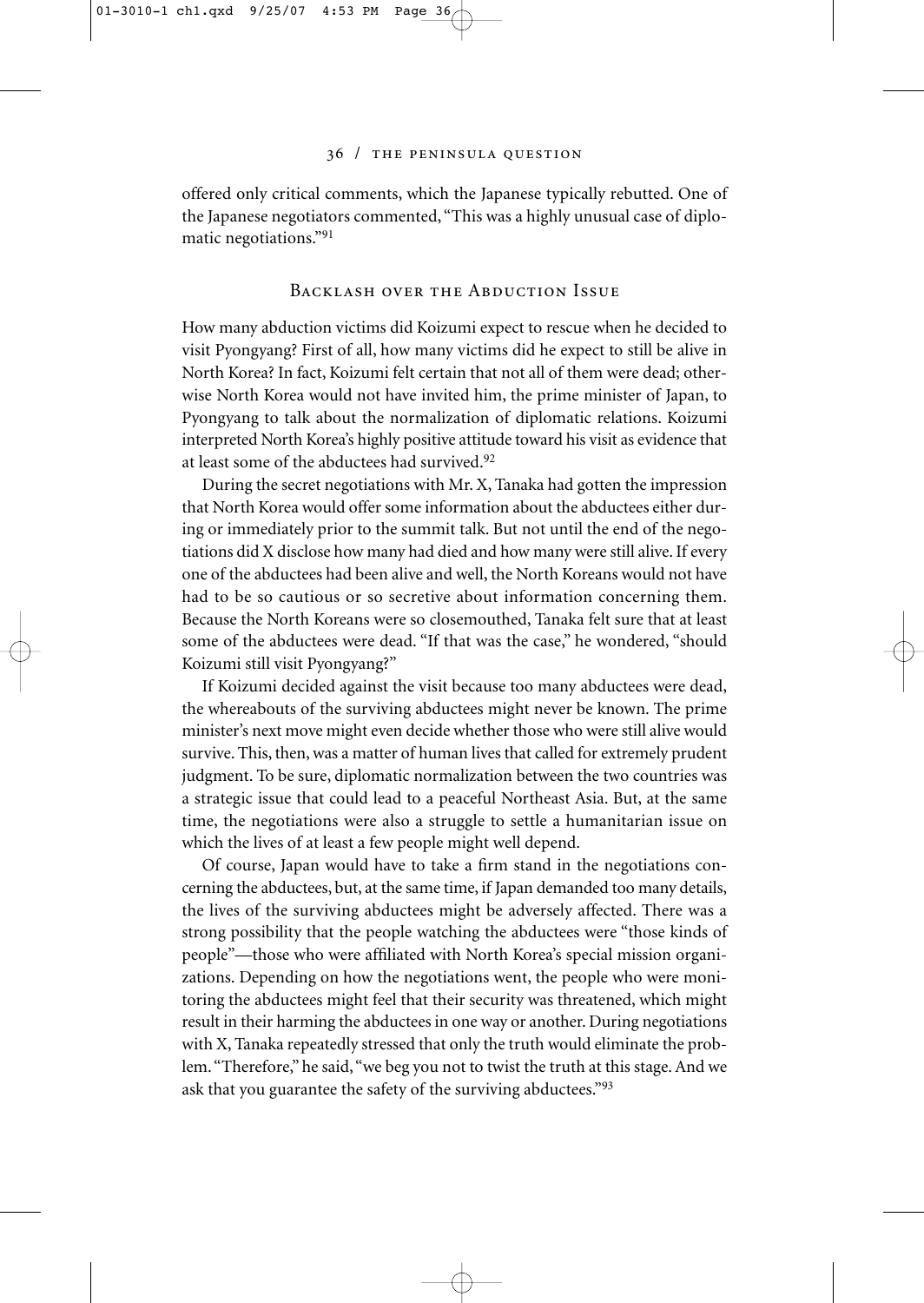Tanaka attempted throughout the negotiations with X to obtain even bits and pieces of information about the abductees, but always in vain. In any case, if the information had been provided, it might have made the situation all the more complicated. For example, if specific information about the fate of the abductees had been leaked beforehand, it was quite possible that domestic pressure would have forced Koizumi to give up his plan.<sup>94</sup> By that time, of all the victims, Megumi Yokota and Keiko Arimoto in particular had become symbols of the tragedy. Thirteen-year-old Yokota had gone missing in Niigata City in 1977 and twenty-three-year-old Arimoto in London, where she had been studying, in 1982. Whether the two were alive would have a great impact on public opinion in Japan. If it became publicly known that some of the abductees, including those two, were dead, emotional opposition to the Pyongyang visit might erupt, making it impossible for Koizumi to go. If that happened, the dream of diplomatic normalization and all the other positive developments would go up in smoke. That was, perhaps, what North Korea was most worried about and why the North Koreans never disclosed any information about the abductees until the very end of the negotiations.

The Japanese finally decided that there was no way to obtain the information other than for Prime Minister Koizumi to visit Pyongyang and to request it directly from Kim Jong-il. But the question was whether it would be appropriate for the prime minister of a sovereign nation to go to obtain such information.<sup>95</sup> It was a serious dilemma that called for an eleventh-hour decision. Along the way, Tanaka asked Koizumi about what he would do if the abductees were dead, and Koizumi replied, "I still will go." His determination was firm.<sup>96</sup>

Later, during a session of the Diet, Koizumi, in response to a question, said, "The negotiations about the abductions would not have achieved a breakthrough if left to government officials. I had come to believe that there would be no progress without a direct talk at the top level."97 Koizumi decided to take an enormous risk—the risk of being told that some abductees were dead while trying to persuade the public to support his normalization policy. The breakthrough therefore would come from a comprehensive approach, an approach that Tanaka called a "grand bargain."98

Perhaps Koizumi had no real alternative in deciding whether to visit Pyongyang. Some people would criticize him because he visited Pyongyang knowing that some abductees were dead; others would criticize him because he visited Pyongyang without knowing anything about the dead abductees. Either way, he probably would be bashed. It was a risk that he had to take.

On that particular point, Yasuo Fukuda later reminisced,

I thought that the prime minister had to go to Pyongyang if any of the abductees were alive. It would have been a different story, though, if all of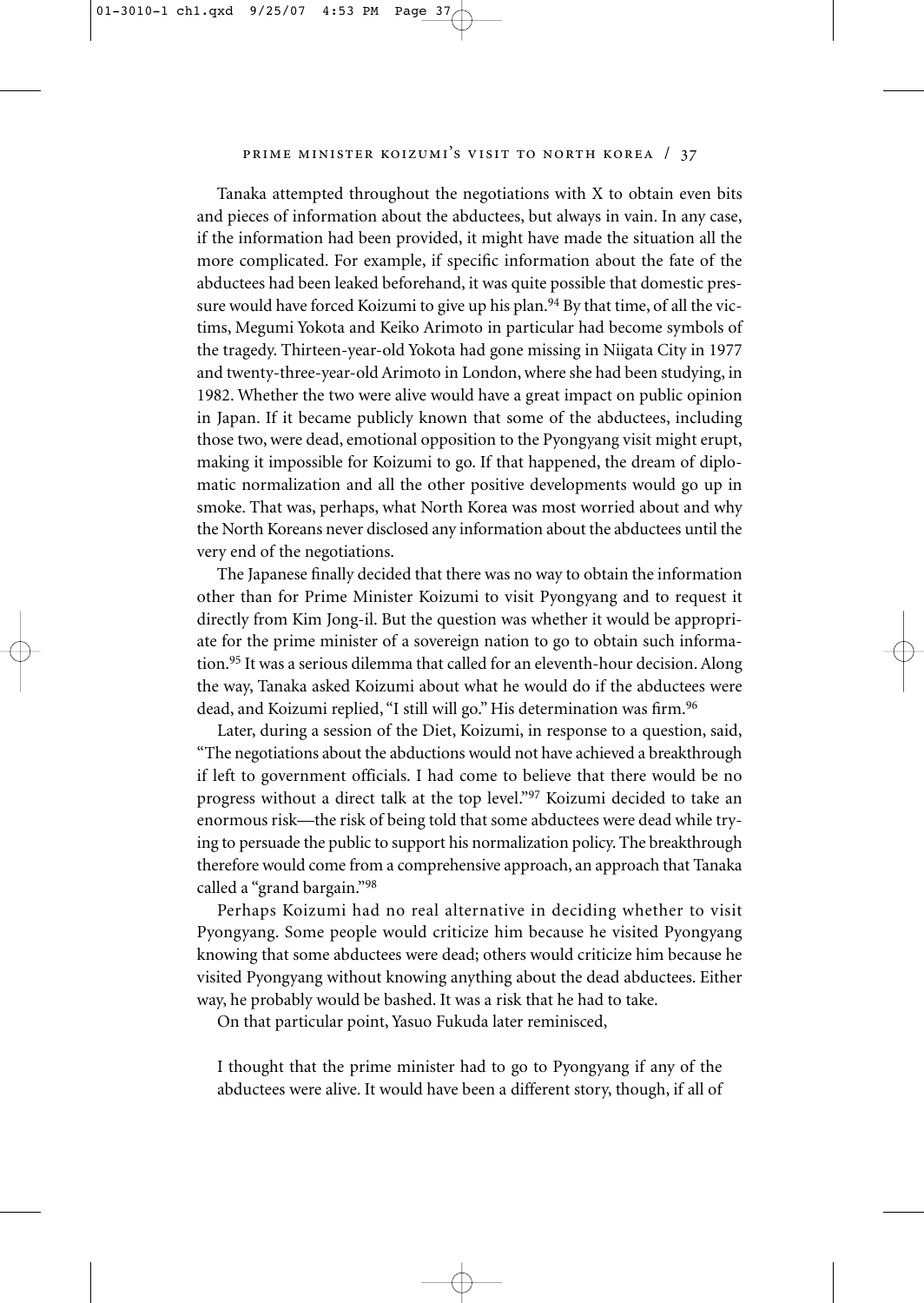them were dead. I felt sorry for the prime minister and sympathized with his agony. But if we missed this chance, I didn't know when, or if, the next chance would come. A politician sometimes has to hit a ball even if he knows it is a bad ball. Otherwise, I thought, what is the politician for to begin with? The prime minister went ahead and visited Pyongyang because, through a narrow window of opportunity, we had been able to obtain a certain assurance about the abductees. We were prepared for a situation in which, depending on the fate of the abductees, the prime minister might come home without signing the Pyongyang Declaration."99

The reference to the "fate of the abductees" included the worst-case scenario no survivors; "without signing the Pyongyang Declaration" referred to the prime minister's response if the worst-case scenario were to become reality.

It seems, in retrospect, that Koizumi had hoped that with the return of the surviving abductees he could begin a big push toward diplomatic normalization.100 However, as Masahiko Komura, a former foreign minister, had correctly pointed out immediately after the Pyongyang summit, the Japanese people were driven much more by sorrow and anger over the deaths of abductees than by happiness that some abductees were still alive.<sup>101</sup> People were especially furious about the deaths of Megumi Yokota and Keiko Arimoto.

Two days after Koizumi's visit, the National Association for the Rescue of Japanese Kidnapped by North Korea (NARKN) released an urgent statement claiming that "the official announcement about the dead and surviving abductees is not based on any objective grounds." The statement continued: "The information about the fate of the abductees is utterly ungrounded. There is a strong possibility that the eight who are said to be deceased are actually alive. However, because the Japanese government has informed their families that those eight are dead, there has emerged the danger that they actually will be disposed of."<sup>102</sup>

Since the very day that Koizumi visited Pyongyang, a chorus of acrimonious attacks had been directed at the Japanese government, particularly at the Ministry of Foreign Affairs. Didn't the government just uncritically swallow the North Koreans' information about the dead and pass it on to their families? Didn't it inform the mass media of the deaths of the eight abductees as if that were an established fact? Didn't the government keep secret a certain portion of the "whereabouts list" presented by North Korea? These and many other suspicions and criticisms erupted.

The "whereabouts list" was a piece of paper, written in Korean, containing the supposed date, place, and cause of death for each of the eight deceased abductees; it had been presented by the North Koreans at the end of the preliminary meeting immediately preceding the morning session of the summit talk on September 17. The list included the names of the following people: Megumi Yokota,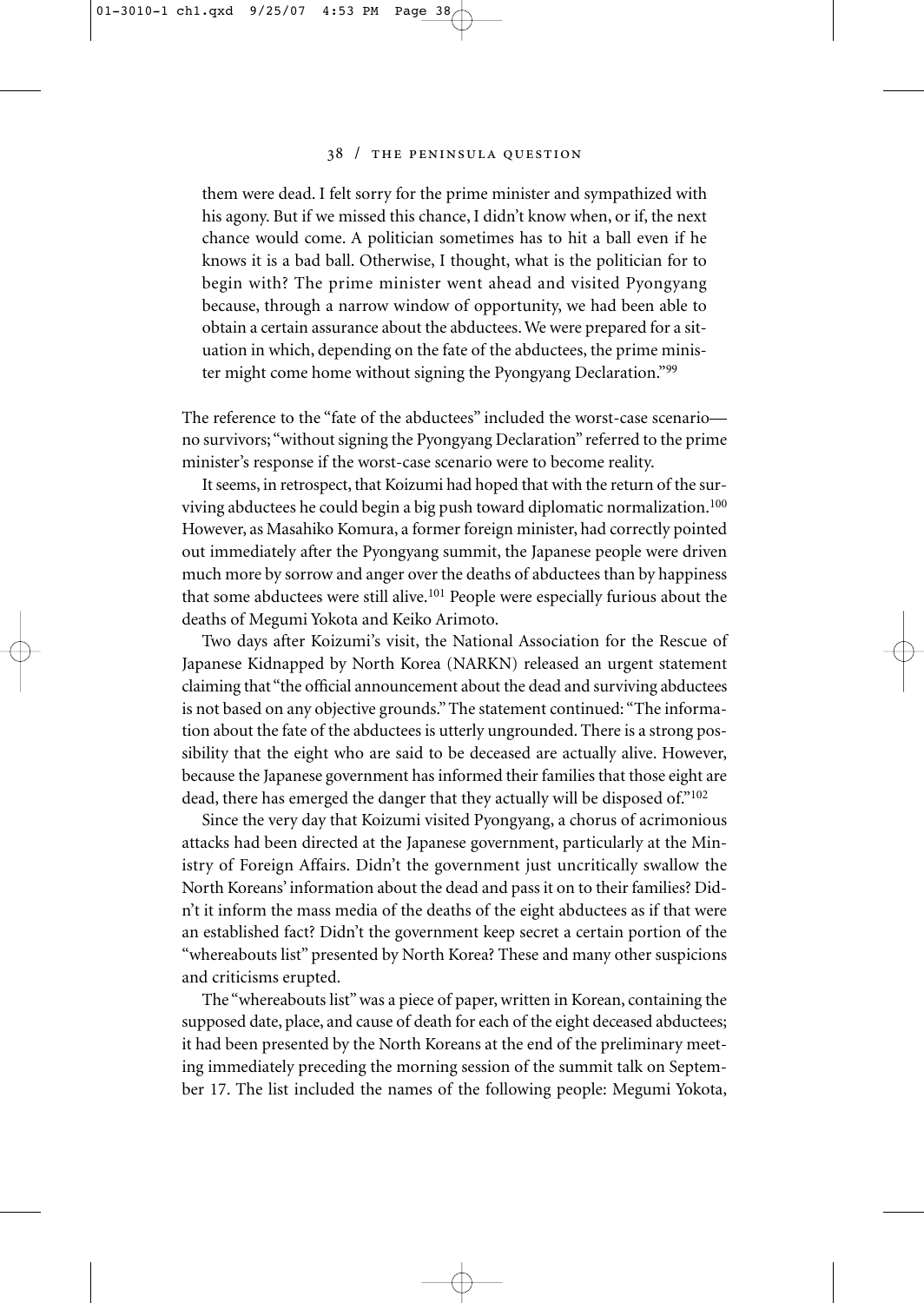Keiko Arimoto, Tôru Ishioka, Kaoru Matsuki, Shuichi Ichikawa, Rumiko Masumoto, Yaeko Taguchi, and Tadaaki Hara. It had the adverse effect of magnifying the suspicions of the Japanese people about the cause and circumstances of the deaths as well as the way that North Korea had conducted its investigation.

Many questions and suspicions have arisen about the list of five living abductees as well. Why did North Korea include in the list Hitomi Soga, who was not among the abductees on the list prepared by Japan? Was it because North Korea needed to increase the number of survivors in order to present a slightly more balanced list in terms of deceased and surviving abductees? Did North Korea aim to emphasize its "sincerity" in order to pave the way for an easier "final settlement?" Or was it actually Charles Jenkins, the American husband of Hitomi Soga, that North Korea intended to release, together with Hitomi, so that it could initiate talks with the United States?103 Jenkins had defected to North Korea in January 1965, when he was a U.S. Army sergeant stationed in a U.S. military camp along the demilitarized zone (DMZ), in order to avoid being transferred to the battlefront in Vietnam. He crossed the DMZ and entered North Korea, where he later married the abducted Hitomi Soga.

The denouncements of MOFA especially took the form of personal attacks on Hitoshi Tanaka, who had paved the way for Koizumi's visit to Pyongyang. On September 26, when Tanaka tried to answer a question asked by Issui Miura, an LDP member of the House of Councilors, about the future direction of investigations concerning the abduction victims, he broke into tears, overcome with emotion. He started by saying, "I haven't gotten over the shock and sorrow that I felt when I was told that eight abductees were already dead."104 Tanaka sobbed as if his emotional faucet had been accidentally turned on, thereby giving Tanaka bashers an additional reason to criticize him: he was a bureaucrat who had cried in a Diet session. The Japanese government, pressured by hardening public opinion, announced early in October that its basic policy was to "give the abduction issue the highest priority."105

North Korea's enriched uranium program was another factor that propelled the abduction issue to the top of the list for the Japanese government. On October 6, at the official residence of the U.S. ambassador to Japan, Yasuo Fukuda and Foreign Minister Kawaguchi met with James Kelly, the U.S. assistant secretary of state, who had just visited North Korea. Kelly informed them of the shocking news that North Korea had acknowledged the existence of its enriched uranium nuclear development program. If that news were to become known to the public, U.S.-DPRK and Japan-DPRK relations might immediately become strained, which, in turn, might make it impossible for the five abductees (the four on the list prepared by Japan, plus Hitomi Soga) to return to Japan.<sup>106</sup> Deciding that it was urgent to hurry the return of the abductees, Tanaka contacted X and convinced him to accept the idea of their "temporary return."107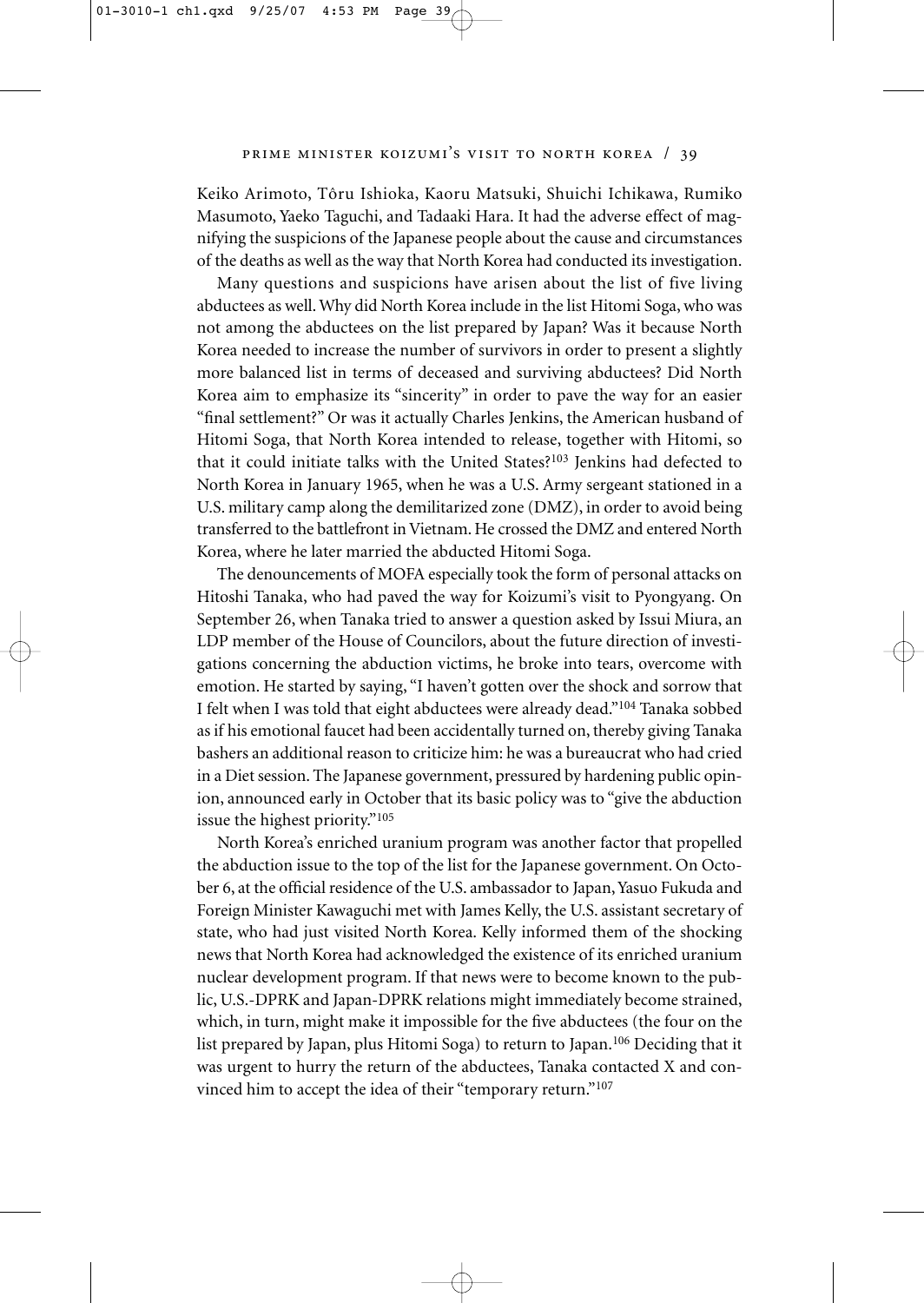On October 15 a Japanese government plane carrying the five abduction victims touched down at Haneda International Airport, two days before the U.S. Department of State announced on the morning of October 17 (the evening of October 16 by U.S. Eastern standard time) that North Korea had admitted the existence of its enriched uranium project. Aboard the plane were Kaoru Hasuike, Yukiko Okudo, Yasushi Chimura, Fukie Hamamoto, and Hitomi Soga. Their emotional reunions with their respective families in Japan were widely covered by the mass media, leaving deep impressions on people all across Japan.

Japan had promised North Korea that the five were being "returned to Japan temporarily" and that their "stay" was estimated to be seven to ten days. That promise became another target of public criticism. To make the situation worse for the Japanese government, it was revealed that the government had set aside an allowance for the five to buy souvenirs to take with them when they returned to North Korea. Although the attacks took a variety of forms—including nagging about the "cold and heartless MOFA," particularly its North Korea–sympathizing Asian and Oceanian Affairs Bureau, and accusations about Tanaka's misjudgments and mishandling of the affair—beneath them was a strong undercurrent of deep distrust of the Japanese government, particularly MOFA, for having consistently ignored the abduction issue too long and shown a lack of compassion for the abduction victims and their families.

Inside the government, a clash of opinions between Fukuda and Abe became apparent. Fukuda insisted that they were obliged to send the five back to North Korea because MOFA had obtained North Korea's agreement on the basis of a "temporary return." He pointed out that if Japan did not return the five, the North Korean government might use their remaining family members in North Korea as bargaining chips—in effect, as hostages. He contended that the government had to make some other arrangement so that the families of the five could join them at some unspecified future time in returning to Japan.<sup>108</sup>

Abe, in contrast, took the position that Japan should not return the five.<sup>109</sup> His logic was that "it would be abdication of a sovereign nation's responsibility to leave to the individuals the decision about whether they should go back to North Korea or stay in Japan permanently."110 On October 24, at the prime minister's office, Fukuda said to Abe, "You insist that we should not let them go back. But what about the five themselves? What does each one of them want to do?" Hearing from Abe that their wishes were not known, Fukuda instructed Abe to contact every one of them immediately, by telephone if necessary. A few hours later, Abe reported to Fukuda that it had been confirmed "that none of the five intends to go back to Pyongyang."

Subsequently, Prime Minister Koizumi was joined in his office by Fukuda, Abe, Kiminari Ueno (a deputy chief cabinet secretary), Tanaka, and a few others to finalize the government's position not to return the five to North Korea.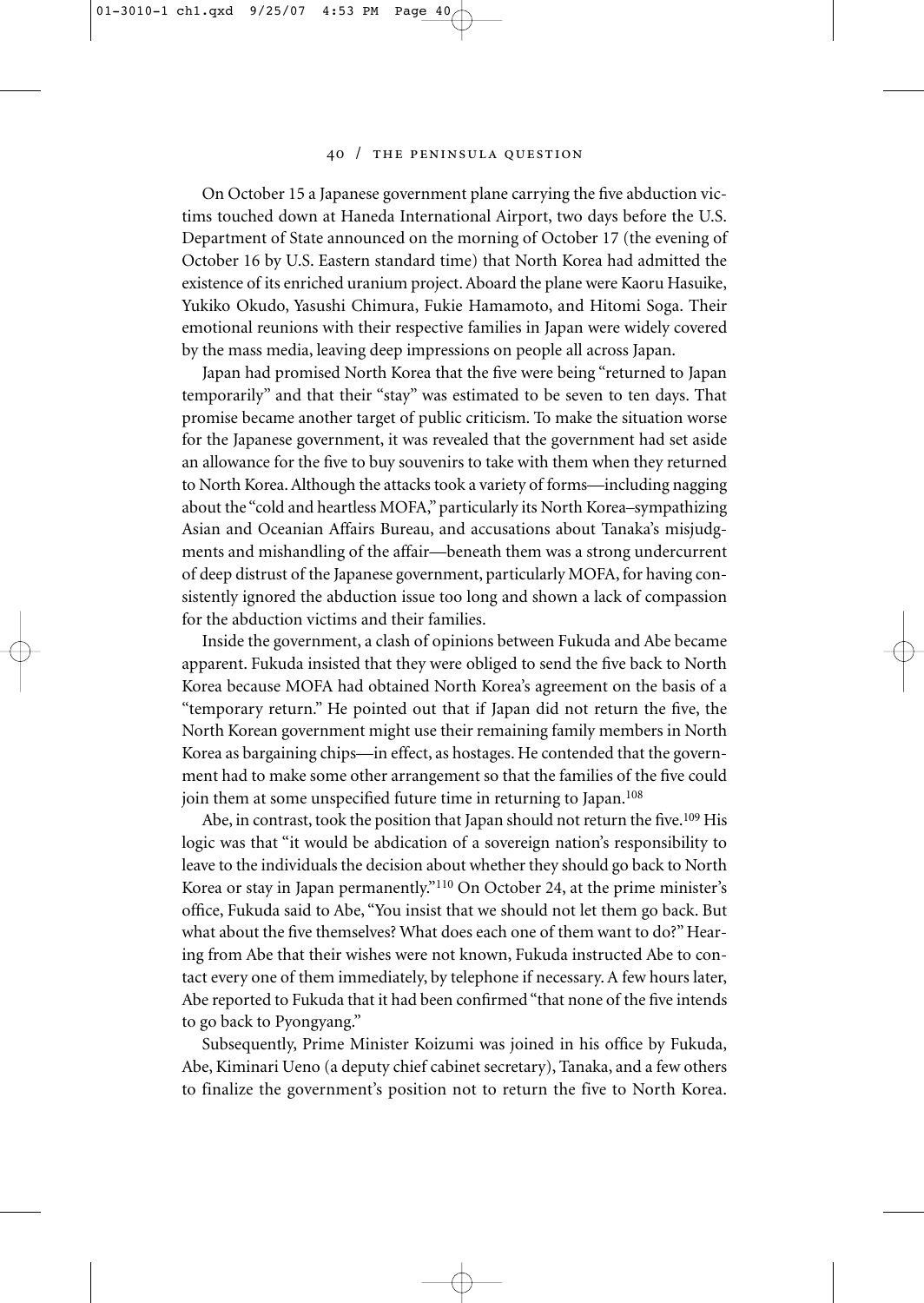Koizumi was presented with two options, return or not return. He decided not to return<sup>111</sup>

At a press conference after the decision was made, Fukuda announced, "We will not return the five to North Korea, and we will obtain the return of their family members." One MOFA official who was seconded to the prime minister's office at that time said, on reflection, "When I served in the prime minister's office, that was the only issue that had to be brought to the prime minister in that fashion because his subordinates were unable to agree on a decision among themselves." He vividly remembered a remark that Deputy Chief Cabinet Secretary Teijiro Furukawa let drop at the meeting. "If we return the five to North Korea and no progress is made after that," Furukawa said, "the Koizumi government surely will topple. We will all be forced to resign."112

In response to Japan's announcement, the North Korean government vehemently protested what it regarded as a "broken promise" on the part of the Japanese government. North Korea's anger about being taken advantage of by the Japanese government remained long afterward. It should be noted, however, that the "temporary return" itself was, in a sense, a product of mutual deception. The five abduction victims had been fully aware before they departed Pyongyang that the North Korean government would never approve their departure unless it was for a "temporary return" to Japan. The five therefore chose to return temporarily. The North Koreans, on the other hand, claimed that it was their "free will" to return to Japan temporarily and that therefore they had to be returned to North Korea.

Japan knew that, in truth, the five "temporary returnees" would never want to go back to Pyongyang. However, for them to openly acknowledge their true wishes might jeopardize the safety of their family members remaining in North Korea. The Japanese government had no choice but to announce that it was the government's decision not to return the five without mentioning the wishes of the returnees.<sup>113</sup>

Japan-DPRK relations subsequently degenerated. Tensions between the two countries were heightened, aggravating U.S.-DPRK tension over North Korea's enriched uranium project, an issue whose resolution was interdependent with that of the abduction issue.

As a matter of fact, on October 16 (U.S. Eastern standard time), Park Kilyon, North Korea's permanent representative to the United Nations, had invited Charles Pritchard, the U.S. special envoy for negotiations with North Korea, and David Straub, country director for Korean affairs at the Department of State, to North Korea's permanent mission, where he made the following statement:

The Japanese government had informed DPRK that there could be no Japan-DPRK normalization talks that did not include a discussion of the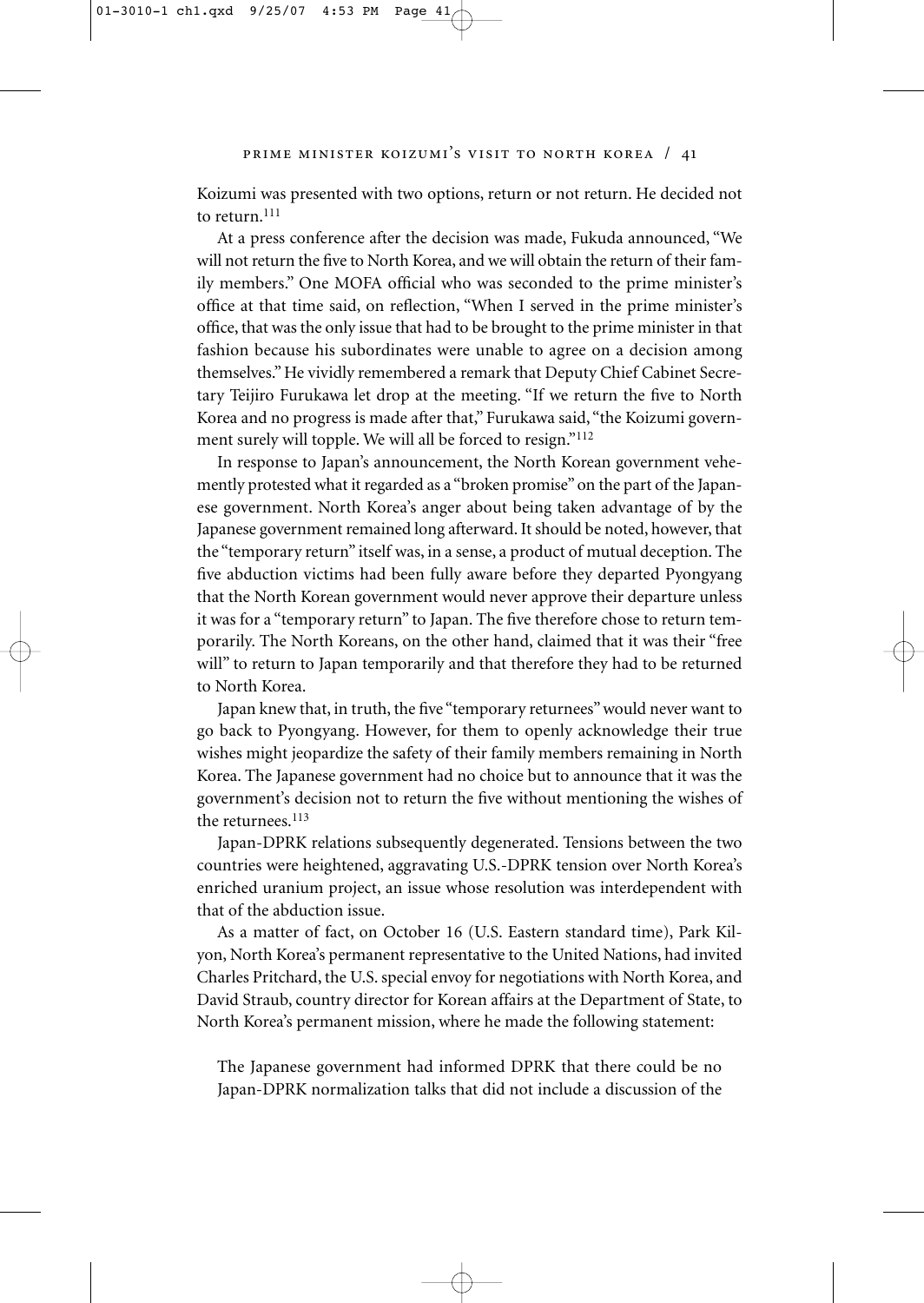DPRK's covert uranium enrichment program. This action clearly shows that the U.S. government has already launched a campaign of pressure against North Korea concerning HEU issue. Now that the Unites States has instigated Japan and made the issue public, it leaves us no other choice but to make the issue public ourselves.<sup>114</sup>

Park also warned, "We will use 'physical means,' not words," but he did not clarify what was meant by "physical means." On the evening of the same day, Department of State spokesperson Richard Boucher was forced to announce, due to a leak to *USA Today,* that North Korea had admitted the existence of the uranium enrichment program to the visiting Kelly delegation. U.S. ambassador to Tokyo Howard Baker immediately communicated the North Koreans' response to the Japanese government.<sup>115</sup>

At the Japan-DPRK negotiations in Kuala Lumpur, on October 30, North Korea described the Pyongyang Declaration as "the first significant positive development in the 100-year history of Korea-Japan relations," and proposed promoting normalization of diplomatic relations and economic cooperation between the two nations. But Japan said that settlement of the abduction and nuclear issues would be its top priorities. Japan's ambassador, Katsuya Suzuki, stressing the importance of the "human emotions of family members," demanded that the abduction issue be settled on a fundamental level, but North Korea never changed its stance. To quote Ambassador Jong Thae-hwa, "This issue has been essentially settled. I believe it has already been resolved."116 The two governments' positions remained as far apart as before. As the year ended, the prospects for Japan-DPRK relations were not bright.

# "Dualistic Diplomacy"

After the Koizumi-Kim talks, Tanaka held secret meetings with X in order to achieve a breakthrough regarding the return of the abductees, but he could not find a way to end the impasse. It seemed to Tanaka that X had rapidly been losing his extraordinary influence—that the unilateral decision of the Japanese government to change the "return" status of the five abductees from temporary to permanent had weakened X's position in North Korea. X accused Japan of breaking its promise, saying, "I am deeply hurt." While Tanaka tried to explain that in Japan there was a certain thing called public opinion, X confessed his anguish: "I can no longer propose, at my discretion, a scenario for bilateral normalization," he said.

On February 22 and 23, 2003, Tanaka met X for the first time in a while, in Dalian. The nuclear crisis had deepened. All of the Japan–North Korea, North Korea–U.S., and South and North Korea plans had crumbled. X sighed repeatedly.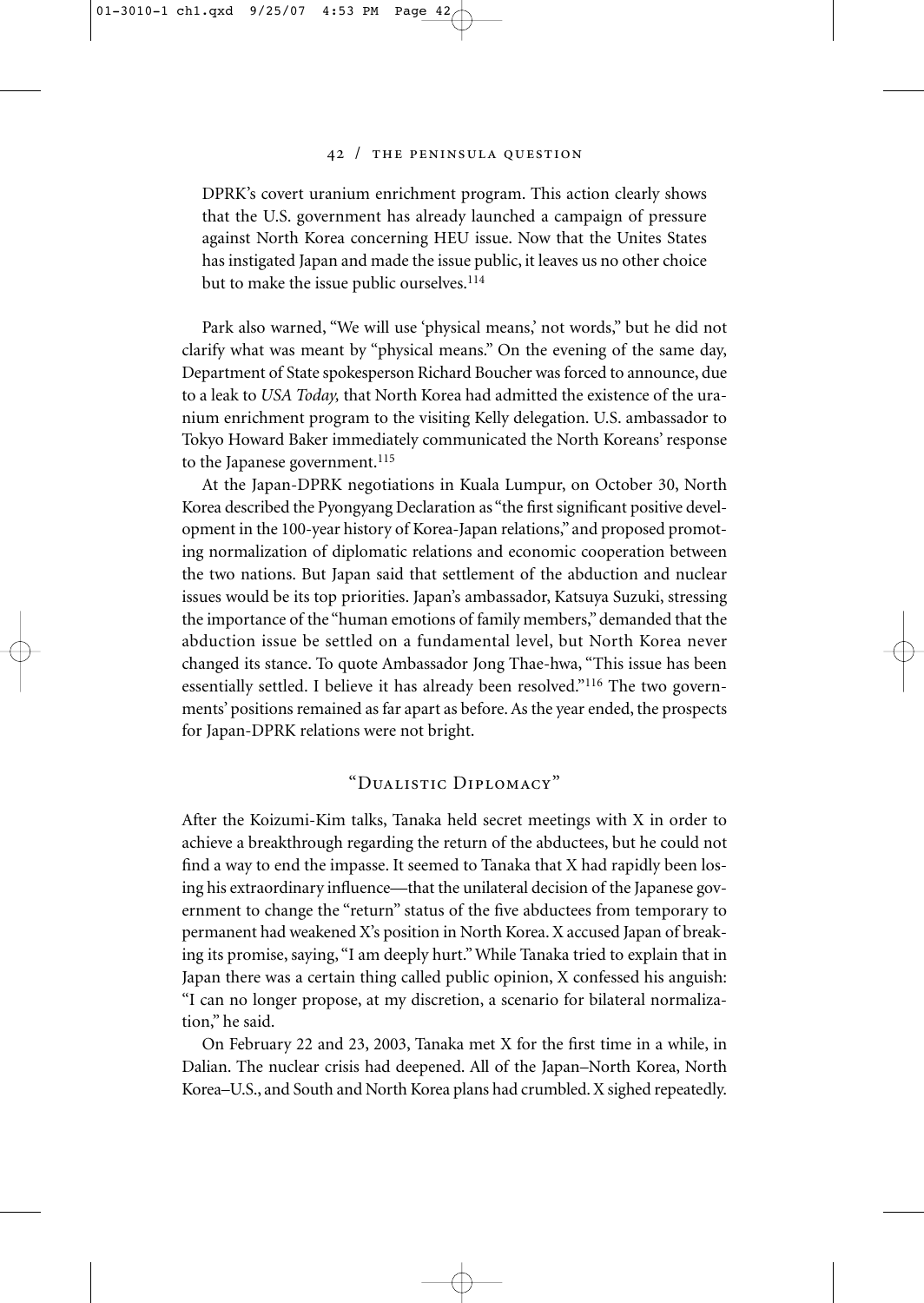When Tanaka finally asked when they should get together again, X gave an ambiguous reply. These turned out to be Tanaka's last secret negotiations with X in a third country.117 At the beginning of 2003, North Korea had announced its intention to withdraw from the NPT, giving rise to the second nuclear crisis involving North Korea, which triggered the move toward the six-party talks under the U.S.-China initiative. The year 2003 slipped away, but Japan could not find any solution to the abduction issue.

At the beginning of 2004 Koizumi began to consider visiting Pyongyang one more time in order to try to achieve the return of the returned abductees' family members who still remained in North Korea. Koizumi was irritated by the lack of progress and felt that there would be no breakthrough if the issue was left to MOFA; in his eyes, MOFA was thwarting any progress. Recalling those days, Koizumi said,"It was around New Year's Day that I started thinking that we must obtain the return of the family members as soon as possible. However, MOFA was, in contrast, very cautious."118 Around that time, a variety of rumors had reached his ears, including claims that MOFA's pipeline through X was "clogged," that it looked as if Kim Jong-il had "written off X and started using his Ministry of Foreign Affairs instead," and that in order "to move things along," the government would have to take "a different route."119

Koizumi also was approached by a few people who seemed to be connected to North Korea in one way or other, suggesting direct talks with Kim Jong-il as a means of achieving a breakthrough. But Koizumi turned down all of them, saying, "If you want direct talks, go through Tanaka."120

Fukuda keenly understood and shared Koizumi's feeling of irritation. He instructed Tanaka to "do something," but no remarkable progress was made.<sup>121</sup> However, toward the end of 2003, the North Koreans made a new move. At the request of North Korea, two senior members of the Federation of Diet Members for Early Rescue of Japanese Nationals Abducted by North Korea—Japanese Lower House members Katsuei Hirasawa, of the LDP, and Jin Matsubara, of the Democratic Party of Japan (DPJ)—met in Beijing with North Korea's Ambassador Jong Thae-hwa, who had been in charge of Japan-DPRK negotiations. In the course of the discussions, Jong offered to release the family members of the returned abductees on the condition that the five returnees came to Pyongyang to get them.

Moreover, the North Korean government granted Japanese officials permission to interview a Japanese male who had been arrested on suspicion of possession of narcotics. His case—plus the case of a thirty-one-year-old Japanese woman, a former member of the Aum Shinrikyo cult (which was later renamed Aleph) who had earlier "defected" to North Korea but now announced her wish to return to Japan—required MOFA to dispatch officials to Pyongyang for negotiations. That was the first contact between the two governments in the fifteen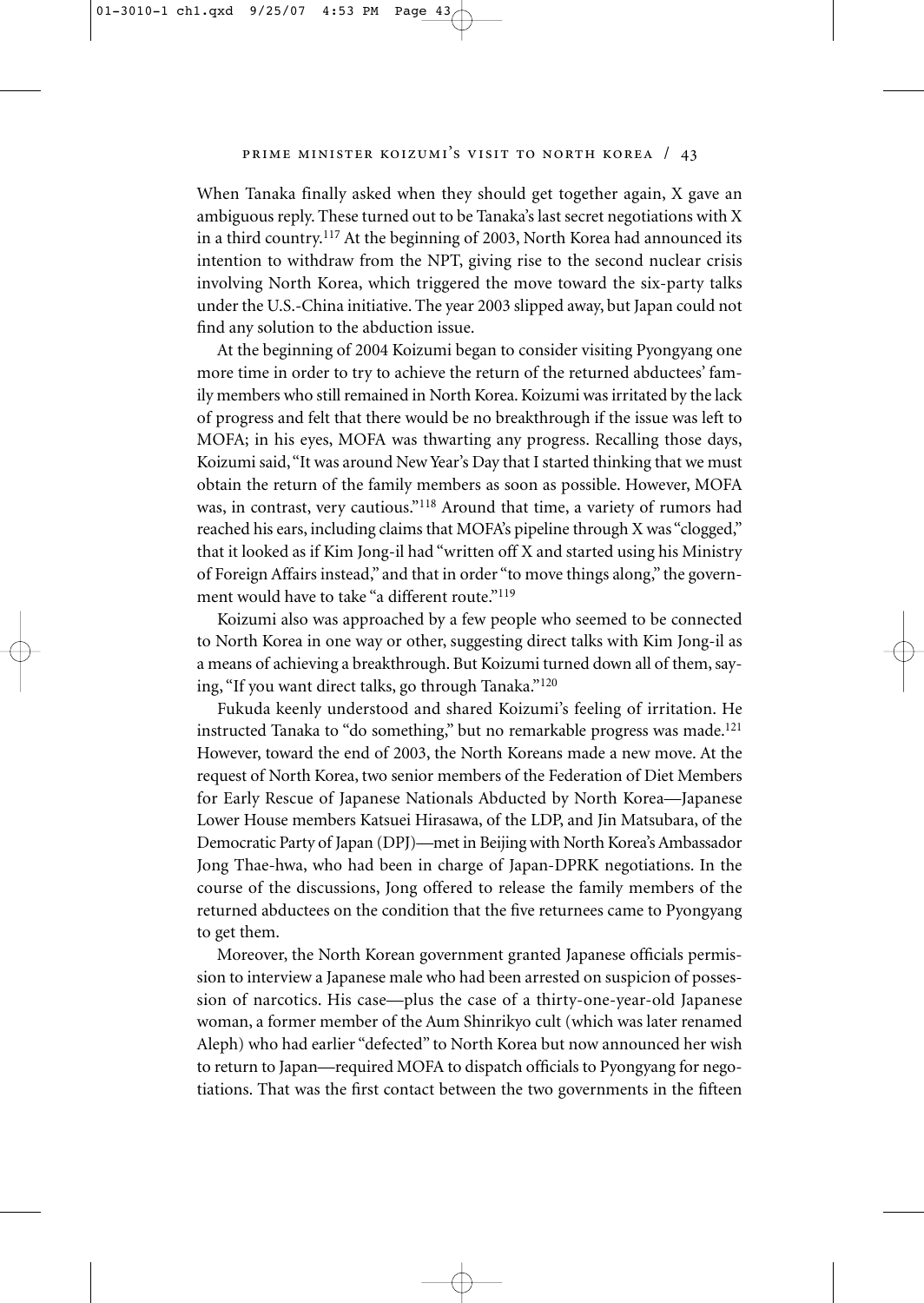months since October 2002. The timing of these developments coincided with that of North Korea's consideration of participating in a second round of sixparty talks.<sup>122</sup> North Korea had started to show some interest in a barter involving a freeze of its nuclear program in exchange for compensation. The Japanese interpreted these indications as a sign that North Korea was seeking a chance to resume negotiations with Japan.123

In addition, X had resurfaced. In a telephone conversation with Tanaka, X promised to set up a meeting between Tanaka and Kang Sok-ju, North Korea's first deputy minister of Foreign Affairs. In February 2004, Deputy Minister for Foreign Affairs Hitoshi Tanaka and Mitoji Yabunaka, director general of MOFA's Asian and Oceanian Affairs Bureau, flew to Pyongyang. In consideration of the negative feelings toward Tanaka among family members of the abduction victims, Tanaka had requested that Fukuda not make him the chief of the delegation, and MOFA designated Yabunaka instead. But the Korean Central News Agency reported that Tanaka was the leader of the group.124

In Pyongyang, X visited the Japanese delegation at the Koryo Hotel, where they were staying. They met X in the hotel penthouse and Tanaka introduced Yabunaka to X. But X did not show up later at the reception hosted by Deputy Foreign Minister Kim Yong-il or at the talks with Kang Sok-ju. It seemed that X had decided to observe from behind the scenes how things would develop.<sup>125</sup>

The negotiations with Kang at the North Korean Foreign Ministry produced no meaningful results. At the outset, Kang denounced the amendment, only two days earlier, of Japan's Foreign Exchange and Foreign Trade Control Law, saying, angrily, that it "was the result of a conspiracy by a right-wing faction in Japan."<sup>126</sup> The amendment enabled Japan to impose economic sanctions on North Korea on its own, independent of the UN Security Council. Although the timing was merely coincidental, North Korea seemed to suspect that Japan deliberately sent Tanaka and Yabunaka to North Korea after the law had been amended. Kang continued to criticize the amendment."This is an attempt to constrain North Korea by force," he declared.

Although North Korea's Foreign Ministry had earlier conveyed to the nation's top leaders the ministry's prediction that the amendment would never be enacted, it was approved by both houses of the Diet, causing the ministry officials to lose face. The Japanese suspected that Kang's blow-up was an attempt, by stressing conspiracy on the part of the Japanese, to provide an excuse for the North Korean foreign ministry's misjudgment.<sup>127</sup>

The Japanese handed Prime Minister Koizumi's message to Kang Sok-ju, stating that the return of the eight family members of the five abduction returnees would be Koizumi's top priority."If North Korea would release the family members of the five returnees, the stage for diplomatic normalization would be set,"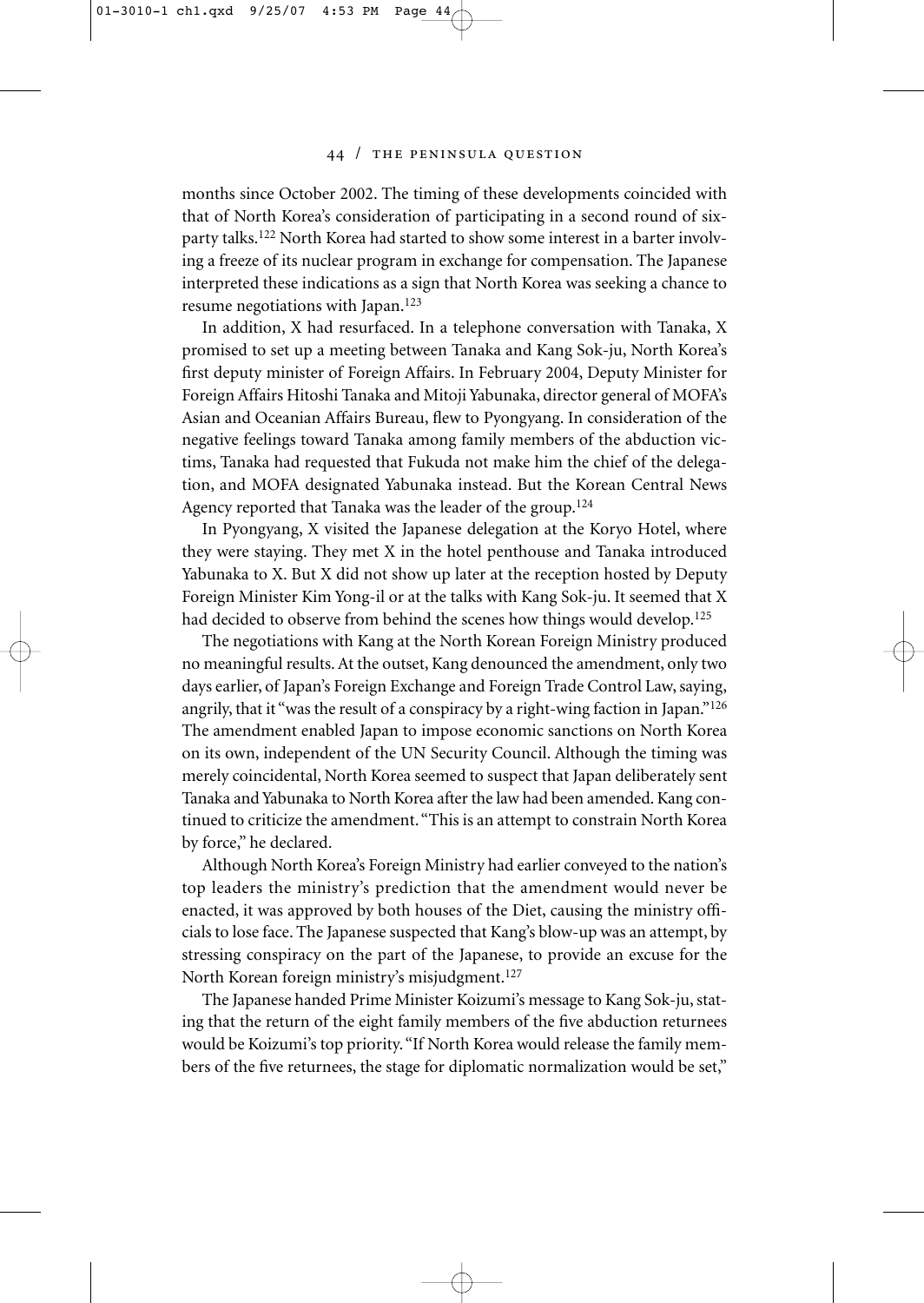said Yabunaka. Kang retorted, "It was the Japanese who broke their promise. First return the five returnees to Pyongyang. After that, if they wish to go back to Japan, they can go." Thus, the discussion went around and around in circles.

When Kang accusingly demanded to be told why the Japanese would so strongly oppose the "temporary return" formula, Yabunaka counterattacked, "Because we in Japan feel that North Korea is treating the abduction victims as hostages."128 Yabunaka told Kang that, to the Japanese people, the North Korean announcement that ten abductees had either died or had never entered North Korea was unconvincing and unsatisfactory, and he once again demanded the honest disclosure of information about their fate. Kang simply brushed him off: "What can we do about an issue that has already been settled?"

In this February 2004 meeting, Kang also told the Japanese delegation that the U.S. accusation that North Korea had an uranium enrichment program was totally unfounded, following his declaration with a round of criticism of the United States.129 The Japanese had been prepared to offer to dispatch an appropriate, high-ranking government official to Pyongyang to receive the eight family members of the returned abductees, depending on North Korea's attitude, but North Korea's unapproachable stance discouraged the Japanese from making the offer until the end of the negotiations.<sup>130</sup>

At a debriefing at MOFA after the team came back from Pyongyang, Tanaka described the negotiations as "the most unpleasant discussions."131 Tanaka's irritation was directed not only at North Korea's stance, particularly Kang Sok-ju's attitude, but also at the unexpected derailing of the scenario for normalization that he had painstakingly constructed through a series of secret negotiations. At the end of the negotiations in Pyongyang, Kang put his arm around Tanaka's shoulder and said, "Next time, let's talk about the future, okay?"132 Although Tanaka replied, "Yes, let's do that," his heart sank.

Looking down from the top floor of the Koryo Hotel, the Japanese could see large flakes of snow falling incessantly, covering the entire city of Pyongyang in a white blanket. On one of those winter mornings, Kim Jong-il had praised Pyongyang's snow-covered beauty and ordered that no one sweep the snow away.133 Outside the window lay a white, chilly expanse that seemed to symbolize the environment surrounding the relationship between Japan and North Korea. There had been no contact between the Japanese and DPRK governments for sixteen long months, and the feeling of emptiness caused by noncommunication had become increasingly acute.

This experience made clear, if nothing else, that the conventional negotiation pipeline would lead nowhere. Koizumi was deeply frustrated.134 In the spring of 2004, the frustrated Koizumi was approached by the pro-Pyongyang General Association of Korean Residents in Japan (Chosen Soren) with a proposition. Ho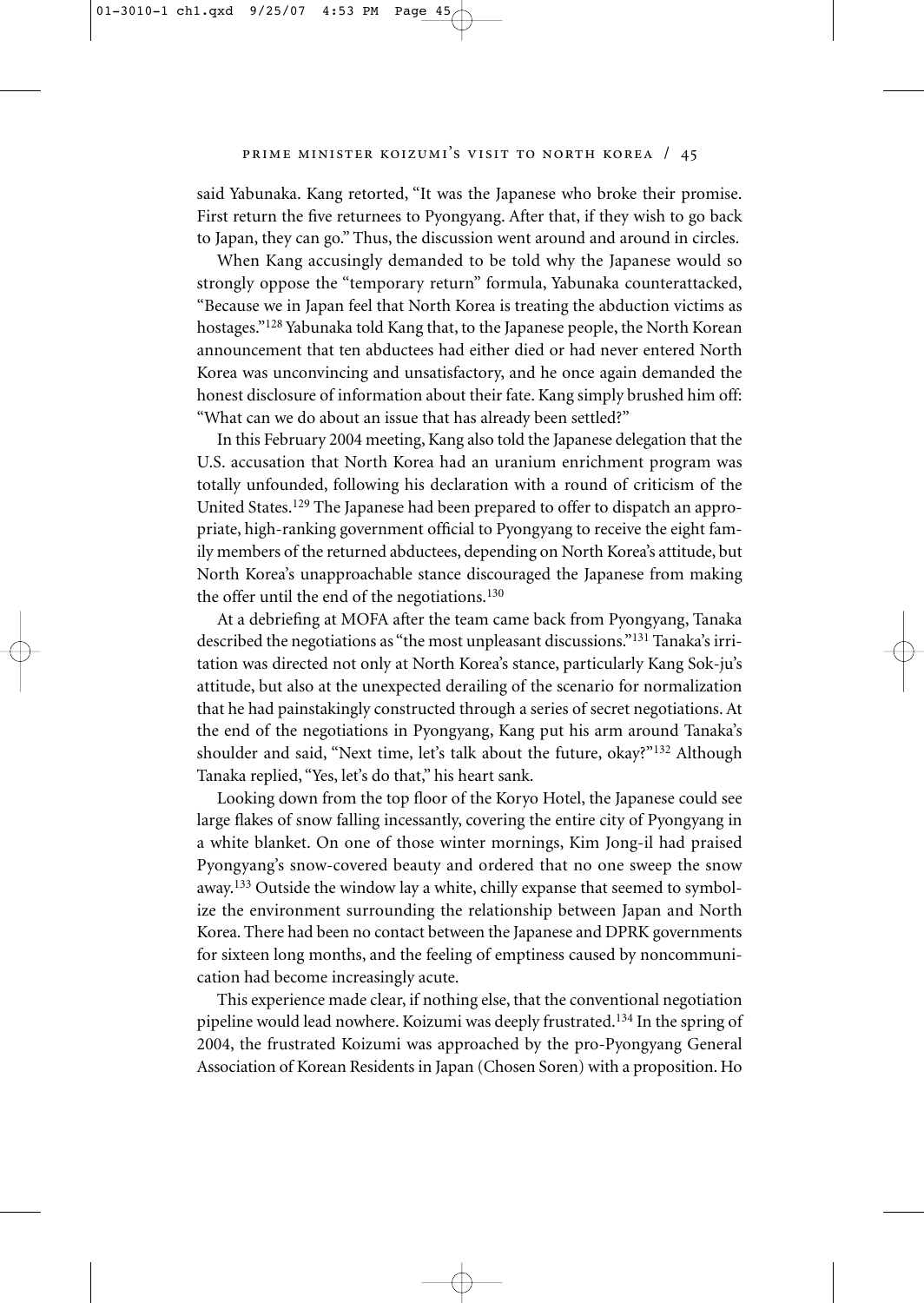Jong Man, Soren's top leader, had already contacted Isao Iijima, a personal aide to Koizumi. "Prime Minister Koizumi is the only one we can trust," he said. "We wish to pursue normalization talks with him through you."

On April 28, Koizumi called Tanaka to his office. Fukuda already was there. Koizumi said, "We have received an offer from Chosen Soren to return the family members of the five abduction victims if I again visit Pyongyang. I want you to confirm this offer and make the necessary preparations." Fukuda and Tanaka knew that, by "make the necessary preparations," Koizumi meant that they should attend to the details and logistics, because Koizumi had already agreed that he would again talk directly with Kim. Fukuda pleaded for caution, saying, "We should go back to the basics. If we can get all the family members returned to Japan, that will be good, of course. But we should keep in mind that negotiations with North Korea will continue for a long time in the future. If at this point we do something that deviates from the proper course, that might cause problems for future negotiations, and we might have to pay for that." Fukuda added, "We should have MOFA negotiate formally with North Korea one more time. Can't we forget that offer?"

Koizumi shot back,"No, we can't." Turning to Tanaka, Koizumi said,"Go and determine if this is a real offer. If not, we can always cancel." Tanaka replied, "Let's work out conceptually how to make this feasible .... Please put your project on hold and let us take over from now on." Tanaka gave a final push, asking Koizumi if he would leave it to Tanaka, to which Koizumi nodded his consent. "But," he said, "It is not as if we have to stick to this new offer at any cost."

What mattered to Koizumi was whether the new opportunity could actually result in progress or not. It was not whether the offer was good or bad; if it would not move things forward there was no reason to stick to it. Tanaka repeated his question, "Will you leave it to me, then?" Turning to Fukuda, Tanaka asked, "We will join the negotiations from now on. Now, do we have your consent?" Fukuda nodded by way of agreement, albeit grudging.<sup>135</sup>

By this time, bits and pieces of information about "dubious" activities in the prime minister's office had caught the attention of top-echelon MOFA leaders. Two days before the Koizumi-Fukuda-Tanaka consultation, MOFA vice minister Takeuchi tested the waters in a conversation with Fukuda, saying, "We have detected some mysterious activities in the prime minister's office. Isn't he working through an alternative channel on another visit to Pyongyang?" In fact, the information had already reached Takeuchi's ears that Chosen Soren had been working with the prime minister's office to pave the way for the prime minister to visit Pyongyang once again. But Fukuda confidently replied,"No, he isn't. That's impossible." Takeuchi was relieved to see how self-assured Fukuda seemed.136

Tanaka, too, had sensed strange goings-on in the prime minister's office. When he, together with Yabunaka, met Koizumi on April 27, he looked Koizumi in the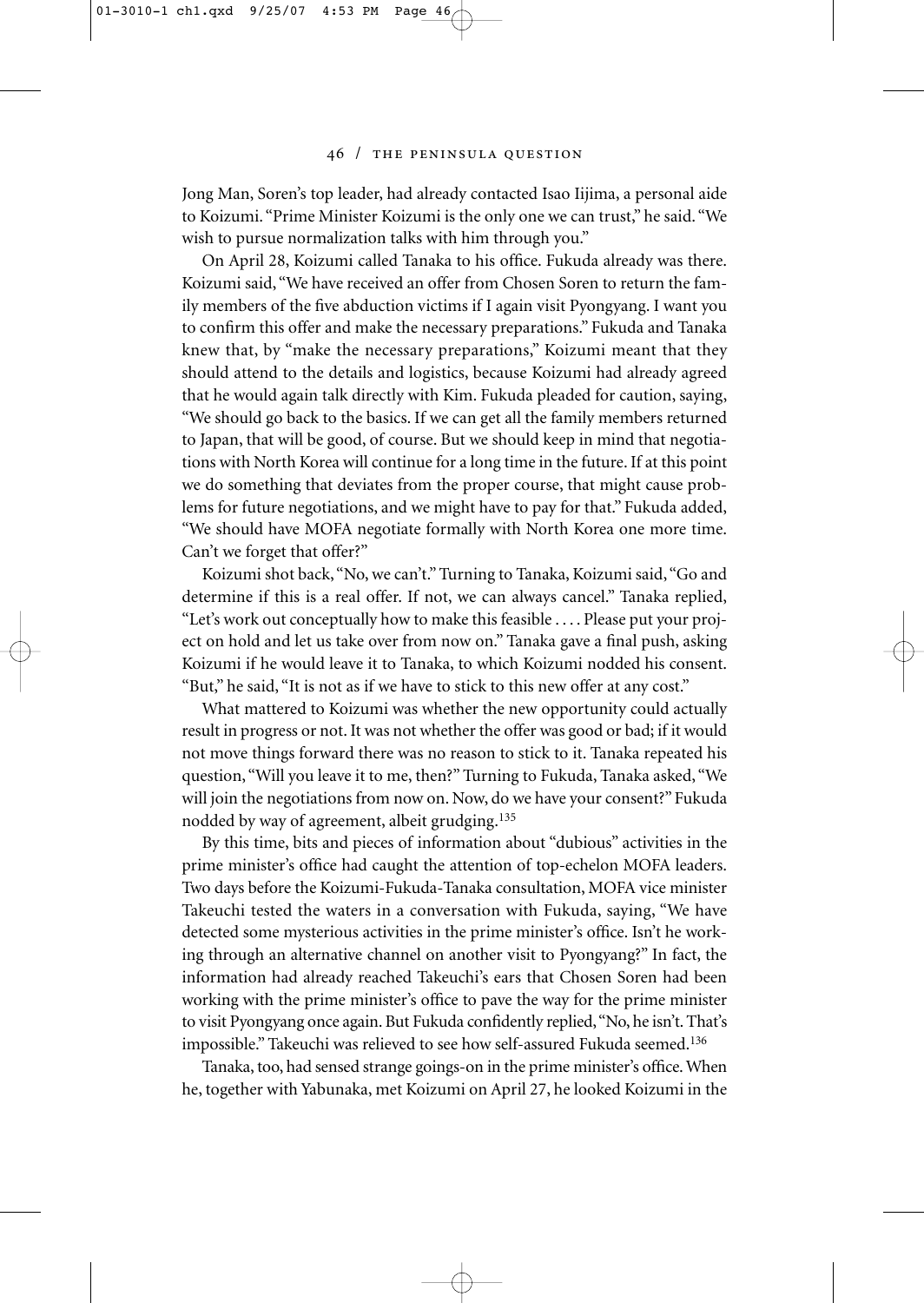eye. "Is there anything we should be aware of?" he asked. Koizumi simply relied, "No. Nothing."

Foreign Minister Yoriko Kawaguchi asked Fukuda the same question that Takeuchi had asked and got the same reply. Fukuda was apprehensive about other channels to North Korea intervening in the normalization negotiations. He was quite displeased, in fact, that Taku Yamazaki, the former vice president of the Liberal Democratic Party, and Katsuei Hirasawa of the House of Representatives had contacted Ambassador Jong Thae-hwa, North Korea's chief negotiator with Japan, in Dalian in April of that year. Fukuda suggested to Koizumi that the only route of communication with North Korea should be through the Foreign Ministry. And yet Fukuda continued to hear of information being passed along a "different route" and "behind the scenes."

Three times, Fukuda had asked Koizumi, "I've heard rumors of a new route. You're not involved in it, are you?" Each time Koizumi had answered,"I've never heard of it."<sup>137</sup> However, Koizumi later acknowledged that he had communicated with North Korea through Chosen Soren; moreover, Koizumi suggested that the new route should be used in the future. It was later revealed that Koizumi had already conveyed his intention to visit Pyongyang again through that route.

It was a humiliating experience for both Fukuda and Tanaka, who had been secretly working on a plan to dispatch Deputy Chief Cabinet Secretary Hiroyuki Hosoda to Pyongyang to receive the eight family members of the returned abductees. As mentioned earlier, they were actually considering proposing this plan during the negotiations with Kang Sok-ju in February, but North Korea's unapproachable stance made Tanaka decide not to present the proposal. But, without their knowledge, Koizumi had already conveyed to North Korea his intention to revisit Pyongyang. Even though Tanaka had no choice but to accept Koizumi's unilateral initiative, he was very upset inside.

On the next day, Tanaka received an urgent message that Koizumi wanted Tanaka to phone him. When Tanaka called, Koizumi was furious. He said,"Make no mistake. I am the prime minister. As long as I take full responsibility in negotiations with North Korea through my channel, this is the only diplomatic route we should pursue. You can't accuse your prime minister of being the source of dualistic diplomacy." It was obvious that Koizumi had somehow overheard that Tanaka was complaining about the risk of "dualistic diplomacy." Tanaka answered, with deliberate composure,"Yes, sir. I understand, sir." But that did not calm Koizumi or lessen his fury.138

That was not the first time that Koizumi had yelled at Tanaka. It had happened earlier, on December 25, Christmas Day, of 2003. Tanaka went straight from Narita Airport to see Koizumi after consultations in Beijing with Wang Yi, China's vice foreign minister. Meeting Koizumi, Tanaka enumerated the problems that Koizumi's annual visits to Yasukuni Shrine were creating in Japan's relations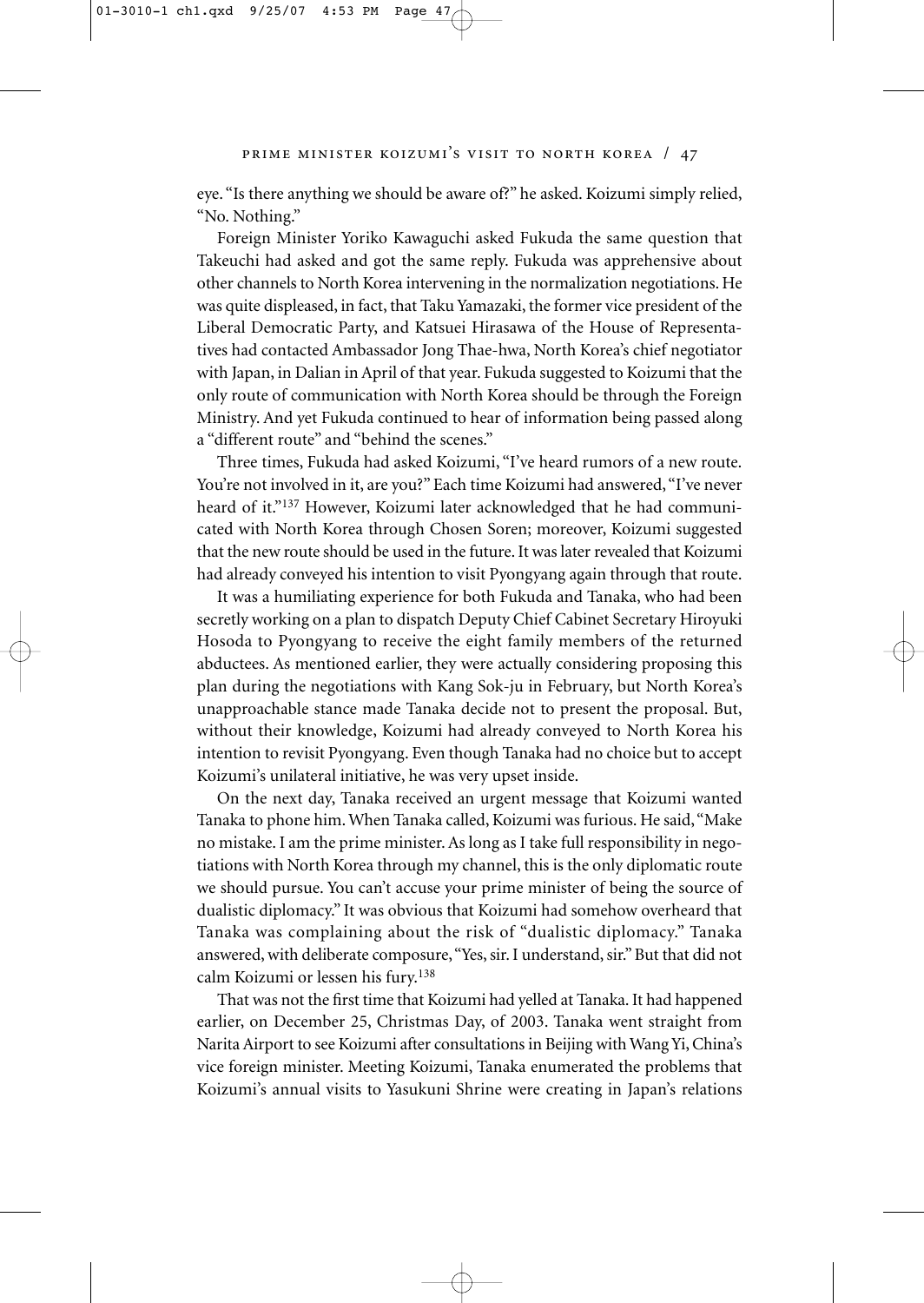with China and South Korea. "Are you saying I should not visit Yasukuni Shrine because China told me not to?" Koizumi demanded. "I go to Yasukuni as a private person. From a long-term perspective, it is necessary for China to have this experience." It sounded as if Koizumi was suggesting that China had to learn a lesson so that it would not use the history card anymore and that that was why he kept visiting Yasukuni. When Tanaka further stressed the problems with the visits to Yasukuni, Koizumi at last burst into a fit of anger.139

On May 4, 2004, Tanaka and Yabunaka flew to Beijing to negotiate with Ambassador Jong Thae-hwa, North Korea's chief negotiator with Japan, regarding steps to be taken toward Koizumi's next visit to Pyongyang. During the consultation, the North Koreans said that they were prepared to return the family members of the abductees. They seemed to be talking about the five children of the Hasuikes and the Chimuras, but they did not make clear what would happen to Charles Jenkins and his and Hitomi Soga's two children.

Immediately before the North Koreans' statement, the Japanese government had said that it was prepared to offer humanitarian aid to the victims of the April 24, 2004, explosion at Ryongchon Railway Station as well as to provide food aid to the North Korean people as requested by the United Nations. Responding to the offer, North Korea asked Japan to provide the maximum possible amount of rice, which is more expensive than wheat and corn, and referred to the specific amount of aid that it wished to receive. The amount was larger than what the Japanese had considered by tenfold.<sup>140</sup> Nevertheless, after Tanaka returned to Japan, he reported to Fukuda that the children of the Hasuikes and Chimuras were likely to be returned, adding, "I think we can manage to strike a deal."

Hearing Tanaka's report, Fukuda thought to himself,"Now I can resign." It had recently been revealed that at one point in the past he had failed to pay his required national pension premiums, forcing Fukuda to make the issue his first priority for a few days after the revelation. On May 7, Yasuo Fukuda resigned as chief cabinet secretary. At what became his last press conference as chief cabinet secretary, Fukuda apologized, saying,"Of all people, I myself have fueled people's distrust in politics." Fukuda's resignation was a blow to Koizumi because Fukuda was the central pillar of the Koizumi government, and he necessarily affected its policies toward North Korea. The foothold that had been established and the framework that had been constructed for normalizing bilateral diplomatic relations became shaky.

On the very day that Fukuda resigned, Koizumi told Hiroyuki Hosoda, who had succeeded Fukuda as chief cabinet secretary, to "engage in negotiations with North Korea on the assumption that I will again visit Pyongyang. If the negotiations are successful, I will do that. I am sure I can gain the understanding of the abduction victims and of the nation as a whole.<sup>"141</sup>